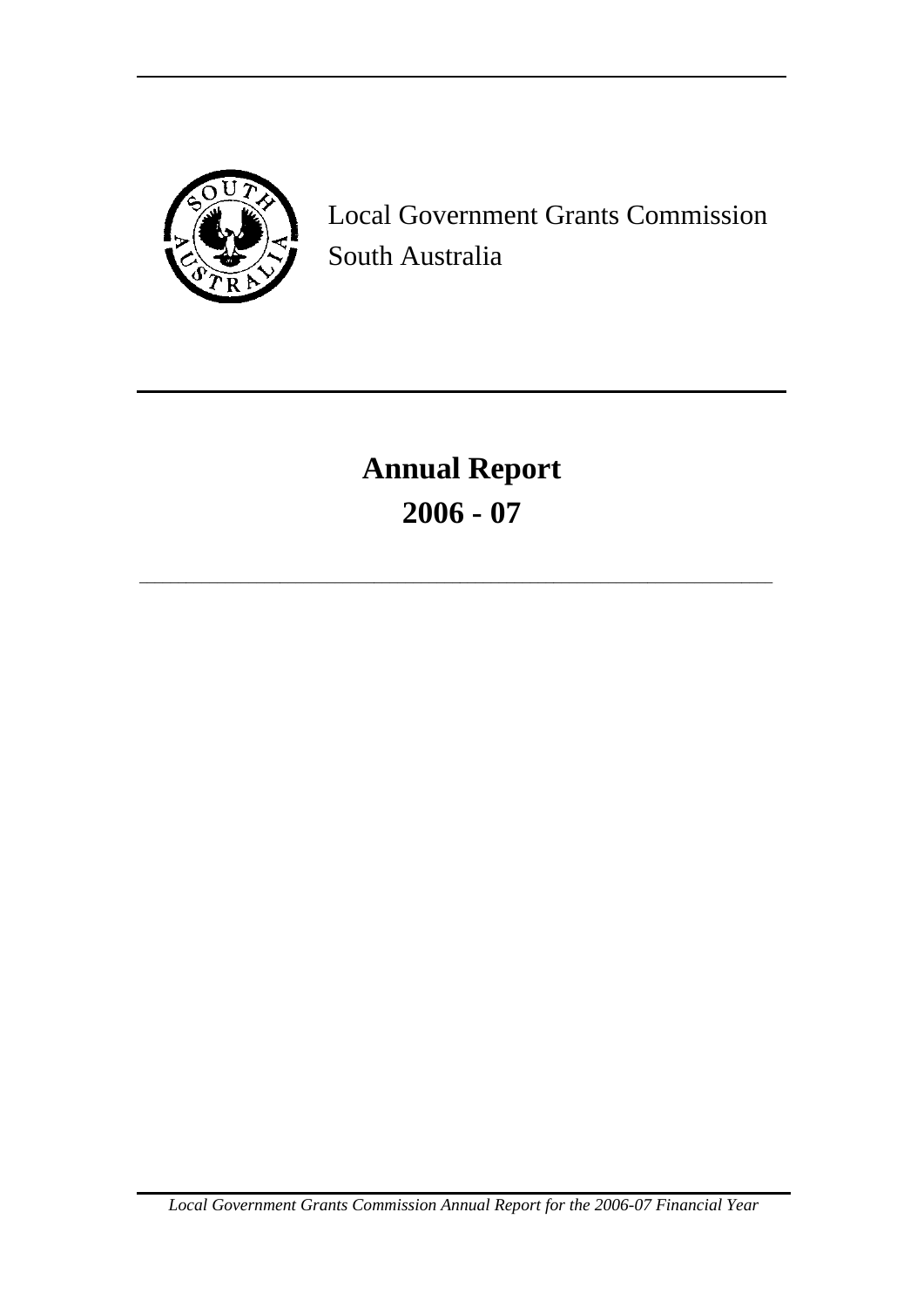The Honourable Jennifer Rankine, MP Minister for State/Local Government Relations Parliament House ADELAIDE SA 5000

Dear Minister

As Chairman of the South Australian Local Government Grants Commission appointed under the *South Australian Local Government Grants Commission Act 1992*, I have pleasure in presenting you with the Commission's Annual Report for 2006-07.

Yours sincerely

Malcolm Germein AM **CHAIRPERSON**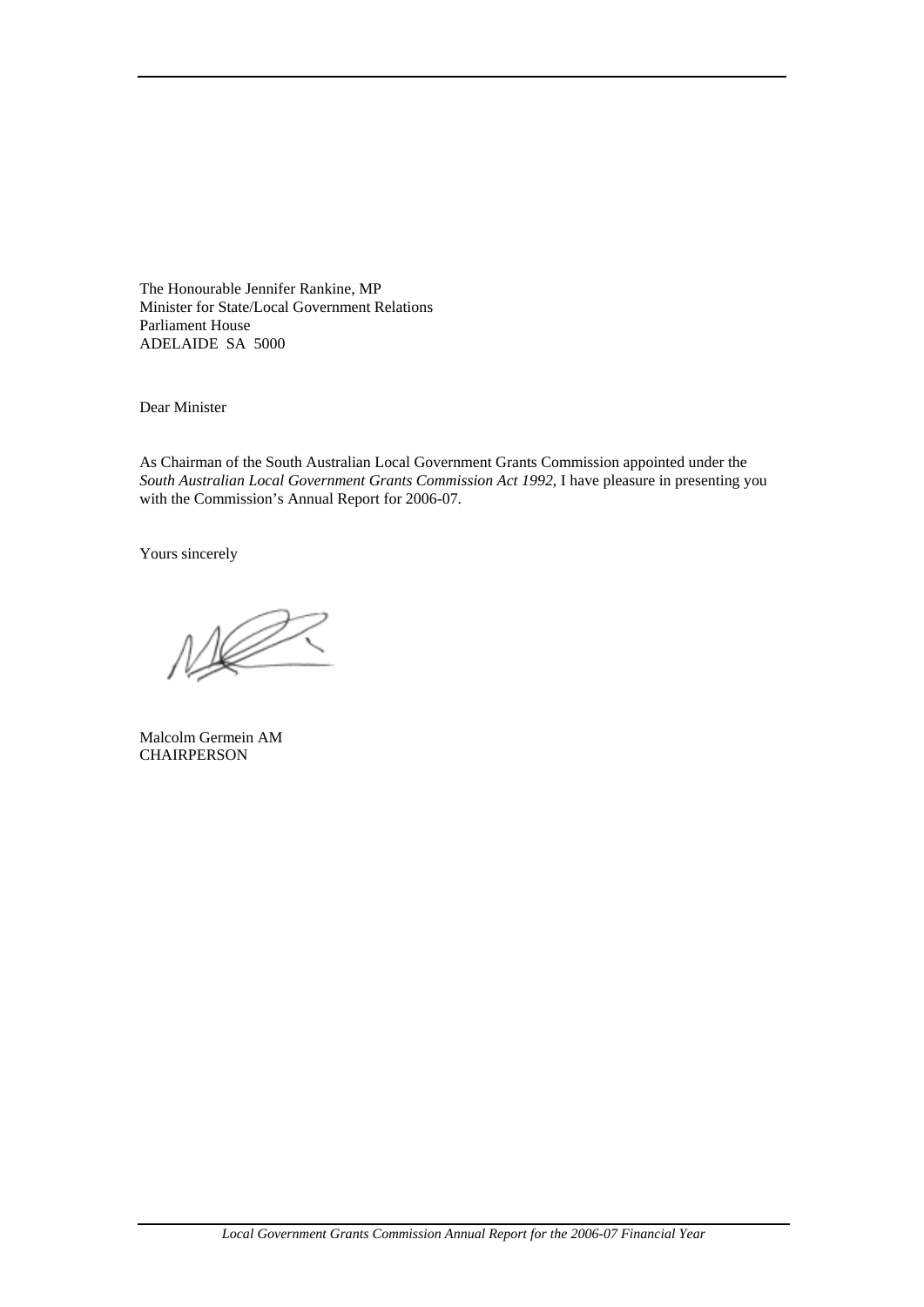# **TABLE OF CONTENTS**

| (i)                                                                                                  |  |
|------------------------------------------------------------------------------------------------------|--|
| (ii)                                                                                                 |  |
| (iii)<br>(iv)                                                                                        |  |
| (v)                                                                                                  |  |
| (vi)                                                                                                 |  |
|                                                                                                      |  |
| (vii)                                                                                                |  |
|                                                                                                      |  |
|                                                                                                      |  |
|                                                                                                      |  |
|                                                                                                      |  |
|                                                                                                      |  |
|                                                                                                      |  |
|                                                                                                      |  |
| <b>CHAPTER 6-LOCAL GOVERNMENT FINANCIAL ASSISTANCE GRANT ALLOCATIONS</b>                             |  |
|                                                                                                      |  |
|                                                                                                      |  |
|                                                                                                      |  |
|                                                                                                      |  |
|                                                                                                      |  |
|                                                                                                      |  |
| APPENDIX V - Cost Relativity Indicies as used in the calculation of the 2007-08 Financial Assistance |  |
|                                                                                                      |  |
|                                                                                                      |  |
|                                                                                                      |  |
|                                                                                                      |  |
|                                                                                                      |  |
|                                                                                                      |  |
|                                                                                                      |  |
| APPENDIX X - 2006 General Information, Supplementary Return & Financial Statements 33                |  |
|                                                                                                      |  |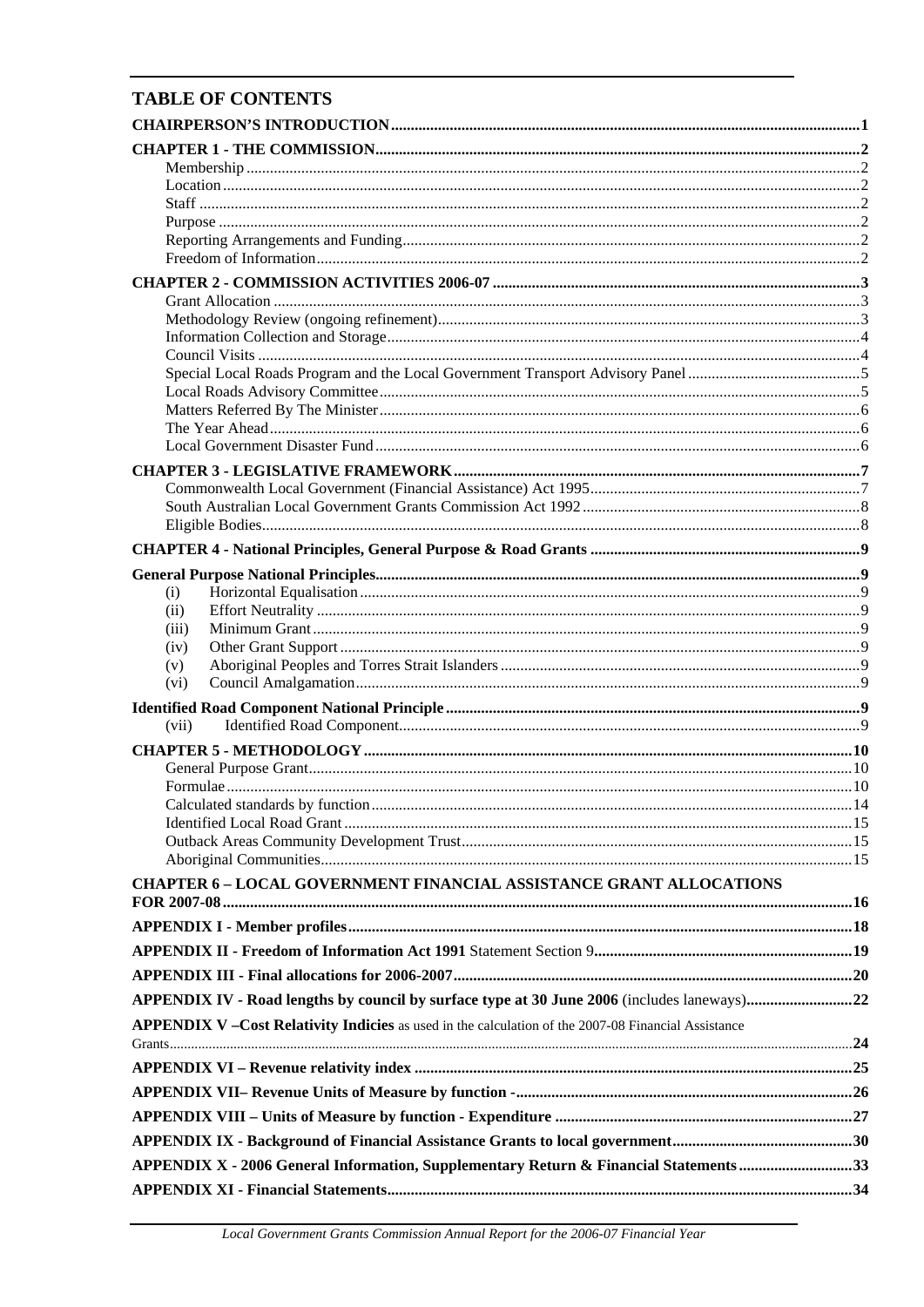# <span id="page-3-0"></span>**CHAIRPERSON'S INTRODUCTION**

The main function of the South Australian Local Grants Commission is to make recommendations to the Minister for State/Local Government Relations on the distribution of untied Commonwealth Financial Assistance Grants to local governing authorities in South Australia in accordance with the Local Government (Financial Assistance) Act 1995.

2006-07 saw the Commission make recommendations on the distribution of Financial Assistance Grants for 2007-08 totalling \$122.1 million. Of this, \$92.3 million was for general financial assistance and \$29.8 million for identified local road funding, representing an increase in general financial assistance from the previous year's grants of 4.15 per cent and an increase in identified local road funding of 4.55 per cent.

State shares for the distribution of the general purpose grants are determined on an equal per capita basis, and the Commonwealth Local Government (Financial Assistance) Act 1995 provides for the continuation of this arrangement. This is despite a firm stance from South Australia and the other less populous states for numerous years, that an equalisation basis would be more equitable and economically efficient.

The Commission endeavours to continually improve its methodology in allocating funds to local governing authorities. Work commenced late in 2005-06 to review the Commission's expenditure assessment of its current methodology. A significant portion of 2006-07 was devoted to finalising this work, which predominantly involved –

- Examining council depreciation expenditure, and whether its inclusion better reflected council service provision costs than existing capital expenditure measures, and;
- Examining functional expenditure categories, and whether a wider range of local government functions could be assessed, and whether functional units of measure could be more accurately identified.

The Commission employed an independent consultant (Dr Tony Ward of Milbur Consulting Pty Ltd) to assist with the expenditure review.

To further facilitate, a reference group comprising representatives from councils, the Local Government Association, Office for State/Local Government Relations and the Department of Treasury and Finance was established, and met on five occasions to consider the Commission's direction.

When considering any changes to the grant calculation process, the Commission has always believed consultation with councils is fundamental to ensure local government needs are adequately reflected in the assessment process, and that councils are well informed in Commission reasoning. To this end, two workshops were held as part of the 2006-07 expenditure review and were well attended by councils across South Australia.

In preparing to implement a revised methodology, the Commission recommended no council receive a lesser grant in 2007-08 than it received in 2006-07, and that grant increases are capped at 10%. Ensuing outcomes of the expenditure review will be phased into the grant allocation process in future years to minimise the impact on council budgetary processes.

The Commission annually collects a broad range of financial and other data from local governments in South Australia. This data is fundamentally used in the grant calculations, but can also assist councils and other levels of government (and the private sector) in planning, reporting and managing projects affecting the local government sector.

Specific work was undertaken throughout 2006-07 to align the Commission's financial data collection form with the sector's new Model Financial Statements. Special thanks to Max King from the Australian Bureau of Statistics for his assistance with this project, and ongoing contribution to the development and refinement of the Commission's data collection tools and processes. We hope these changes make the reporting task easier for councils when forms are disseminated next year.

In closing, I would like to acknowledge the efforts of Commissioners Mary Patetsos and John Ross and thank Commission staff, Executive Officer Jane Gascoigne and Project Officers Alex Sgro, Paul Nikou and Lyn Skouborg for their contribution during the year.

MALCOLM GERMEIN **CHAIRPERSON**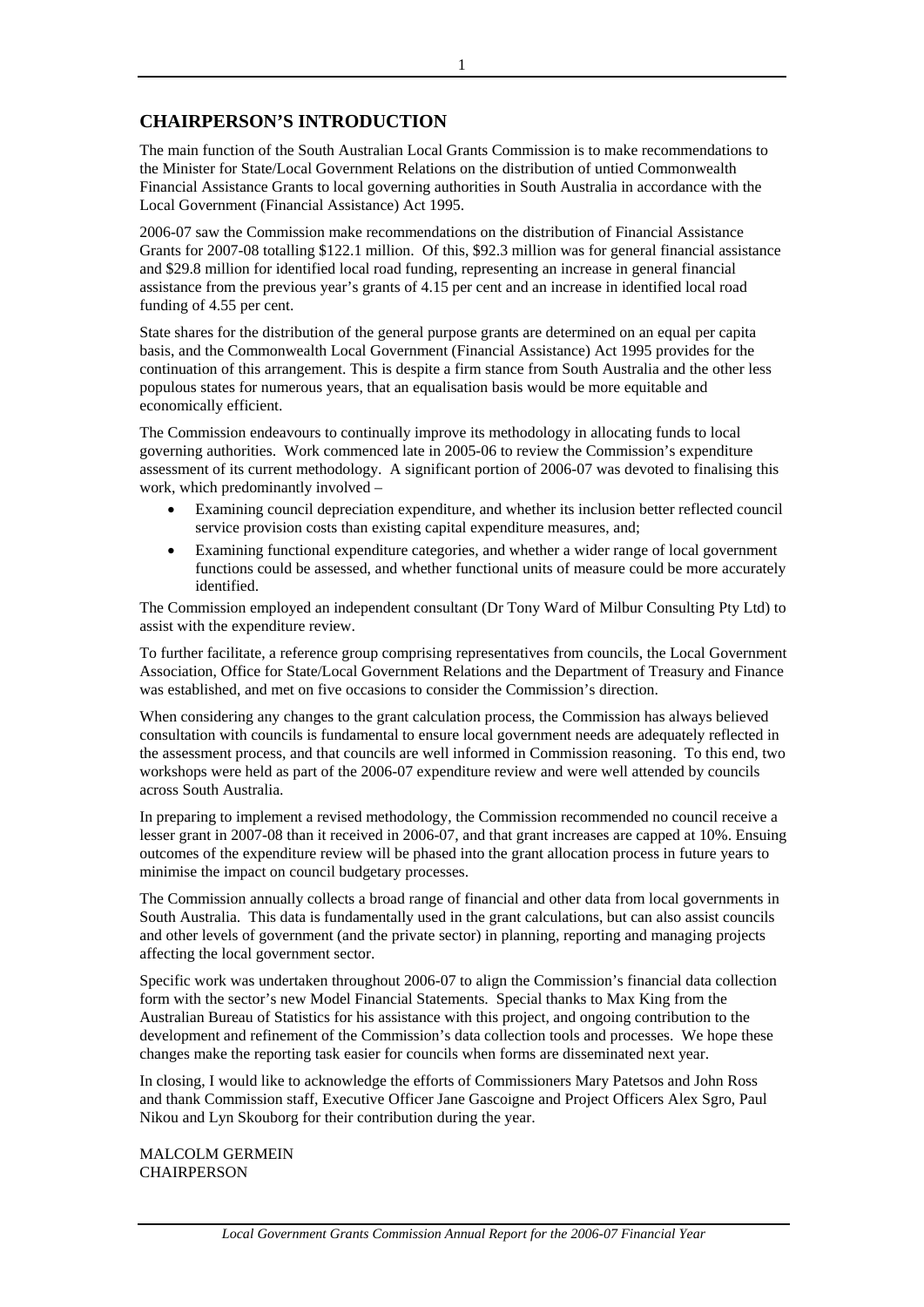# <span id="page-4-0"></span>**CHAPTER 1 - THE COMMISSION**

# **Membership**

The South Australian Local Government Grants Commission is an independent statutory authority established under the South Australian Local Government Grants Commission Act 1992, which provides for three members who are appointed in a part-time capacity by the Governor. Members are appointed for a five-year term. At the conclusion of this time members are eligible for renomination. Members during 2006-2007 were:

- Malcolm Germein, Chairperson from 1 August 1995 until 31 July 2010, joint nominee of the Local Government Association and Minister for State/Local Government Relations. (Commissioner since 1992)
- Mary Patetsos, Commissioner from 8 August 2002 until 7 August 2007, nominee of the Minister for Local Government.
- John Ross, Commissioner from 11 August 2005 until 31 July 2010, nominee of the Local Government Association

For member profiles see *Appendix 1.*

# **Location**

The Commission offices are located on Level 7 Roma Mitchell House, North Terrace, Adelaide. Telephone (08) 8204 8719, Fax (08) 8204 8735.

# **Staff**

The Commission has four full time staff members employed under the Public Sector Management Act. As at 30 June 2007, the Commission staff was: Jane Gascoigne (Executive Officer), Alex Sgro (Project Officer), Paul Nikou (Project Officer) and Lyn Skouborg (Project Officer).

# **Purpose**

The Commission is responsible for making recommendations to the Minister for State/Local Government Relations on the distribution of untied Commonwealth Financial Assistance Grants to local governing authorities in South Australia in accordance with State and Federal legislative requirements, which are set out in *Chapter 3*.

# **Reporting Arrangements and Funding**

Administratively, staff of the Commission report to the Executive Director, Office for State/Local Government Relations.

The Commission's operations are funded by the State Government from annual budget appropriations. A copy of the Commission's Financial Statements is included in *Appendix XI* of this report.

# **Freedom of Information**

The Commission's Executive Officer is the Principal Officer as defined in the Freedom of Information Act 1991. An appointment can be made by phoning (08) 8204 8719 during office hours.

No requests under the Freedom of Information Act 1991 were received in 2006-07. In accordance with Section 9 of the Act an information statement is provided at *Appendix II.*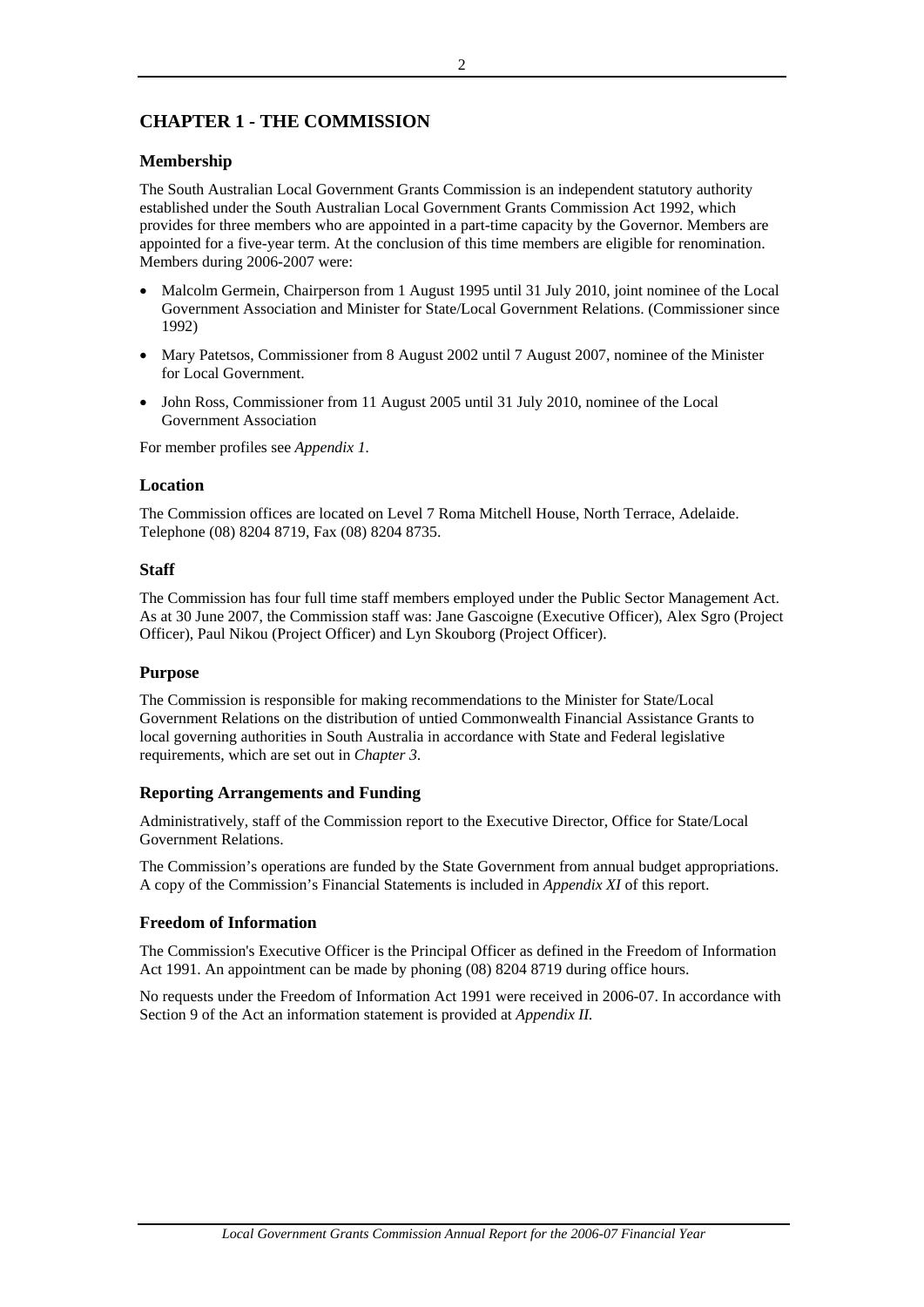# <span id="page-5-0"></span>**CHAPTER 2 - COMMISSION ACTIVITIES 2006-07**

# **Grant Allocation**

The total 2006-07 allocation of \$116,659,151 was increased following the end of the financial year by \$464,374 after adjustment for CPI. This increase will be passed on to councils in the four quarterly instalments during 2006-07. The actual allocation figure, which includes the adjusted 2006-07 allocations, is shown in *Appendix III.*

For 2007-08 the Commission made recommendations on the distribution of \$122,095,970 that included both the general financial assistance and identified local road grants. A full list of allocations is contained in *Chapter 6*.

The general financial assistance component was \$92,310,159 an increase of 4.15 per cent on 2006-07. The identified local road component was \$29,785,811 an increase of 4.55 per cent.

Allocations were prepared in accordance with national distribution principles, under the Commonwealth Local Government (Financial Assistance) Act 1995. The principles are detailed in *Chapter 4.*

# **Methodology Review (ongoing refinement)**

During 1997-98 the Grants Commission completed the first stage of a major review of its general purpose grant methodology. The new methodology was introduced in line with the grant allocations for 1998-99. Changes were phased in over a seven year period, concluding in 2004-05. This comprehensive review of the general purpose grant methodology highlighted the need to focus further work on a range of factors associated with roads, in particular the differences between councils in the cost of reconstruction and maintenance of roads and accurately reflecting councils' road lengths.

During 1999-00, the Commission sought the assistance of consultants in undertaking an audit of councils' road length data. This enabled the Commission to map all councils' hard copy road network data into a Geographical Information System (GIS) format. This consistently mapped framework provided a firm foundation for future work.

The consultants worked closely with the data councils supplied to the Commission as part of their General Information Return i.e. road maps and summary data on road lengths by type. The consultants then liaised with councils over the data, to ensure that the information the consultants were mapping was accurate.

While the Commission used the outcome of the road length audit in the allocation of the 2000-01 general purpose grants, the Commission believed that the data would need further refinements and an ongoing commitment to its maintenance.

Early in 2001, the Commission engaged the services of an Engineer on a part time basis to refine the road length data (following updates supplied to the Commission by Councils) and address other ongoing Engineering related concerns and to authenticate the data used in the calculation process.

The revisions to the road length data (as at 30 June 2005) were used in the calculation of the 2006-07 general purpose grants. An updated list of road lengths can be found in *Appendix VIII - Units of Measure - Expenditure.* 

A by-product of the road length audit process has been the production of detailed maps by council, prepared in a GIS format, consistently mapped across the State. The Commission was again able to give councils a copy of their map for their own use, either in hard copy or GIS format.

A listing of road lengths by council by surface type can be found at *Appendix IV.*

Work commenced in 1999 into the factors influencing councils' road reconstruction and maintenance costs and this was continued in 2003-04. The Cost Relativity Indices (CRI's) established in 1999, took into account four of the five factors the Commission believed were influencing councils' road reconstruction and maintenance costs. These five factors were soil, rainfall, drainage, materials haulage and traffic volume. As a result of the 1999 review, the methodology used for calculating councils' CRI's was refined, however there has been insufficient data to reliably incorporate the influence of traffic volumes in the CRI's.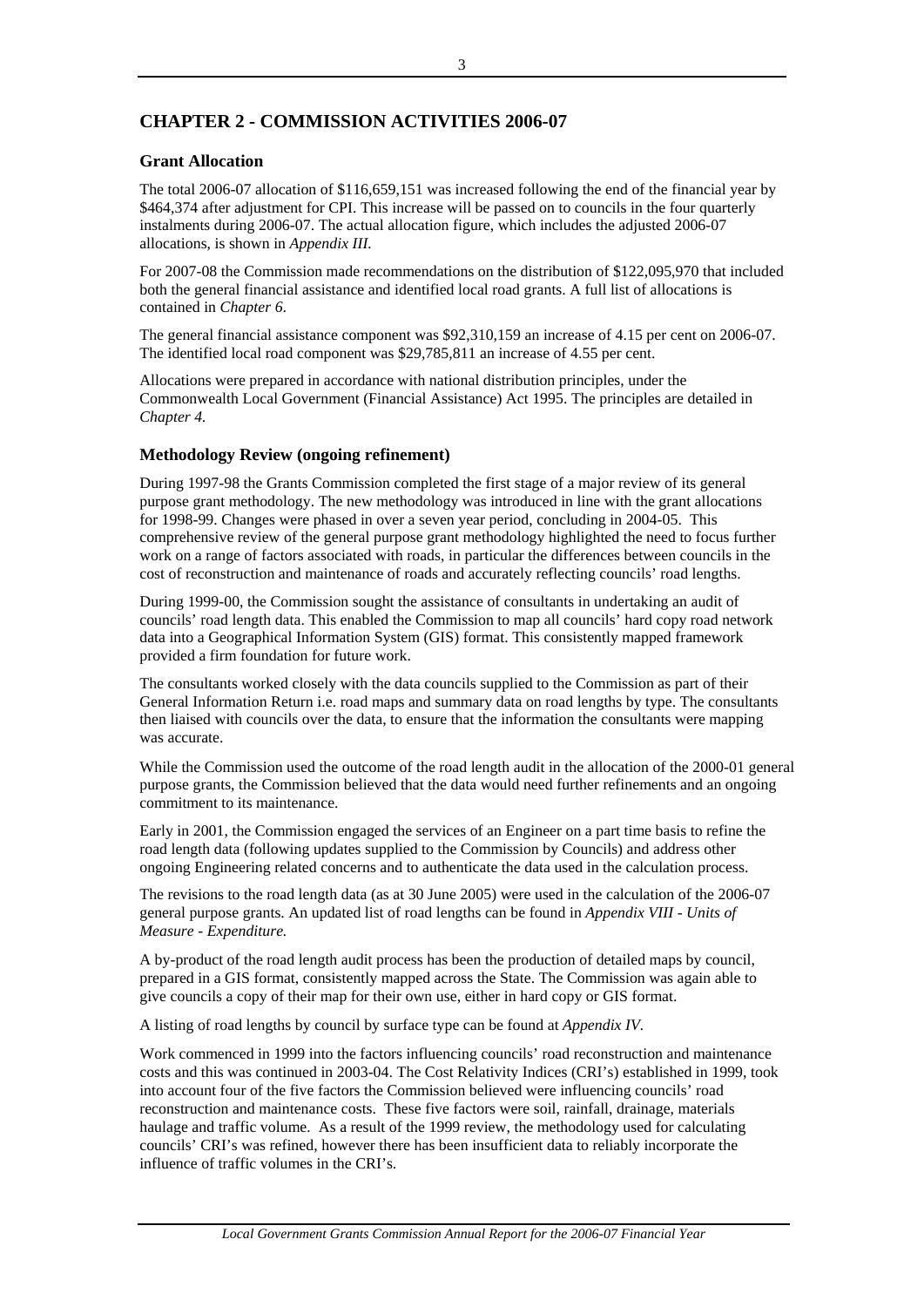<span id="page-6-0"></span>A project was commenced in October 2002 to review the indicator used in the methodology to reflect councils' capacity to raise revenue from its community. Currently the Commission uses property values as the sole indicator. The objective of this project was to develop an alternative indicator or an index, which could be used in conjunction with property values, and which would provide, as far as possible, an objective reflection of the capacity of individual councils to raise revenue from their communities.

Following further research, circulation of a summary of findings paper and consultation workshop, the review concluded in early 2004, with the outcomes used in the calculations for the 2004-05 and 2005- 06 grant recommendations.

2005-06 saw the Commission embark on a project to review the expenditure assessments used in the current methodology. Tony Ward of Milbur Consulting Pty Ltd worked with the Commission to review two related aspects of the expenditure assessment.

Part one of the project involved the examination and documentation of the method of depreciation used by local government in South Australia and the benefit or otherwise of its inclusion into the Commission's calculations.

Part two of the project requires an examination of the range of expenditure functions currently included in the Commission's assessments and the potential to either include additional expenditure functions or expand the existing functions to include an additional range of expenditure data.

A Reference Group comprising representatives from rural and metropolitan councils, the Local Government Association and Department of Treasury and Finance was formed to assist with the process. Two workshops were conducted which involved council consultation and participation.

Work undertaken in 2006-07 saw the Commission incorporate the results from the methodology review. The inclusion of depreciation in place of capital expenditure and the expansion of the range of expenditure functions currently included was incorporated in the assessment for the 2007-08 grant calculations.

Staff will continue to research and develop drivers for those expenditure functions where suitable drivers were not found. As a result, those expenditure functions were included in the Commission determined function.

# **Information Collection and Storage**

The Commission maintains an electronic database for calculating grants and for information distribution to councils and other users. The current database contains ten years of information including data from annual financial statements and supplements to those statements. Data prior to 1997-98 is at pre-amalgamated council level where appropriate.

Other data includes rates information, valuations and data contained in the General Information Return (employees, road lengths, health inspections, development applications etc.). The Commission received 188 requests for information for the financial year ended 30 June 2007.

Continued refinement of the database occurred during the year to enhance the efficiency of the Commission's operations.

In addition, the Commission maintains a Geographical Information System, road centreline database off site at Tonkin Consulting (see Methodology Review ongoing refinement above).

A by-product of the road length audit process was the development of this Geographical Information System (GIS) in ArcInfo. Each year the Commission produces detailed hard copy maps by council, prepared in a GIS format, consistently mapped across the State. Should councils prefer, the maps can be downloaded into a range of difference formats e.g. MapInfo.

# **Council Visits**

The Commission undertakes regular visits to councils to provide information and the opportunity for discussion about the grant allocation process. The Commission greatly values these occasions because of the contribution they make to improve the relevance of the granting process.

During 2006-07 Commission members and staff attended 20 meetings at the councils listed on the following page.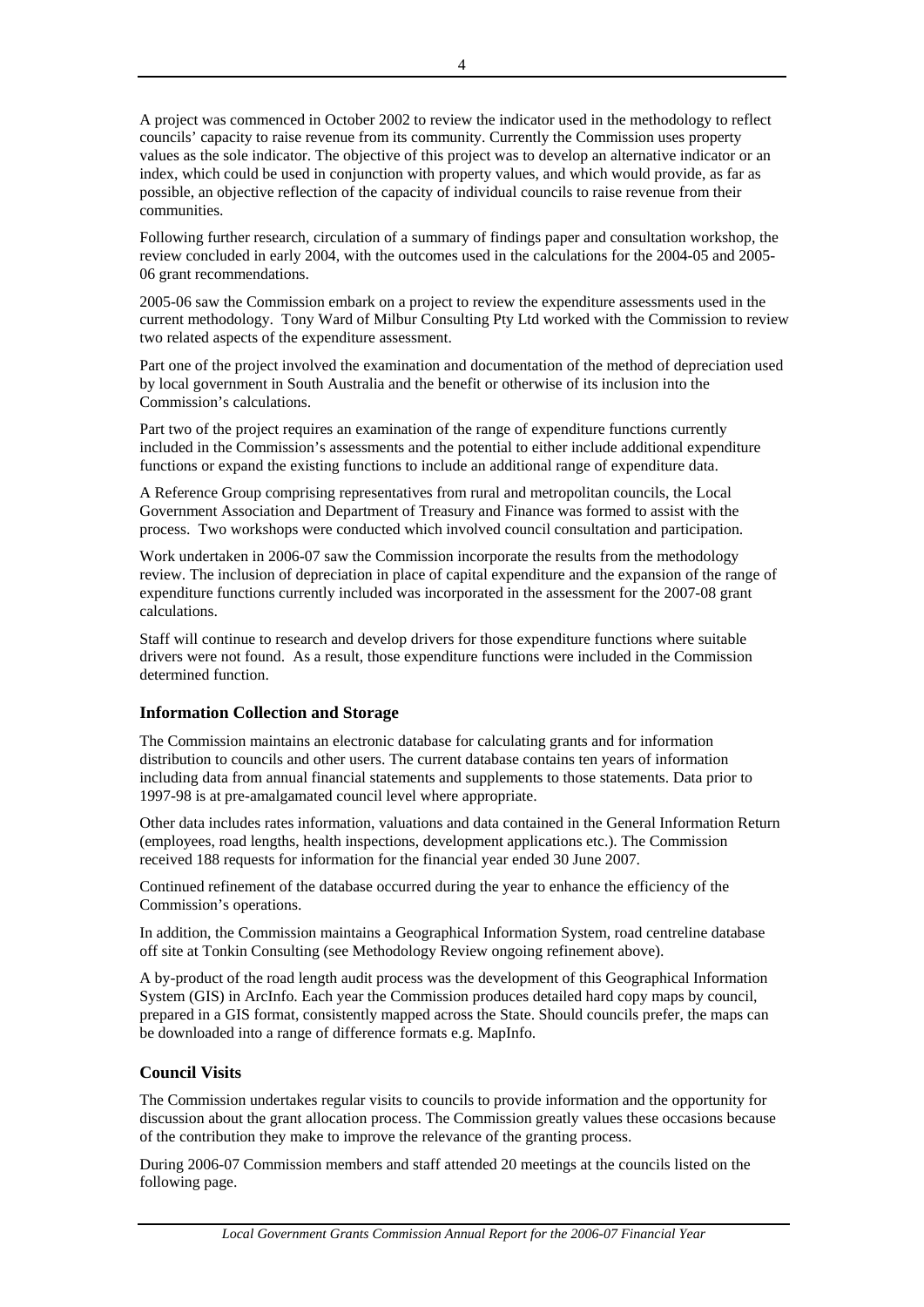| Visited in September 2006         | <b>Visited in February 2007</b>     | Visited in March 2007          |
|-----------------------------------|-------------------------------------|--------------------------------|
| Clare And Gilbert Valleys Council | Berri Barmera Council               | City of Mitcham                |
| Goyder Regional Council           | Gerard Cty Council                  |                                |
| Northern Areas Council            | District Council of Grant           | Visited in May 2007            |
| Port Pirie Regional Council       | District Council of Loxton Waikerie | City of Playford               |
| City of Prospect                  | City of Mount Gambier               |                                |
|                                   | City of Murray Bridge               | Visited in April 2007          |
| <b>Visited in January 2007</b>    | Renmark Paringa Council             | <b>Outback Areas Community</b> |
| Kingston District Council         | District Council of Robe            | Development Trust              |
| Naracoorte Lucindale Council      | City of Salisbury                   |                                |
|                                   | Wattle Range Council                |                                |
|                                   |                                     |                                |

<span id="page-7-0"></span>In addition to these meetings the Grants Commission Executive Officer met with some Chief Executive Officers and Finance Managers to discuss methodological issues.

# **Special Local Roads Program and the Local Government Transport Advisory Panel**

The Special Local Roads Program was established under the joint approvals of the South Australian Government, Commonwealth Government and Local Government. The program commenced in 1985- 86 and facilitates funding of significant works throughout the State.

Responsibility for preparation and monitoring of a continuing program of projects rested with the Local Roads Advisory Committee until December 2004, when at the request of the Local Government Association, responsibility moved to the Local Government Transport Advisory Panel.

The Local Government Transport Advisory Panel is a Committee of the Local Government Association (LGA), and executive support is provided to the Committee by the LGA. The Committee's main role is to make recommendations to the South Australian Local Government Grants Commission on the allocation of the Special Local Road component of the Financial Assistance Grants. Formal reporting of funding allocations is contained within *Chapter 6* of this report.

The Committee comprises Mayor Brian Hurn, (Mayor, Barossa Council), as Chairperson, Mr Mark Elford (Director, Road Transport Planning, Department of Transport Energy and Infrastructure), Wally Iasiello (Director, Technical Services, Port Adelaide Enfield Council), Mayor Kym McHugh (Alexandrina Council) and Ms Jane Gascoigne (Executive Officer, Local Government Grants Commission). The Committee's Executive Officer is Mr David Hitchcock, an officer of the Local Government Association.

Each year the Committee calls for submissions from Local Government Regional Organisations, which are asked to determine regional priorities within their areas.

For 2007-08 \$4.468 million was allocated to specific projects under the Financial Assistance Grants program, \$2.022 million under the Supplementary Local Road Funding Grant and \$3.75 million under the Special Projects component of the Roads to Recovery Grants. In total \$10.240 million was allocated for 2007-08.

# **Local Roads Advisory Committee**

The Local Roads Advisory Committee is a committee of Transport SA. It no longer has a role to play in making recommendations to the Grants Commission on the prioritisation of roads for funding under the Special Local Roads Program.

It does however still have responsibility for advising the Minister for Transport, Energy and Infrastructure on the reclassification of roads. For example, where a council wishes a road to be reclassified from local to arterial, this request would go to the Local Roads Advisory Committee.

The Committee comprises Mayor Brian Hurn, (Mayor of the Barossa Council) as Chairperson, Mr Mark Elford (Director, Road Transport Planning, Department of Transport, Energy and Infrastructure), and Ms Jane Gascoigne (Executive Officer, Local Government Grants Commission). The Committee's Executive Officer is Mr Silvio Visentin, an officer of the Department of Transport.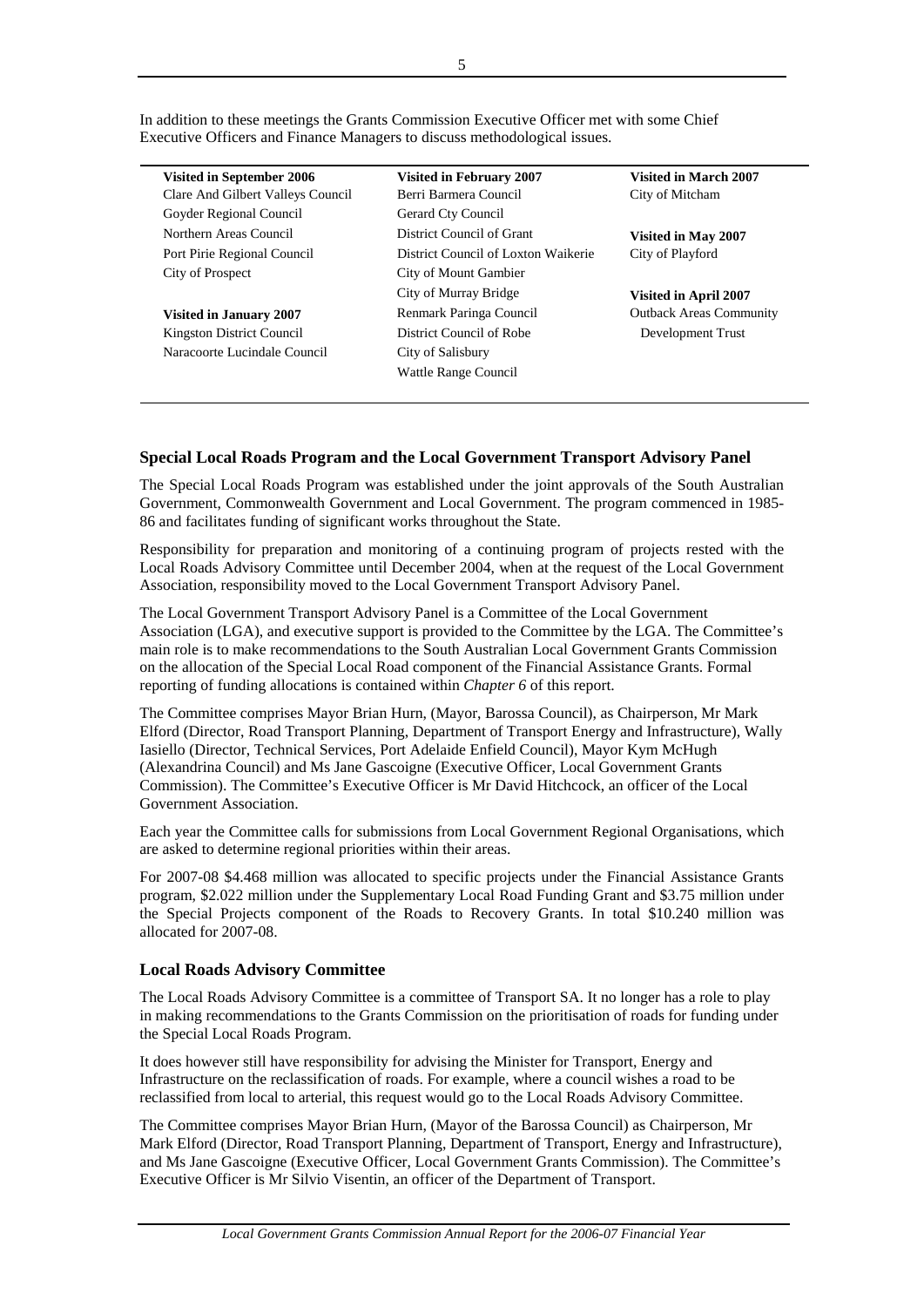<span id="page-8-0"></span>During 2006-07, the Committee continued work to enhance its methodology for reclassifying roads. The new guidelines were presented to the Minister for Transport, Energy and Infrastructure and the President of the Local Government Association. The Committee is awaiting feedback on its proposal.

# **Matters Referred By The Minister**

Under Section 20 of the State Act, the Minister for State/Local Government Relations may refer matters to the Commission for report. There were no references to the Commission under this section during 2006-07.

# **The Year Ahead**

The Commission endeavours to continually improve its methodology in allocating funds to local governing authorities. Work will continue in 2007-08 to refine the work completed by Consultant Tony Ward of Milbur Consulting Pty Ltd. The Commission included depreciation expenditure in its assessment in place of capital expenditure, and expanded the range of expenditure functions currently included in its assessment for the 2007-08 grant calculations. Staff will continue to research and develop drivers for those functions where suitable drivers were not found and as a result were included into the Commission determined function.

The Commission will be visiting the Victorian Grants Commission in 2007-08. Victoria uses a different approach to South Australia when calculating its financial assistance grants and road calculations. The Commission staff will explore Victoria's approach to the calculations with a view to further improving the needs assessment process in South Australia.

The Commission will be developing and launching its own independent website in 2007-08. The website will help to better meet the needs of the South Australian Grants Commission's audience and provide extra information that was previously not easily accessible to the wider community.

Collection and dissemination of South Australia's Local Government Finance Statistics will again be a major role in 2007-08. The Commission is continuing to work with the Local Government Association, Office for State/Local Government Relations, Local Government Financial Management Group and the Australian Bureau of Statistics on standardising data collection forms and making the provision of information as easy as possible for councils.

Accurate road length data is an essential element in the grant calculations. Existing data stored on the Commission's offsite Geographical Information System (GIS) will continue to be refined in association with councils during the year.

Understanding the needs and funding requirements of Aboriginal Communities is an ongoing responsibility of the Commission. Work will continue in 2007-08 to research existing funding levels, purposes of the funding and associated accountability requirements.

The Commission will sustain its active council visiting program in 2007-08. These sessions provide a unique opportunity to discuss the grant allocation process. The Commission values the chance to educate councils on methodology details, and be educated on specific issues facing council.

# **Local Government Disaster Fund**

The Commission's staff provides administrative support to the Local Government Disaster Fund Management Committee on a fee for service basis. For the financial year ended 30 June 2007 the Management Committee made recommendations to the Treasurer for payments of \$4.948 million to councils primarily in respect of flood damage to roads. \$0.521 million was paid out in 2006-07 with the remainder to be paid out in early 2007-08. The recommendations were \$3.748 million in excess of the original \$1.2 million budget provision for the year. The Treasurer approved the additional funds to cater for significant widespread flooding in January 2007.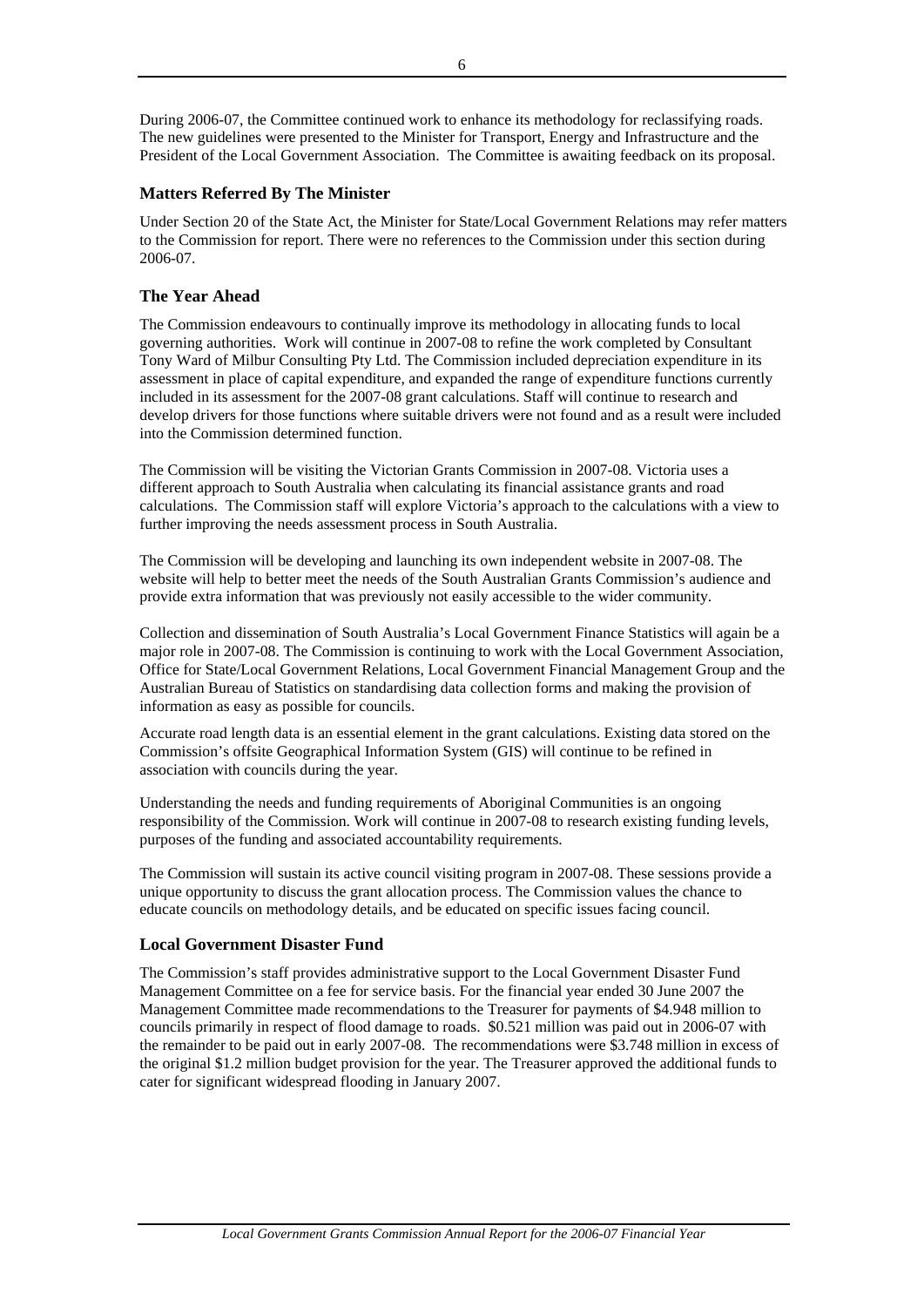# <span id="page-9-0"></span>**CHAPTER 3 - LEGISLATIVE FRAMEWORK**

# **Commonwealth Local Government (Financial Assistance) Act 1995**

The Commonwealth Local Government (Financial Assistance) Act 1995 came into effect on 1 July 1995.

The Act provides for:

- a per capita distribution (to the States) for the general financial assistance component;
- the continued separate identification of local road funding and maintenance of existing state shares for that funding;
- a national report on the operation of the Act, specifically the achievement of horizontal equalisation, the methods used by the Commissions, the performance of councils including their efficiency, and the provision of services to Aboriginal & Torres Strait Islander communities; and
- a set of national principles governing the distribution of grants between councils replacing the previous state by state principles. The principles, which provide for a distribution based on horizontal fiscal equalisation (subject to the minimum grant entitlement) are discussed in detail in *Chapter 4*.

The Commission allocated the grants for 2007-2008 in accordance with these principles.

Detailed information about Financial Assistance Grants to local government since 1976 may be found in previous annual reports of the Commission, in special reports of the Commonwealth Grants Commission and in the report of the National Inquiry into Local Government Finance, 1985.

Distribution of the general financial assistance component to States is on a per capita basis. South Australia's share has been reducing as its population as a proportion of the Australian population declines, (see Table 1). State shares of identified local road funding are based on those existing prior to 1991-92, and South Australia receives less than a per capita share, see Table 2.

The total level of grants to Local Government in 2007-2008 has increased in line with estimated inflation and the underlying growth in Commonwealth General Purpose payments to the States.

Entitlements for all States for 2006-2007 and for 2007-2008 are set out in Tables 1 and 2.

|                                     | 2006-07    |            | 2007-08    |            | % change |
|-------------------------------------|------------|------------|------------|------------|----------|
| State                               | Proportion | Allocation | Proportion | Allocation | 06/07 to |
|                                     |            | (Actual)   |            | (Estimate) | 07/08.   |
|                                     | (%)        | (\$'000)   | (%)        | (\$mill)   | (%)      |
| New South Wales                     | 33.27      | 385.94     | 32.88      | 401.58     | 4.05     |
| Victoria                            | 24.71      | 289.19     | 24.77      | 302.61     | 4.64     |
| Queensland                          | 19.57      | 230.15     | 19.82      | 242.07     | 5.18     |
| Western Australia                   | 9.92       | 115.84     | 9.98       | 121.91     | 5.24     |
| South Australia                     | 7.56       | 88.63      | 7.56       | 92.31      | 4.15     |
| Tasmania                            | 2.38       | 27.77      | 2.36       | 28.80      | 3.74     |
| Northern Territory                  | 1.00       | 11.87      | 1.02       | 12.45      | 4.94     |
| <b>Australian Capital Territory</b> | 1.60       | 18.90      | 1.61       | 19.71      | 4.30     |
| <b>TOTAL</b>                        | 100.00     | 1,168.28   | 100.00     | 1,221.43   | 4.55     |

# **TABLE 1 - Commonwealth General Purpose Financial Assistance for Local Government, State and Territory Entitlements 2006-07 and 2007-08**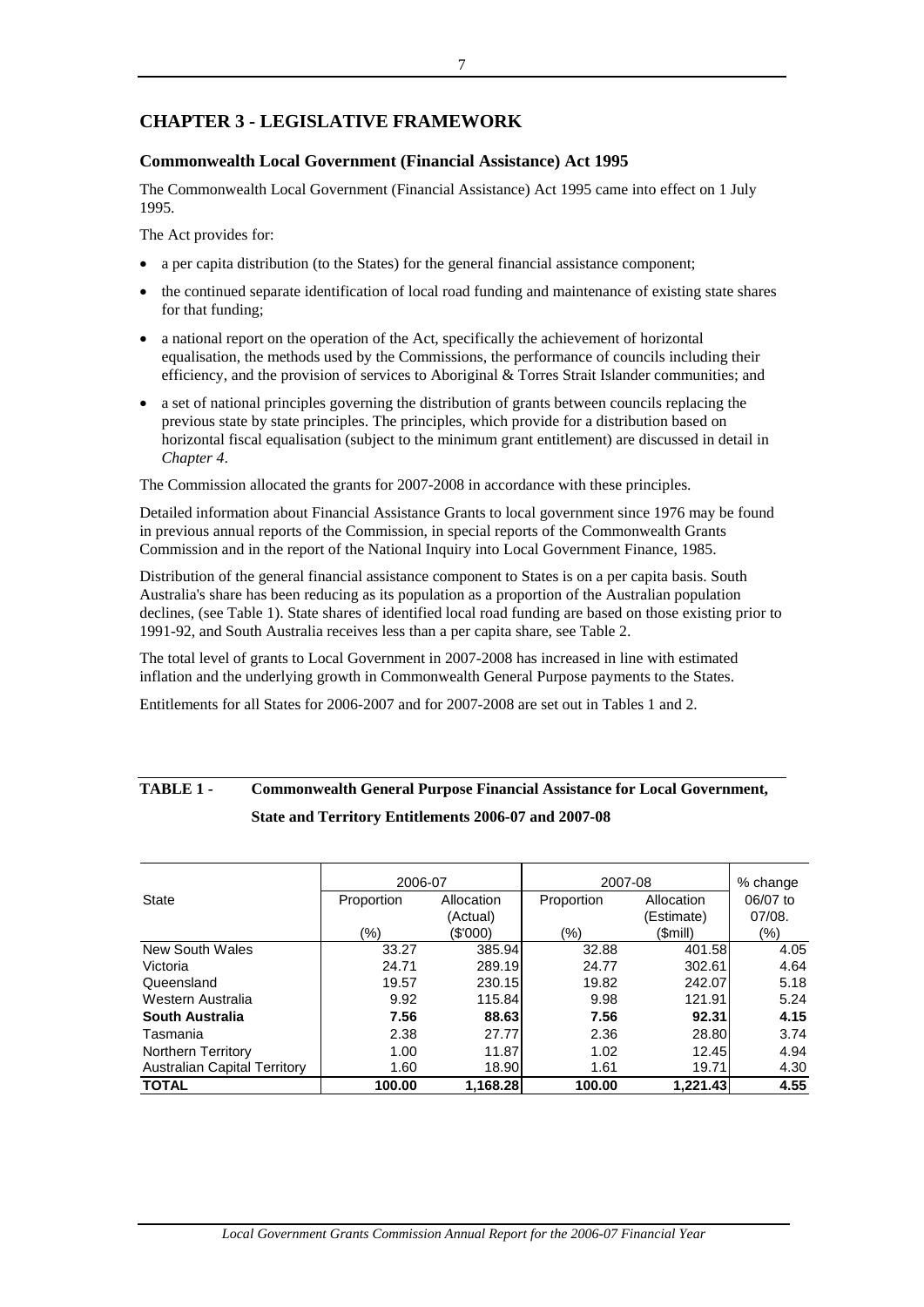# <span id="page-10-0"></span>**TABLE 2 - Commonwealth Identified Local Road Grants for Local Government, State and Territory Entitlements 2006-07 and 2007-08**

|                                     | 2006-07    |            | 2007-08    | % change      |          |
|-------------------------------------|------------|------------|------------|---------------|----------|
| <b>State</b>                        | Proportion | Allocation | Proportion | Allocation    | 06/07 to |
|                                     |            | (Actual)   |            | (Estimate)    | 07/08.   |
|                                     | (%)        | (\$'000)   | (9/0)      | (\$mill)      | (%)      |
| New South Wales                     | 29.01      | 150.40     | 29.01      | 157.25        | 4.55     |
| Victoria                            | 20.62      | 106.88     | 20.62      | 111.74        | 4.55     |
| Queensland                          | 18.74      | 97.13      | 18.74      | 101.55        | 4.55     |
| Western Australia                   | 15.29      | 79.26      | 15.29      | 82.87         | 4.55     |
| South Australia                     | 5.50       | 28.49      | 5.50       | <b>29.791</b> | 4.55     |
| Tasmania                            | 5.30       | 27.47      | 5.30       | 28.72         | 4.55     |
| Northern Territory                  | 2.34       | 12.14      | 2.34       | 12.70         | 4.55     |
| <b>Australian Capital Territory</b> | 3.21       | 16.62      | 3.21       | 17.38         | 4.55     |
| <b>TOTAL</b>                        | 100.00     | 518.40     | 100.00     | 541.99        | 4.55     |

# **South Australian Local Government Grants Commission Act 1992**

The original State Act was proclaimed in 1976 to establish the Commission, its membership, functions and responsibilities in accordance with the provisions of the Commonwealth Act.

It was repealed and replaced with the present Act in 1992 to, amongst other things, embody new arrangements agreed with local government in the areas of membership and reporting.

# **Eligible Bodies**

For the 2007-2008 allocations there were 68 councils, the Outback Areas Community Development Trust and five Aboriginal communities eligible for grants*.*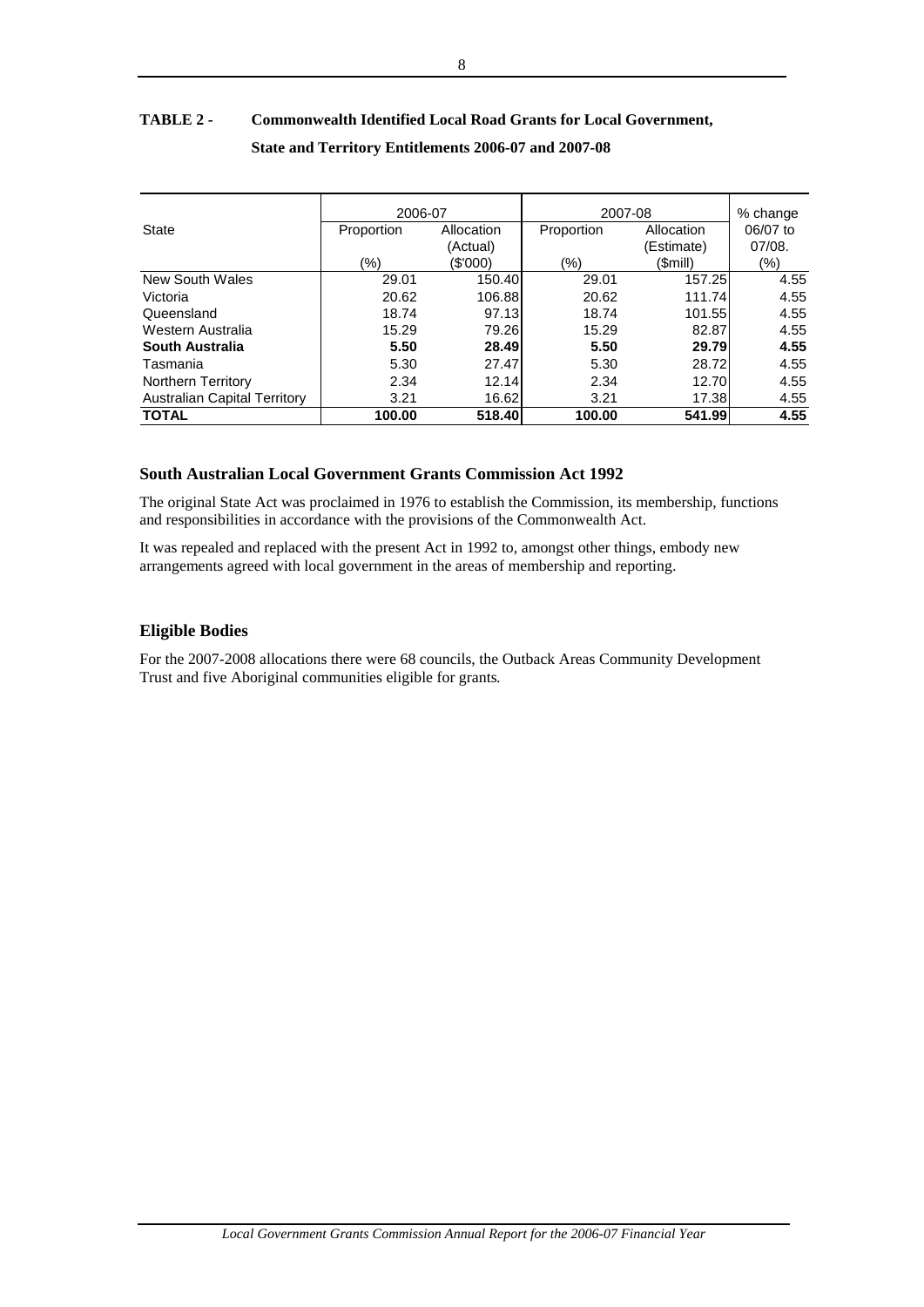# <span id="page-11-0"></span>**CHAPTER 4 - National Principles, General Purpose & Road Grants**

The national principles contained within the *Commonwealth Local Government (Financial Assistance) Act 1995* underpin the methodology employed by the Commission in the distribution process.

There are six main principles for general purpose grants and an additional one for road grants. They are:

# **General Purpose National Principles**

# **(i) Horizontal Equalisation**

The equalisation component of the Financial Assistance Grants will be allocated to local governing bodies, as far as practicable, on a full horizontal equalisation basis as defined by the Local Government (Financial Assistance) Act, 1995. This is a basis that ensures that each local governing body in the State/Territory is able to function by reasonable effort, at a standard not lower than the average standard of other local governing bodies in the State. It takes account of differences in the expenditure required by those local governing bodies in the performance of their function and in the capacity of those local governing bodies to raise revenue.

# **(ii) Effort Neutrality**

An effort or policy neutral approach will be used in assessing expenditure requirements and revenue raising capacity of each local governing body. This means as far as practicable, policies of individual local governing bodies in terms of expenditure and revenue effort will not affect the grant determination.

# **(iii) Minimum Grant**

The minimum general purpose grant allocation for a local governing body will be not less than the amount to which the local governing body would be entitled if 30% of the total amount of equalisation component funds for the State/Territory were allocated on a per capita basis.

# **(iv) Other Grant Support**

Other relevant grant support provided to local governing bodies to meet any of the expenditure needs assessed should be taken into account using an inclusion approach.

# **(v) Aboriginal Peoples and Torres Strait Islanders**

Financial assistance shall be allocated to councils in a way that recognises the needs of Aboriginal and Torres Strait Islander people within their boundaries.

# **(vi) Council Amalgamation**

Where two or more local governing bodies are amalgamated into a single body, the general purpose grant provided to the new body for each of the four years following amalgamation, should be the total of the amounts that would have been provided to the former bodies in each of those years if they had remained separate entities.

# **Identified Road Component National Principle**

# **(vii) Identified Road Component**

The identified road component of the Financial Assistance Grants should be allocated to local governing bodies as far as practicable on the basis of the relative needs of each local governing body for roads expenditure and to preserve its road assets. In assessing roads needs relevant considerations include length, type and usage of roads in each local governing area.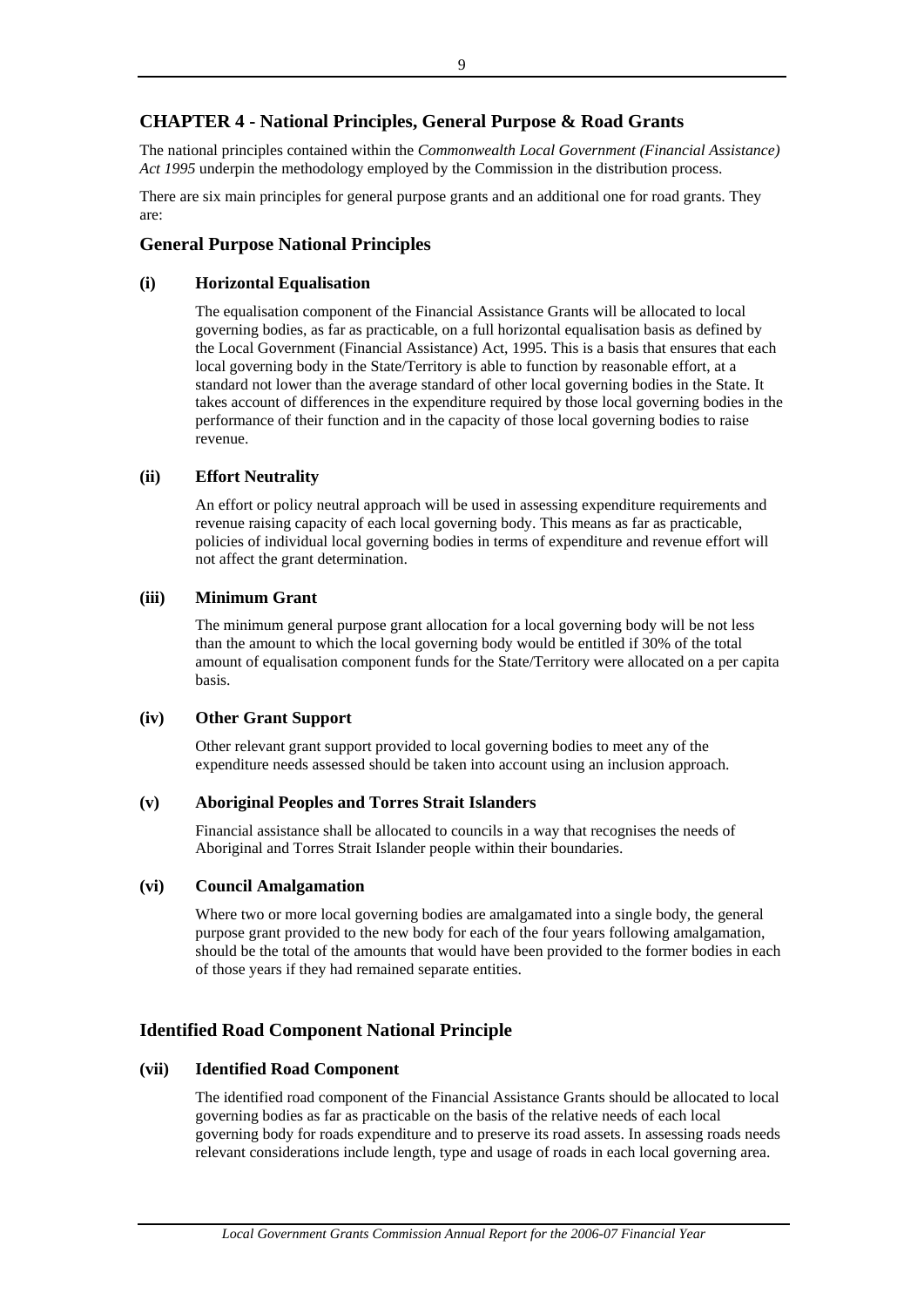# <span id="page-12-0"></span>**CHAPTER 5 - METHODOLOGY**

# **General Purpose Grant**

The methodology used to assess the general purpose component of the Local Government Financial Assistance Grants is intended to achieve an allocation of grants to local governing bodies in the State consistent with the National Principles. The over-riding principle is one of Horizontal Fiscal Equalisation, which is constrained by a requirement that each local governing body must receive a minimum entitlement per head of population as prescribed in the Commonwealth legislation.

The South Australian Local Government Grants Commission uses a direct assessment approach to the calculations. This involves the separate estimation of a component revenue grant and a component expenditure grant for each council, which are aggregated to determine each council's overall equalisation need. Available funds are distributed in accordance with the relativities established through this process and adjustments are made as necessary to ensure the per capita minimum entitlement is met for each council. For local governing bodies outside the incorporated areas (the Outback Areas Community Development Trust and five Aboriginal Communities) allocations are made on a per capita basis.

A standard formula is used as a basis for both the revenue and expenditure component grants.

### **Formulae**

### *General financial assistance*

The formula for the calculation of the raw revenue grants can be expressed as:

$$
G = P_c \times S \times \left[ \left( \frac{Us}{Ps} \times RRIs \right) - \left( \frac{U_c}{P_c} \times RRIs \right) \right]
$$

Similarly, the formula for the calculation of the raw expenditure grants can be expressed as:

$$
G = Pc \times S \times \left[ \left( \frac{Uc}{Pc} \times CRIc \right) - \left( \frac{Us}{Ps} \times CRIs \right) \right]
$$

Subscripts of s or c are used to describe whether it applies to the state or a particular council.

 $G =$  council's calculated relative need assessment

 $P =$  population

 $U =$  unit of measure. Some units of measure are multiplied by a weight.

 $S =$  standard, be it cost or revenue  $=$  *expenditure or income* 

*U RRI* = Revenue Relativity Index. *CRI =* Cost Relativity Index (previously known as the disability factor). They are centred around 1.00, ie *RRIs or CRIs* equals 1.00. If more than one CRI exists for any function then they are multiplied together to give an overall CRI for that function.

In the revenue calculations for both residential and rural assessments, the Commission has calculated a revenue relativity index based on the SEIFA Index of Economic Resources. Where no revenue relativity index exists the  $RRI<sub>c</sub> = 1.0$ . For a list of the Revenue Relativity Indices applied to this year's valuation data, see *Appendix VI.*

Currently in all expenditure calculations with the exception of roads, stormwater and waste management there are no disability factors applied, and consequently  $CRI_c = 1.0$ .

The raw grants, calculated for all functions using the above formulae, both on the revenue and expenditure sides, are then totalled to give each council's total raw grant figure. Any council whose raw calculation per head is less than the per capita figure, (\$17.81 for 2007-08), then has the per capita figure applied. The balance of the allocated amount is then apportioned to the remaining councils based on their calculated proportion of the raw grant. Commission determined limits are then applied to minimise the impact on council's budgetary processes. In the calculation of the 2006-07 grants, the Commission allowed changes to some councils to be as great as positive 10%, and some to be as great as minus 5%. An iterative process is then undertaken until the full allocation is determined.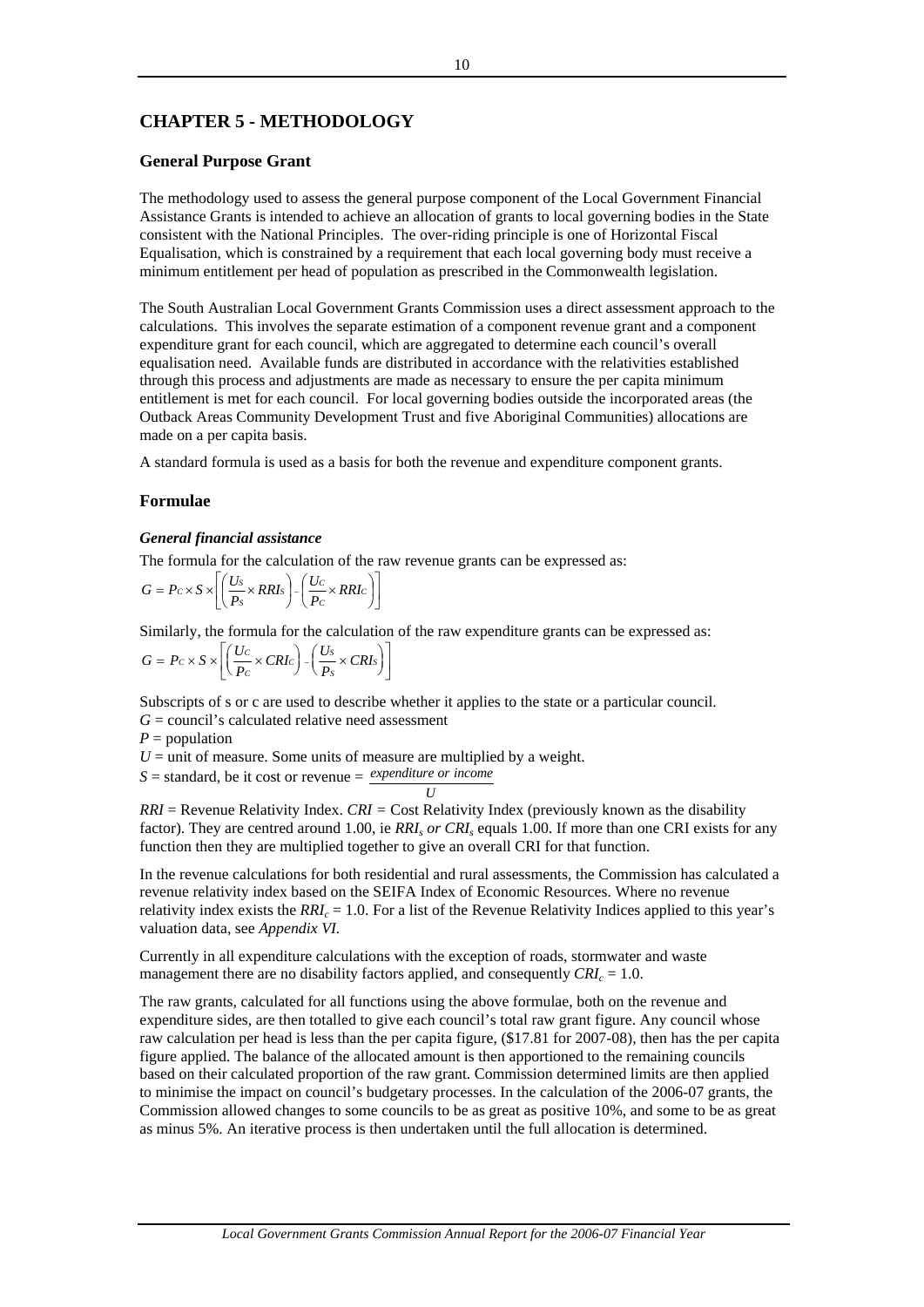# *Component Revenue Grants*

Component revenue grants compensate or penalise councils according to whether their **capacity to raise revenue** from rates is less than or greater than the State average. Councils with below average capacity to raise revenue receive positive component revenue grants and councils with above average capacity receive negative assessments.

The Commission estimates each council's component revenue grant by applying the State average rate in the dollar to the difference between the council's improved capital values per capita multiplied by the *RRIc* and those for the State as a whole, and multiplying this back by the council's population. The State average rate in the dollar is the ratio of total rate revenue to total improved capital values of rateable property. The result shows how much less (or more) rate revenue a council would be able to raise than the average for the State as a whole if it applied the State average rate in the dollar to the capital values of its rateable properties. This calculation is repeated for each of five land use categories, namely;

- residential;
- commercial;
- industrial:
- rural; and
- other.

To overcome fluctuations in the base data, valuations, rate revenue and population are averaged over three years. Revenue Relativity Indices (*RRIc)* are only applied to the residential and rural valuations.

# *Subsidies*

Subsidies that are of the type that most councils receive and are not dependent upon their own special effort i.e. they are effort neutral, are treated by the "inclusion approach". That is, subsidies such as those for library services, and roads are included as a revenue function.

# *Component Expenditure Grants*

Component expenditure grants compensate or penalise councils according to whether the costs of providing a standard range of local government services can be expected to be greater than or less than the average cost for the State as a whole due to factors outside the control of councils. The Commission assesses expenditure needs and a component expenditure grant for each of a range of functions and these are aggregated to give a total component expenditure grant for each council.

The methodology compares each council per capita against the State average. This enables the comparison to be consistent and to compare like with like.

Each function is identified by a main driver or *unit of measure*. This is divided into the total expenditure on the function for the State as a whole to determine the average or *standard cost* for the particular function. For example, in the case of the expenditure function **built-up sealed roads**, "kilometres of built-up sealed roads" is the unit of measure.

Using this example, the length of built-up sealed roads per capita for each council is compared with the State's length of built-up sealed road per capita. The difference, be it positive, negative or zero, is then multiplied by the average cost per kilometre for construction and maintenance of built up sealed roads for the State as a whole (standard cost). This in turn is multiplied back by the council's population to give the component expenditure grant for the function. As already indicated this grant can be positive, negative or zero.

In addition, it is recognised that there may be other factors beyond a council's control which require it to spend more (or less) per unit of measure than the State average, in this example to reconstruct or maintain a kilometre of road. Accordingly, the methodology allows for a *cost relativity index (CRI)*, to be determined for each expenditure function for each council. Indices are centred around 1.0, and are used to inflate or deflate the component grant for each council. In the case of roads, CRI's measure relative costs of factors such as material haulage, soil type, rainfall and drainage.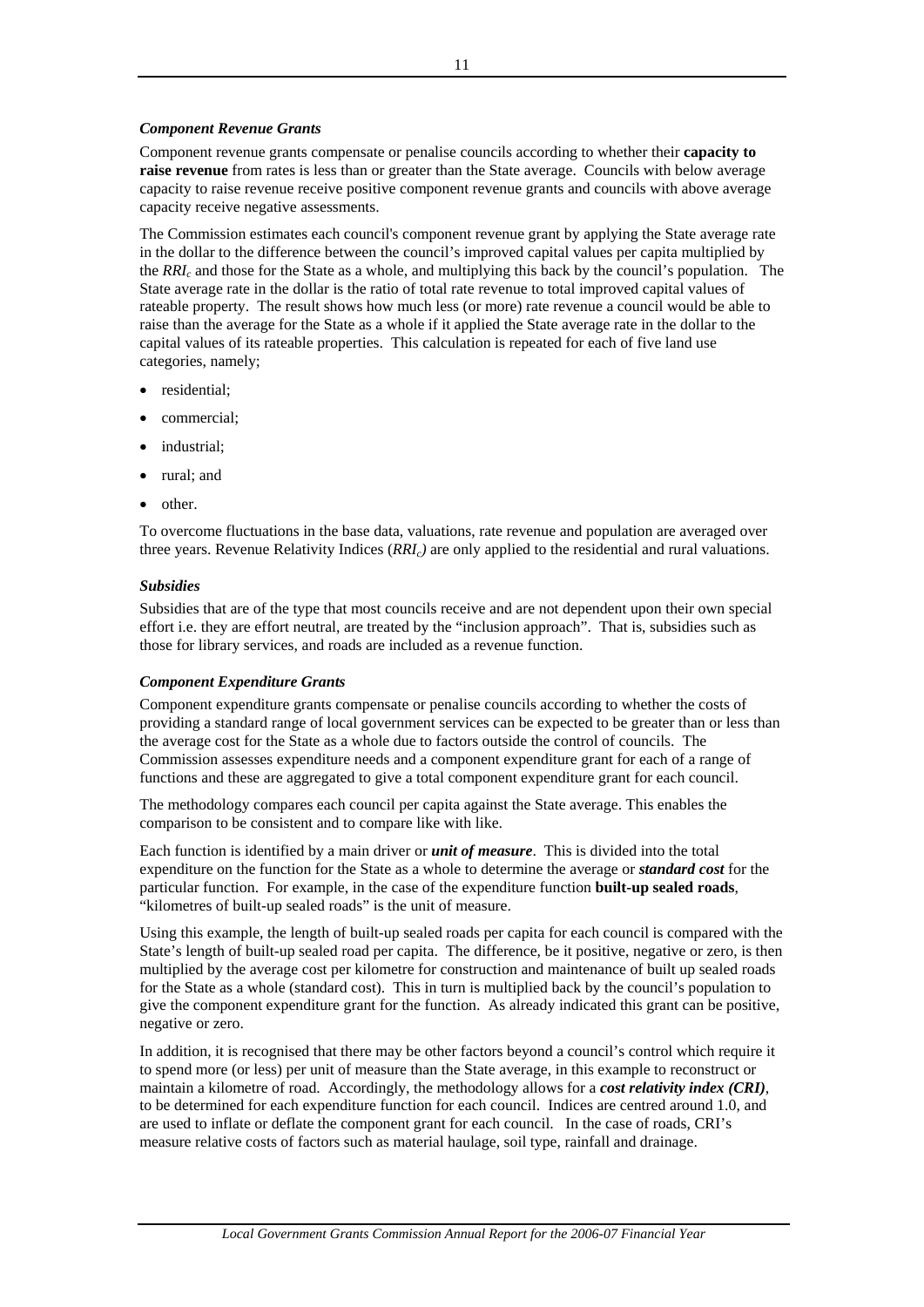To overcome fluctuations in the base data, inputs into the expenditure assessments (with the exception of the newly revised road lengths) are averaged over three years.

The following table details the approach taken to expenditure functions included in the methodology.

| <b>Expenditure Function</b>                       | <b>Standard Cost</b>                  | <b>Units of Measure</b>                                                                        |
|---------------------------------------------------|---------------------------------------|------------------------------------------------------------------------------------------------|
| Waste Management                                  | Reported<br>expenditures $1$          | Number of residential properties                                                               |
| <b>Aged Care Services</b>                         | Reported<br>expenditures <sup>1</sup> | Population aged 65+ per ABS Census and<br>estimated resident population                        |
| Services to Families and<br>Children              | Reported<br>expenditures <sup>1</sup> | Population aged 0-14 yrs per ABS Census and<br>estimated resident population                   |
| <b>Health Inspection</b>                          | Reported<br>expenditures <sup>1</sup> | Establishments to inspect                                                                      |
| Libraries                                         | Reported<br>expenditures <sup>1</sup> | Number of Visitors as per public library services                                              |
| Sport and Recreation                              | Reported<br>expenditures $1$          | Population aged 5-49 years per ABS Census and<br>estimated resident population                 |
| Sealed Roads - Built- $Up^5$                      | Reported<br>expenditures $1$          | Kilometres of built-up sealed road as reported in<br><b>GIR Roads</b>                          |
| Sealed Roads -<br>Non-built-up <sup>5</sup>       | Reported<br>expenditures $1$          | Kilometres of non-built-up sealed road as<br>reported in GIR Roads                             |
| Sealed Roads - Footpaths etc                      | Reported<br>expenditures <sup>1</sup> | Kilometres of built-up sealed road as reported in<br><b>GIR Roads</b>                          |
| Unsealed Roads - Built-up $5$                     | Reported<br>expenditures $1$          | Kilometres of built-up unsealed road as reported<br>in GIR Roads                               |
| Unsealed Roads - Non-built-<br>up                 | Reported<br>expenditures <sup>1</sup> | Kilometres of non-built-up unsealed road as<br>reported in GIR Roads                           |
| <b>Unformed Roads</b>                             | Reported<br>expenditures <sup>1</sup> | Kilometres of unformed road as reported in GIR<br>Roads                                        |
| Stormwater Drainage -<br>Maintenance <sup>3</sup> | Reported<br>expenditures $1$          | Number of urban properties <sup>4</sup>                                                        |
| <b>Community Support</b>                          | Reported<br>expenditures <sup>1</sup> | 3yr average population * SEIFA Advantage<br>Disadvantage CRI                                   |
| <b>Jetties and Wharves</b>                        | Reported<br>expenditures <sup>1</sup> | Number of jetties and wharves as reported in GIR                                               |
| Public Order and Safety                           | Reported<br>expenditures $1$          | Total number of properties                                                                     |
| Planning and Building<br>Control                  | Reported<br>expenditures $1$          | Number of new developments and additions                                                       |
| <b>Bridges</b>                                    | Reported<br>expenditures <sup>1</sup> | Number of bridges as reported in GIR                                                           |
| <b>Other Needs Assessments</b>                    | Set at 1.00.                          | Based on Commission determined relative<br>expenditure needs in a number of areas <sup>6</sup> |

1 Councils' expenditures reported in the Commission's Supplementary returns.

2 The Unit of Measure or standardised expense is derived as the product of the council grant for each council and the average ratio of council expenditures (net of revenue) to State grants, for all councils.

3 The Commission has also decided, for these functions, to use CRI's based on the results of a previous consultancy by BC Tonkin and Associates.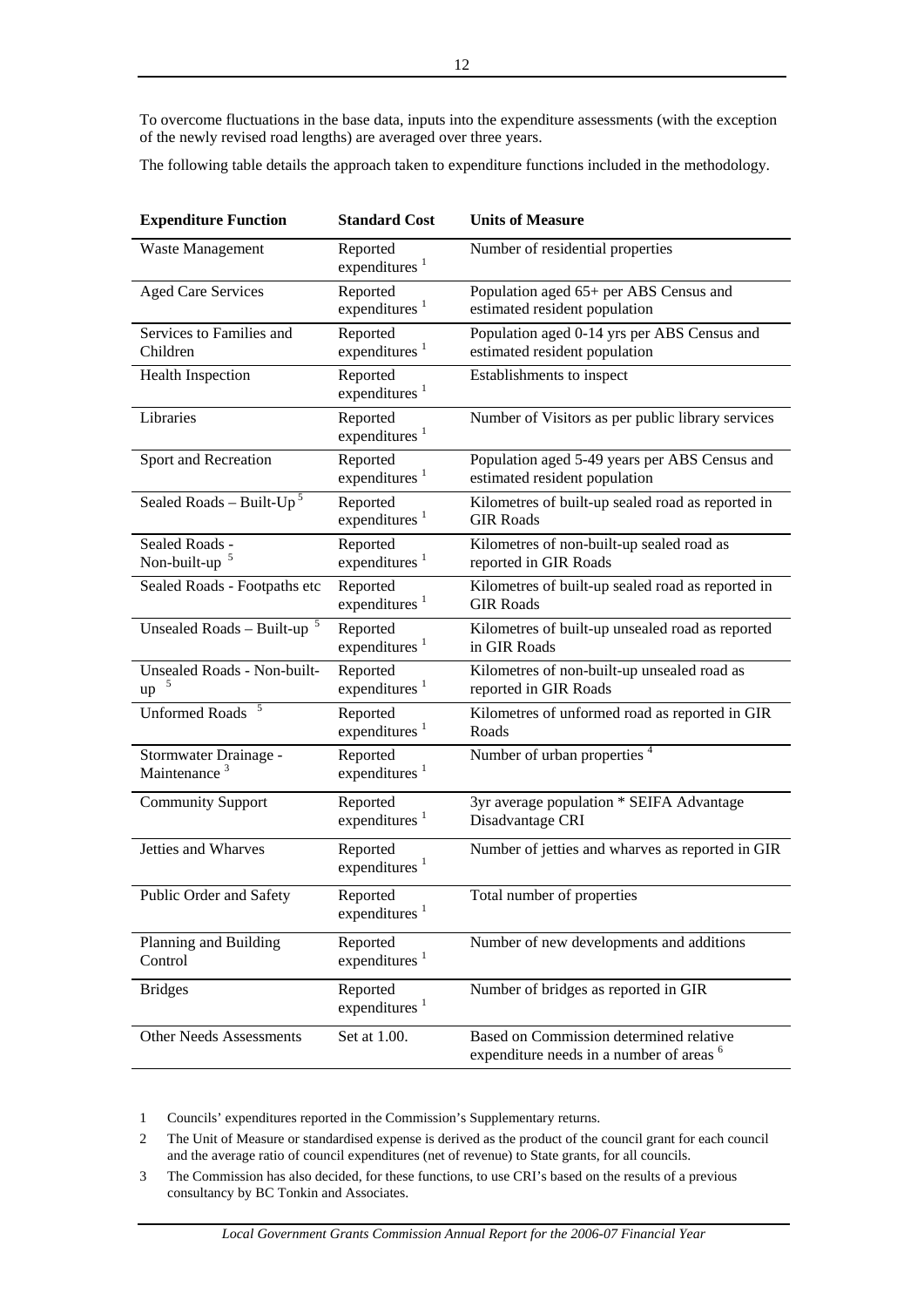- 4 Urban properties = sum [residential properties, commercial properties, industrial properties, exempt residential properties, exempt commercial properties, exempt industrial properties].
- 5 The Commission has for these functions, used CRI's based on the results of a consultancy led by Emcorp and Associates, in association with PPK Environment and Infrastructure. Tonkin Consulting has since refined the results. For a breakdown of each cost relativity indices by type of road, refer *Appendix V*.
- 6 Comprises Commission determined relative expenditure needs with respect to the following:
	- Non-Resident Use / Tourism / Regional Centre assessed to be high, medium or low;
	- Duplication of Facilities identified by the number of urban centres and localities (as determined by the Australian Bureau of Statistics (ABS);
	- Isolation measured as distance from the GPO to the main service centre for the council (as determined by the RAA);
	- Additional recognition of needs of councils with respect to Aboriginal people identified by the proportion of the population identified as Aboriginal or Torres Strait Islander;
	- Unemployment identified by the proportion of the population unemployed;
	- Capital City status gives recognition to such things as the ability of the council to raise revenue from sources other than rates i.e. car parking and from the Wingfield dump, and their extraordinary expenditure need i.e. due to the requirement that they maintain the entire road network within the City, and due to the daily influx of non-resident population.
	- Environment assessed to be high, medium or low;
	- Coastal Protection assessed to be high, medium or low; and
	- Cultural & Tourist Facilities assessed to be high, medium or low;

This final factor *Other Needs Assessment* (also known as *Function 50*) originates from awareness by the Commission that there are many non-quantifiable factors, which may influence a council's expenditure, and that it is not always possible to determine objectively the extent to which a council's expenditure is affected by these factors. The Commission is aware that there are many factors, which may influence a council's expenditure and that it is not always possible to determine objectively the extent to which a council's expenditure is affected by inherent or special factors. Therefore, in determining units of measure and cost relativity indices, the Commission must exercise its judgement based on experience, the evidence submitted to the Commission, and the knowledge gained by the Commission during visits to council areas and as a result of discussions with elected members and staff.

The calculated standards by function are outlined in the next section.-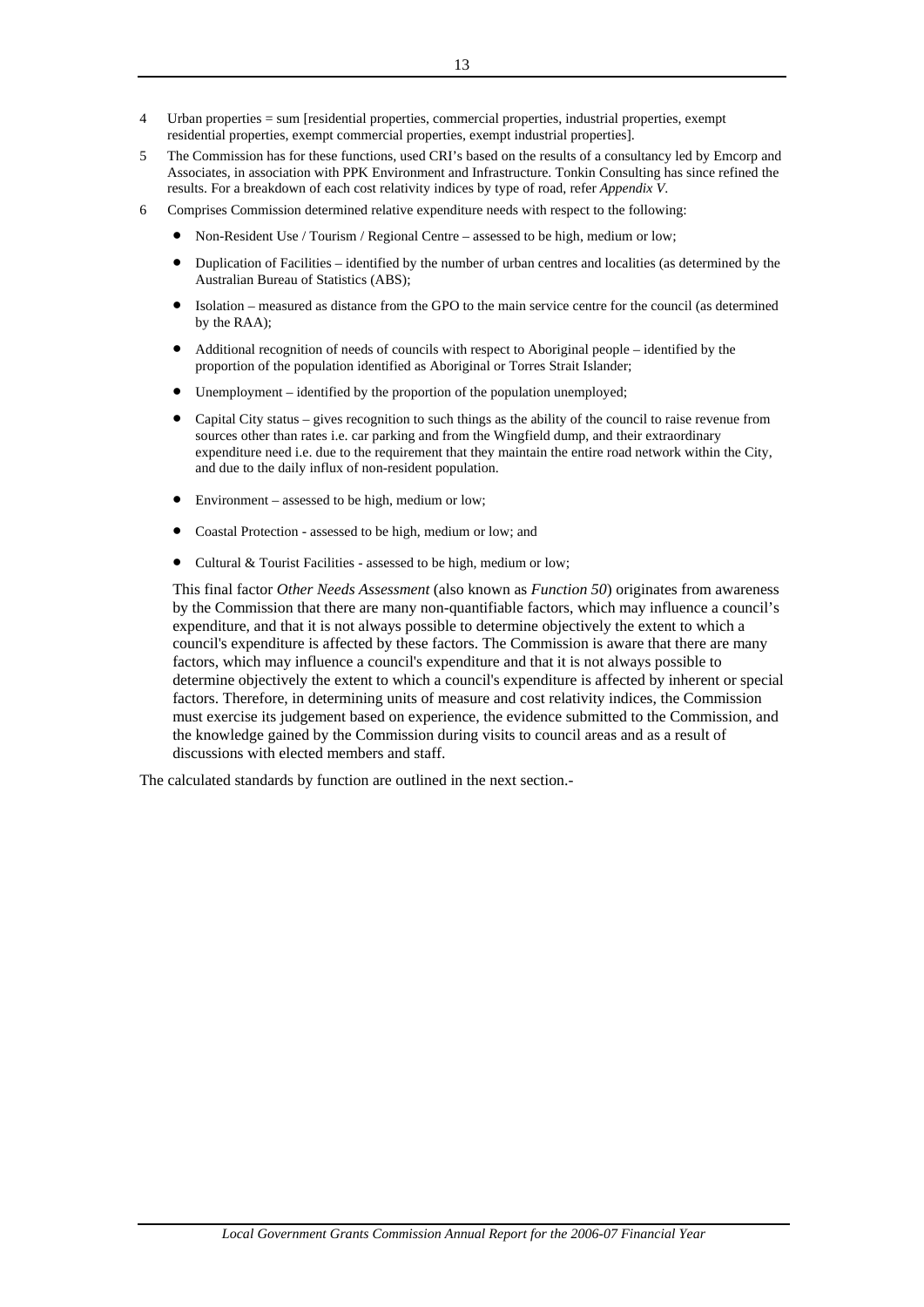# <span id="page-16-0"></span>**Summary of figures by function**

Total Population = 1554656

| <b>Function</b>                   | <b>Standard</b><br>in Dollars | per Capita<br>Measure<br>Unit of | Measure<br>Units of<br>Total | Measure<br>Jnit of                                                                          |
|-----------------------------------|-------------------------------|----------------------------------|------------------------------|---------------------------------------------------------------------------------------------|
| <b>Expenditure Functions</b>      |                               |                                  |                              |                                                                                             |
| Waste Management                  | 121.17                        | 0.40933                          |                              | 628,714 No of residential properties                                                        |
| <b>Aged Care Services</b>         | 80.17                         | 0.15268                          |                              | 234,518 Population aged more than 65                                                        |
| Services To Families And Children | 38.49                         | 0.18371                          |                              | 282,167 Population aged 0 to 14                                                             |
| <b>Health Inspection</b>          | 282.52                        | 0.01435                          |                              | 22,041 Establishments to inspect                                                            |
| Libraries                         | 4.84                          | 7.36201                          |                              | 11,307,767 Number of visitors                                                               |
| Sport and Recreation              | 117.89                        | 0.60777                          |                              | 933,516 Population aged 5 to 49                                                             |
| Sealed Roads - Built Up           | 8,097.85                      | 0.00652                          |                              | 10,011 Kilometres of sealed builtup                                                         |
| Sealed Roads - Non Built Up       | 8,097.85                      | 0.00443                          |                              | 6,804 Kilometres of sealed non-builtup                                                      |
| Sealed Roads - Footpaths etc      | 7,869.52                      | 0.00652                          |                              | 10,011 Kilometres of sealed builtup                                                         |
| Unsealed Roads - Built Up         | 1,202.56                      | 0.00052                          |                              | Kilometres of formed and surfaced.<br>805 and natural surface formed builtup<br>road        |
| Unsealed Roads - Non Built Up     | 1,202.56                      | 0.03105                          |                              | Kilometres of formed and surfaced,<br>47,688 and natural surface formed non-builtup<br>road |
| Roads - Unformed                  | 184.88                        | 0.00587                          | 9.013                        | Kilometres of natural surfaced<br>unformed road                                             |
| Stormwater Drainage - Maintenance | 41.89                         | 0.44232                          |                              | No of urban, industrial and<br>679,388 commercial properties including<br>exempt            |
| <b>Community Support</b>          | 17.21                         | 0.99986                          | 1,535,742                    | 3yr average population * SEIFA<br>Advantage Disadvantage CRI                                |
| Jetties and Wharves               | 6,947.26                      | 0.00007                          | 107                          | Number of jetties and wharves                                                               |
| Public Order and Safety           | 12.49                         | 0.56095                          | 861,601                      | Total no of properties                                                                      |
| Planning And Building Control     | 603.40                        | 0.03583                          |                              | 55,036 No of new developments and additions                                                 |
| <b>Bridges</b>                    | 2,775.61                      | 0.00051                          |                              | 780 Number of bridges                                                                       |
| Other Special Needs               | 1.00                          | 26.25692                         |                              | 40,329,600 Total of dollars attributed                                                      |
| <b>Revenue Functions</b>          |                               |                                  |                              |                                                                                             |
| Rates - residential               | 0.0032                        | 106,824                          |                              | 157,438,836,815 Valuation of residential                                                    |
| - commercial                      | 0.0059                        | 12,398                           |                              | 19,046,019,921 Valuation of commercial                                                      |
| - industrial                      | 0.0084                        | 2,033                            |                              | 3,123,737,250 Valuation of industrial                                                       |
| - rural                           | 0.0028                        | 17,457                           |                              | 27,180,936,066 Valuation of rural                                                           |
| - other                           | 0.0026                        | 6,442                            |                              | 9,896,073,878 Valuation of other                                                            |
| <b>Subsidies</b>                  | 1.00                          | 23.03475                         |                              | 35,380,485 The total of the subsidies                                                       |

### **Calculated standards by function**

The Commission uses the above table to enable it to calculate a council's raw grant for each of the given functions. To do this we calculate each individual council's unit of measure per capita, compare it with the similar figure from the table and then multiply the difference by the standard from the table and its own population. If *CRIs* are applicable then they must be included as a multiplier against the council's unit of measure per capita.

It must be stressed that this only allows the calculation of the raw grant for the individual function, not the estimated grant. The calculation of the estimated grant is not possible as per capita minimums need to be applied and the total allocation apportioned to the remaining councils.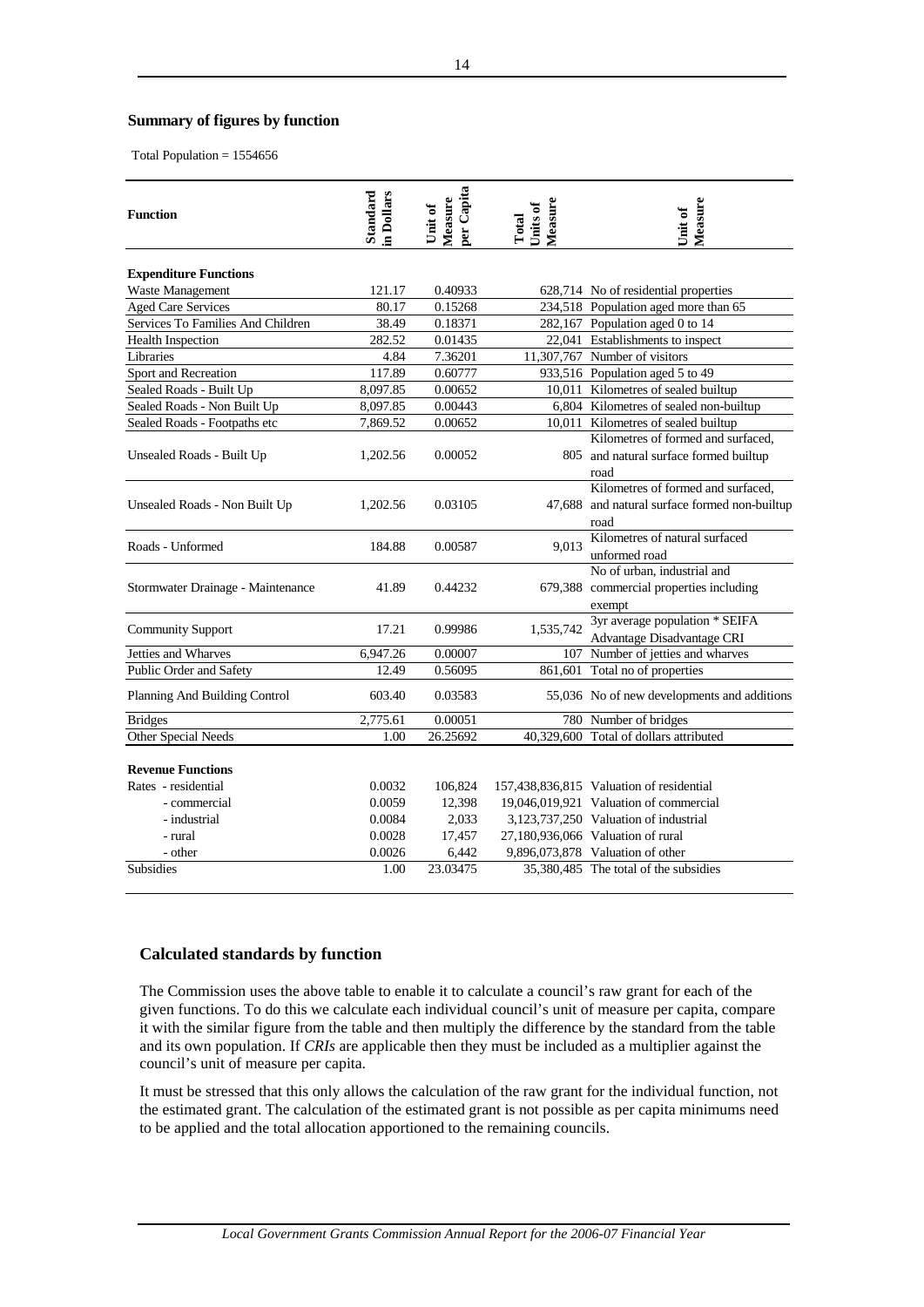# <span id="page-17-0"></span>*Aggregated Revenue and Expenditure Grants*

Component grants for all revenue categories and expenditure functions, calculated for each council using the method outlined above, are aggregated to give each council's total raw grant figure. Where the raw grant calculation per head of population for a council is less than the per capita minimum established as set out in the Act, (\$17.81 for 2007-08), the grant is adjusted to bring it up to the per capita minimum entitlement. The balance of the allocated amount, less allocation to other local governing bodies outside the incorporated areas, is then apportioned to the remaining councils based on their calculated proportion of the raw grant. Commission determined limits may then be applied to minimise the impact on council's budgetary processes. In the calculation of the 2007-08 grants, the Commission allowed changes to some councils to be as great as positive 10%, and some to have no change (0%). An iterative process is then undertaken until the full allocation is determined.

# **Identified Local Road Grant**

In South Australia, the identified local road grants pool is divided into formula grants (85%) and special local road grants (15%).

The formula component is divided between metropolitan and non-metropolitan councils on the basis of an equal weighting of road length and population.

In the metropolitan area, allocations to individual councils are determined again by an equal weighting of population and road length. In the non-metropolitan area, allocations are made on an equal weighting of population, road length, and area of council.

Distribution of the special local road grants is based on recommendations from the Local Government Transport Advisory Panel. This Committee is responsible for assessing submissions from regional associations on local road projects of regional significance.

# **Outback Areas Community Development Trust**

The Outback Areas Community Development Trust is prescribed as a local governing body for the purposes of the Grants Commission's recommendations.

The Trust was established in May 1978 under legislation of the South Australian Parliament. It has a broad responsibility for community development activities in the outback areas of the State and with particular emphasis on those functions that are at present normally undertaken by local councils elsewhere in the State.

Due to the lack of comparable data, the Commission is not able to calculate the grant to the Trust in the same manner as grants to other local governing bodies. Rather, a per capita grant has been established. The 2007-08 per capita grant was \$233.33.

During 2006-07, the Commission received a submission for increased funding from the Outback Areas Community Development Trust. The Commission acknowledged the additional pressure placed on the Trust as a result of the Outback Areas Community Development Trust review and the increased pressures being placed on Andamooka. A once off payment of \$150,000 to fund a full time officer in Andamooka was added to the Financial Assistance Grant to the Trust.

# **Aboriginal Communities**

Since 1994-95 the Grants Commission has allocated grants to 5 Aboriginal communities recognised as local governing authorities for the purposes of the *Commonwealth Local Government (Financial Assistance) Act 1995*.

The Aboriginal communities are Anangu Pitjantjatjara, Gerard Community Council Inc., Maralinga Tjarutja, Nepabunna Community Council Inc., and Yalata Community Council Inc.

Again, due to the unavailability of data, grants for these communities are not calculated in the same manner as grants to other local governing bodies. Initially, the Commission utilised the services of a consultant, Alan Morton, of Morton Consulting Services, who completed a study on the expenditure needs of the communities and their revenue raising capacities. Comparisons were made with communities in other states and per capita grants were established. Grants have gradually been increased since the initial study. For 2007-08 the per capita grant varied from \$341.46 for Nepabunna to \$552.21 for Yalata Community Council.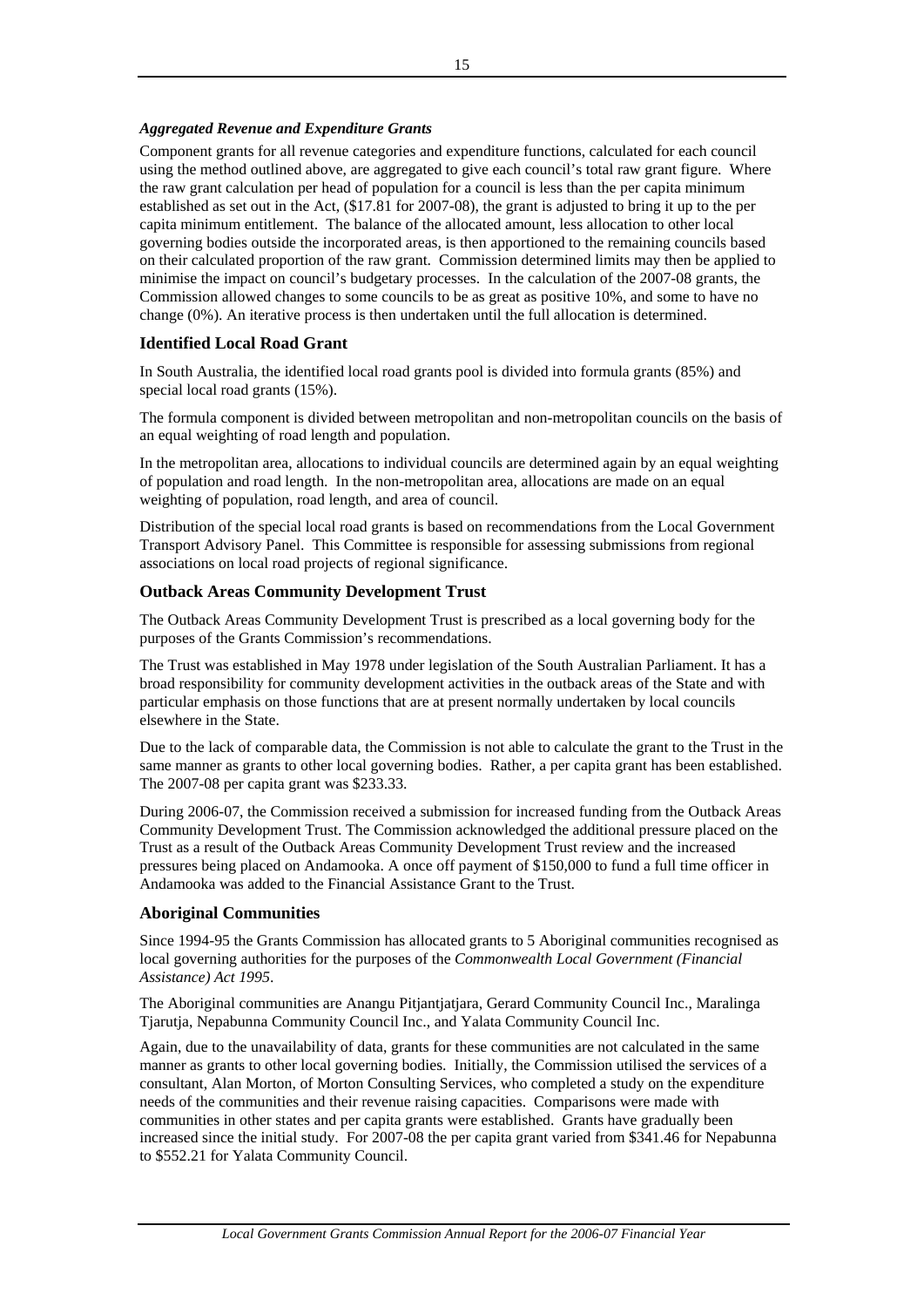|                                   | Population | <b>General Purpose</b> | <b>Identified</b> | <b>Special Local</b> | <b>Total</b>           |
|-----------------------------------|------------|------------------------|-------------------|----------------------|------------------------|
| <b>Local Government Authority</b> | as at      | Grant                  | <b>Road Grant</b> | <b>Road Grant</b>    | <b>Estimated Grant</b> |
|                                   | 30-Jun-06  | \$)                    | $($ \$)           | \$)                  | $($ \$)                |
| <b>Adelaide City</b>              | 15,299     | 272,475                | 165,124           |                      | 437,599                |
| Adelaide Hills Council            | 39,048     | 695,445                | 554,945           | 175,000              | 1,425,390              |
| Alexandrina Council               | 20,949     | 387,070                | 403,012           |                      | 790,082                |
| <b>Barossa Council</b>            | 21,060     | 375,079                | 341,998           |                      | 717,077                |
| <b>Barunga West District</b>      | 2,584      | 236,105                | 160,206           |                      | 396,311                |
| Berri Barmera Council             | 11,325     | 1,643,698              | 175,020           |                      | 1,818,718              |
| <b>Burnside City</b>              | 42,986     | 765,581                | 369,847           |                      | 1,135,428              |
| Campbelltown City                 | 47,525     | 846,420                | 404,509           |                      | 1,250,929              |
| Ceduna District                   | 3,490      | 1,565,564              | 338,053           |                      | 1,903,617              |
| Charles Sturt City                | 103,942    | 1,851,207              | 894,056           |                      | 2,745,263              |
| Clare And Gilbert Valleys Dc      | 8,329      | 287,616                | 291,287           |                      | 578,903                |
| Cleve District                    | 1,897      | 699,978                | 272,481           |                      | 972,459                |
| Coober Pedy                       | 2,076      | 741,249                | 39,087            |                      | 780,336                |
| Coorong District                  | 5,724      | 1,714,408              | 506,490           | 224,000              | 2,444,898              |
| <b>Copper Coast District</b>      | 11,899     | 1,235,242              | 226,160           |                      | 1,461,402              |
| <b>Elliston District</b>          | 1,111      | 560,536                | 311,448           |                      | 871,984                |
| <b>Flinders Ranges Council</b>    | 1,709      | 818,090                | 228,472           |                      | 1,046,562              |
| Franklin Harbour District         | 1,340      | 674,908                | 195,449           |                      | 870,357                |
| Gawler Town                       | 19,726     | 872,302                | 219,866           | 80,800               | 1,172,968              |
| Goyder Regional Council           | 4,085      | 1,728,059              | 513,569           |                      | 2,241,628              |
| <b>Grant District</b>             | 8,134      | 774,868                | 260,176           |                      | 1,035,044              |
| Holdfast Bay City                 | 34,702     | 618,043                | 286,707           |                      | 904,750                |
| Kangaroo Island Council           | 4,602      | 1,392,065              | 303,786           |                      | 1,695,851              |
| Karoonda East Murray District     | 1,154      | 832,396                | 259,083           |                      | 1,091,479              |
| Kimba District                    | 1,146      | 654,911                | 230,611           | 481,000              | 1,366,522              |
| <b>Kingston District</b>          | 2,321      | 440,893                | 190,351           |                      | 631,244                |
| Lehunte District                  | 1,390      | 1,036,789              | 300,622           |                      | 1,337,411              |
| <b>Light Regional</b>             | 12,296     | 218,992                | 295,316           | 346,000              | 860,308                |
| Lower Eyre Pen Dc                 | 4,456      | 276,472                | 306,743           | 142,500              | 725,715                |
| Loxton Waikerie District          | 12,083     | 2,265,917              | 568,577           | 400,000              | 3,234,494              |
| Mallala District                  | 7,958      | 728,925                | 187,905           |                      | 916,830                |
| <b>Marion City</b>                | 81,581     | 1,452,958              | 718,733           |                      | 2,171,691              |
| Mid Murray Council                | 8,420      | 2,186,194              | 496,086           |                      | 2,682,280              |
| Mitcham City                      | 62,415     | 1,111,611              | 572,864           |                      | 1,684,475              |
| <b>Mount Barker District</b>      | 26,685     | 568,475                | 376,558           |                      | 945,033                |
| Mount Gambier City                | 24,043     | 1,294,784              | 287,376           |                      | 1,582,160              |

# <span id="page-18-0"></span>**CHAPTER 6 – LOCAL GOVERNMENT FINANCIAL ASSISTANCE GRANT ALLOCATIONS FOR 2007-08**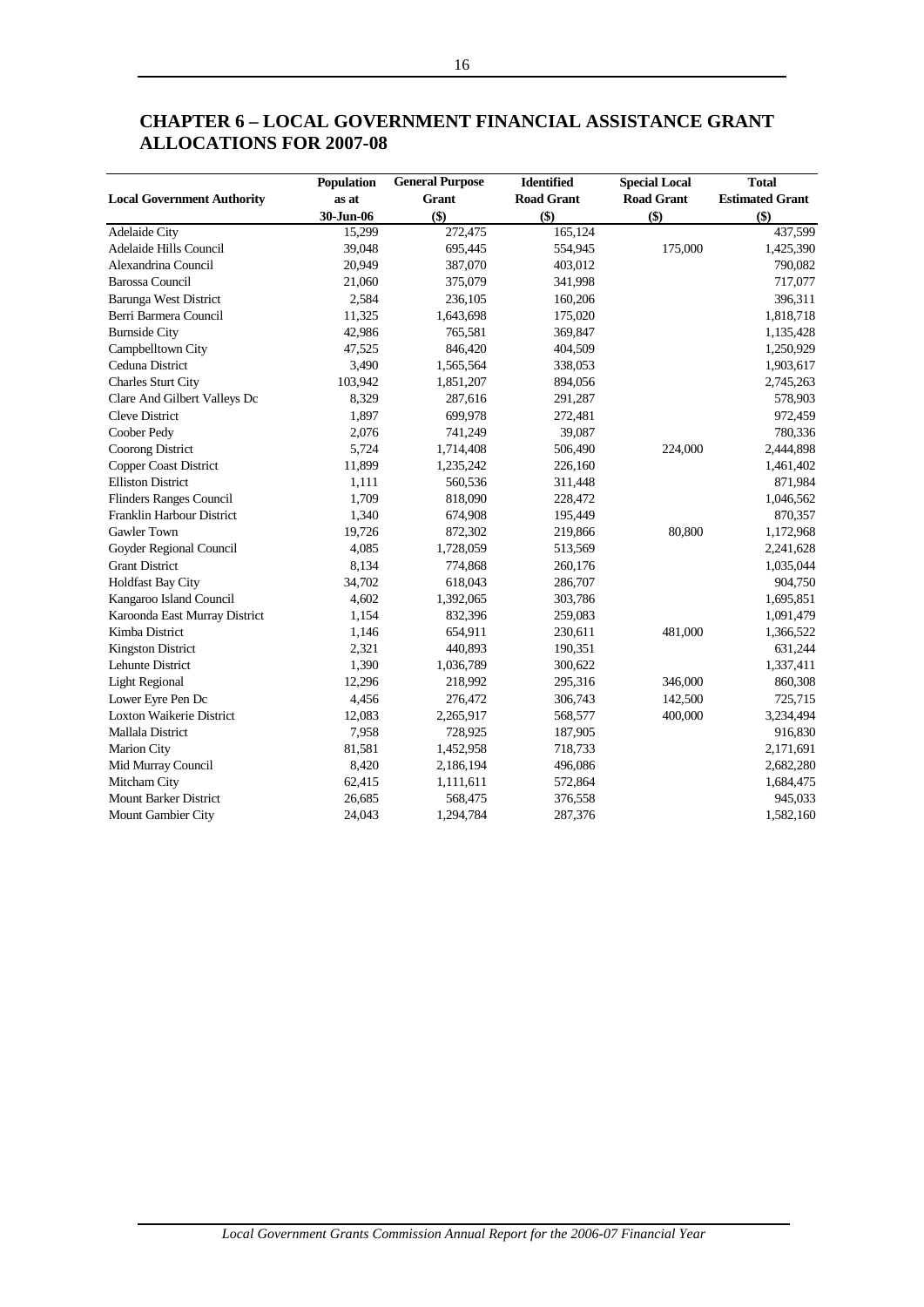|                                   | Population | <b>General Purpose</b> | <b>Identified</b> | <b>Special Local</b> | <b>Total</b>           |
|-----------------------------------|------------|------------------------|-------------------|----------------------|------------------------|
| <b>Local Government Authority</b> | as at      | Grant                  | <b>Road Grant</b> | <b>Road Grant</b>    | <b>Estimated Grant</b> |
|                                   | 30-Jun-06  | \$)                    | \$)               | \$)                  | \$)                    |
| Mount Remarkable District         | 2,828      | 1,124,780              | 277,889           |                      | 1,402,669              |
| Murray Bridge District            | 18,194     | 2,419,846              | 341,459           |                      | 2,761,305              |
| Naracoorte Lucindale Dc           | 8,273      | 1,414,838              | 370,026           |                      | 1,784,864              |
| Northern Areas Council            | 4,597      | 835,975                | 308,117           | 552,200              | 1,696,292              |
| Norwood, Payneham And St. Peters  | 34,165     | 608,479                | 273,564           |                      | 882,043                |
| Onkaparinga City                  | 156,037    | 6,367,346              | 1,751,404         |                      | 8,118,750              |
| Orroroo/Carrieton District        | 935        | 573,841                | 194,592           |                      | 768,433                |
| Peterborough Dc                   | 1,810      | 991,019                | 187,587           |                      | 1,178,606              |
| Playford City                     | 72,304     | 7,821,071              | 877,267           |                      | 8,698,338              |
| Port Adelaide Enfield             | 105,386    | 1,876,925              | 967,041           |                      | 2,843,966              |
| Port Augusta City                 | 13,897     | 2,932,191              | 220,874           |                      | 3,153,065              |
| Port Lincoln City                 | 14,740     | 711,876                | 179,843           |                      | 891,719                |
| Port Pirie City And Districts     | 17,488     | 3,604,869              | 334,227           |                      | 3,939,096              |
| Prospect City                     | 19,274     | 343,270                | 152,842           |                      | 496,112                |
| Renmark Paringa District          | 9,848      | 1,669,794              | 176,404           |                      | 1,846,198              |
| Robe District                     | 1,410      | 25,112                 | 82,821            |                      | 107,933                |
| <b>Roxby Downs Municipality</b>   | 3,645      | 64,917                 | 47,392            |                      | 112,309                |
| Salisbury City                    | 123,252    | 8,173,767              | 1,102,345         | 1,441,500            | 10,717,612             |
| Southern Mallee District          | 2,187      | 773,116                | 306,851           |                      | 1,079,967              |
| <b>Streaky Bay District</b>       | 2,072      | 950,614                | 349,359           |                      | 1,299,973              |
| <b>Tatiara District</b>           | 7,047      | 1,372,629              | 431,605           | 225,000              | 2,029,234              |
| Tea Tree Gully City               | 100,005    | 1,781,089              | 883,740           |                      | 2,664,829              |
| <b>Tumby Bay District</b>         | 2,721      | 399,854                | 200,955           |                      | 600,809                |
| <b>Unley City</b>                 | 36,591     | 651,686                | 289,819           |                      | 941,505                |
| Victor Harbor District            | 12,528     | 223,124                | 184,402           |                      | 407,526                |
| Wakefield Regional Council        | 6,580      | 1,042,884              | 383,312           |                      | 1,426,196              |
| Walkerville Town                  | 7,114      | 126,700                | 58,672            |                      | 185,372                |
| Wattle Range Council              | 12,352     | 1,078,285              | 424,429           | 400,000              | 1,902,714              |
| West Torrens Cty                  | 53,100     | 945,711                | 457,962           |                      | 1,403,673              |
| Whyalla City                      | 21,211     | 4,250,762              | 294,319           |                      | 4,545,081              |
| Yankalilla District               | 4,193      | 77,838                 | 112,620           |                      | 190,458                |
| Yorke Peninsula District          | 11,713     | 953,761                | 627,480           |                      | 1,581,241              |
| <b>Outback Areas Cdt</b>          | 4,882      | 1,139,115              |                   |                      | 1,139,115              |
| Anangu Pitjantjatjara             | 2,266      | 900,216                | 111,951           |                      | 1,012,167              |
| Gerard Cty Council                | 89         | 35,133                 | 14,916            |                      | 50,049                 |
| Maralinga Tjarutja                | 137        | 73,409                 | 40,054            |                      | 113,463                |
| Nepabunna Cty Council             | 66         | 22,536                 | 14,850            |                      | 37,386                 |
| Yalata Cty Council                | 229        | 126,456                | 32,248            |                      | 158,704                |
| <b>STATE TOTAL</b>                | 1,554,656  | 92,310,159             | 25,317,811        | 4,468,000            | 122,095,970            |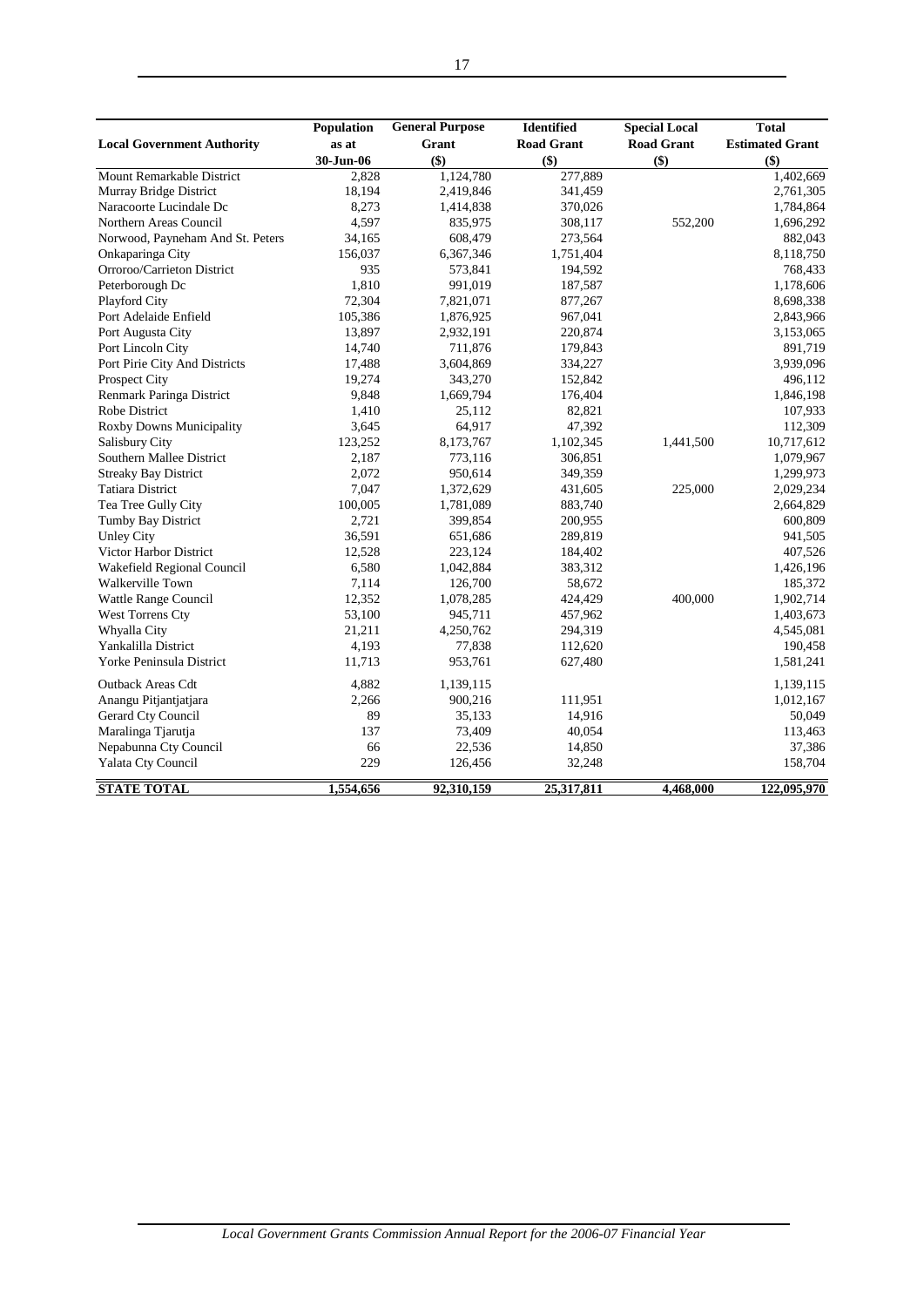# <span id="page-20-0"></span>**APPENDIX I - Member profiles**

### **Malcolm Germein AM**

Farmer and Grazier at Ardrossan, currently living in Adelaide; Councillor of the District Council of Central Yorke Peninsula 1978-95; Chair of the Council Planning Committee 1989-92; Vice President of the SA Local Government Association 1986-88; President of the SA Local Government Association 1988-90; Chair of the Local Government Workers Compensation Scheme 1988 to 1997; Chair of the Local Government Mutual Liability Scheme 1990 to 1997; Chair of the Council Purchasing Authority 1991 to 1997, Vice President of the Australian Local Government Association 1990-92; Chair of the Local Roads Advisory Committee 1988-93; Member of the Development Policy Advisory Committee; Chair of the Yorke Peninsula Regional Development Board 1994 to 1996; and Chairman of the SA Local Government Grants Commission 1995 to present.

### **Mary Patetsos BSW Grad Dip Sociology, JP**

Principal Consultant Synthesis Consultancy since 1996 and Commissioner of the Local Government Grants Commission since 2002. Prior employment as Principal Consultant, Optimum Outcomes Consultancy (NSW); Senior Policy Adviser Aged Care Australia (ACT); Senior Adviser to the Department Secretary Health Department (WA); Senior Policy Officer Western Australian Municipal Association; Research and Development Officer City of Wanneroo (WA) and project Co-ordinator Royal Prince Alfred Hospital (NSW); Board Member Greek Community of SA – Ridleyton Nursing Home since 2004. Board Member SA Housing Trust, 2005; South Australian Affordable Housing Board, 2006; Social Inclusion Board - SA, 2007.

### **John Ross, Cr**

Councillor of Tatiara Council since 1979; Chairman of Tatiara Council 1989-1992 and 2003 to present; President of the SA Local Government Association 1995-1997; President of the Australian Local Government Association 1999-2002; President of the South East Local Government Association 1990-1995; Chair of the Local Government Mutual Liability Scheme since 1997; Chair of the Local Government Workers Compensation Scheme since 1997; Australian Transport Council member 1997- 2002; Austroads board member 1997-2002; Chair of ForestrySA board since 2003; Member of Council of Australian Governments 1999-2002; LGA representative on State Water Resources Council 1990-1996; Chairman of STEDs scheme 1992-1996; Chairman of South East Relief Trust 1993-1995; Chairman of SA Council Purchasing Co-Op 1997-1998; and Commissioner of the SA Local Government Grants Commission August 2005 to present.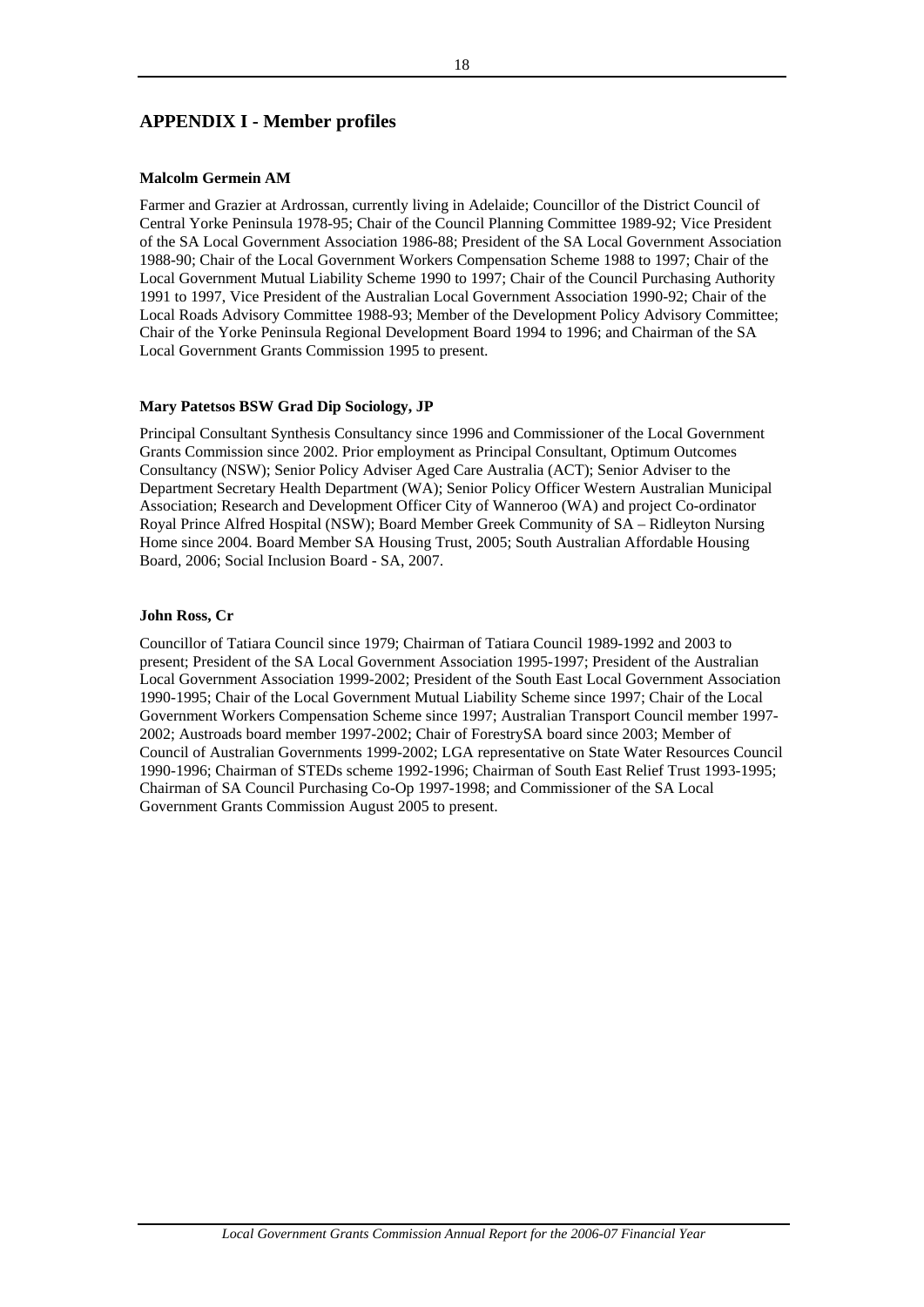# <span id="page-21-0"></span>**APPENDIX II - Freedom of Information Act 1991**

### **Statement Section 9**

# *Structure and functions of the Commission*

Refer Chapter 1 of this report.

### *Effect of Commission's decision making on members of the public*

The Commission's primary function is to make recommendations to the responsible Minister on the distribution of untied Commonwealth general revenue assistance grants to local governing authorities in South Australia. Consequently the Commission's decision making has no direct effect on members of the public.

### *Arrangements for members of the public to participate in Commission policy formulation*

As mentioned in Chapter 2 of this report, public hearings are incorporated into council visits. Members of the public are invited to attend these meetings and to make submissions to the Commission.

### *Categories of documents*

Annual reports of the Commission are available for perusal at the Commission's offices.

Other documents held by the Commission:

- Corporate files containing correspondence, memoranda, minutes etc on the Commission's operations;
- Administrative Policies and Procedures (many of which are prepared by other agencies), and files;
- registry files containing information and data returns;
- statistical and comparative reports prepared for councils and interested parties.

Information is stored both electronically and on hard copy.

In general, where information held by the Commission is available from a primary source, e.g. Australian Bureau of Statistics or individual councils, then enquiries are redirected to that source.

### *Facilities for access and initial contact point*

Inquiries concerning access to the above mentioned documents or other matters relating to Freedom of Information should be directed to:

|                | The Executive Officer                     |
|----------------|-------------------------------------------|
|                | <b>Local Government Grants Commission</b> |
|                | Level 7, Roma Mitchell House              |
|                | North Terrace                             |
|                | ADELAIDE SA 5000                          |
| Postal Address | PO Box 8326                               |
|                | Station Arcade SA 5000                    |
| Telephone      | $(08)$ 8204 8719                          |
| Fax            | $(08)$ 8204 8735                          |
|                |                                           |

Business hours are 9.00 am to 5.00 pm. An appointment is necessary. The Executive Officer, as Principal Officer, has power under Section 20 of the Freedom of Information Act 1991 to refuse access to a document.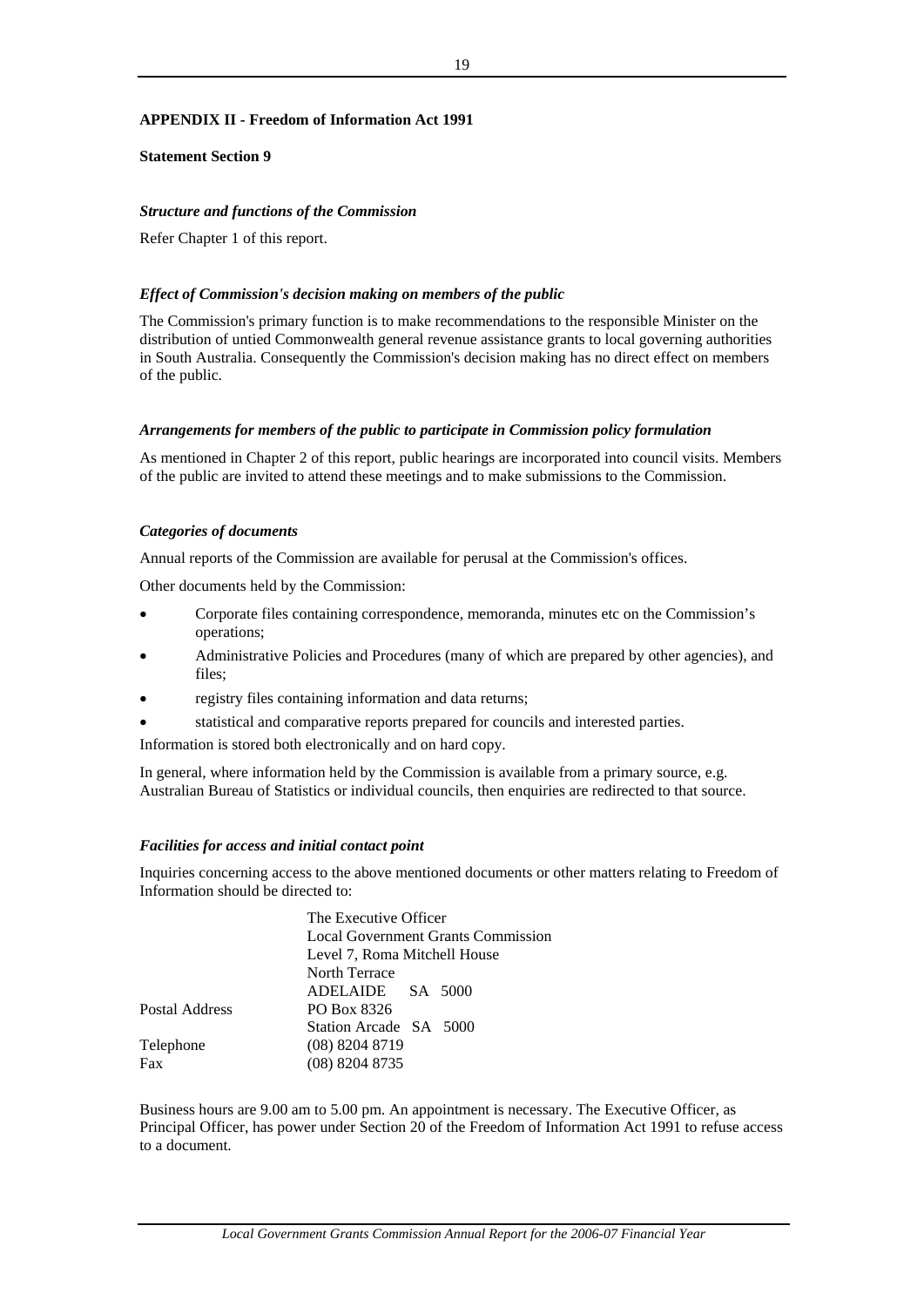| <b>Local Government Authority</b> | 2006/2007<br><b>Actual</b><br>General<br><b>Purpose</b><br>Grant | 2006/2007<br><b>Actual</b><br>Road<br>Grant<br>\$ | 2006/2007<br><b>Special</b><br>Road<br>Grant<br>\$ | 2006/2007<br><b>Total</b><br><b>Actual</b><br>Grant<br>\$ |
|-----------------------------------|------------------------------------------------------------------|---------------------------------------------------|----------------------------------------------------|-----------------------------------------------------------|
|                                   | \$                                                               |                                                   |                                                    |                                                           |
|                                   |                                                                  |                                                   |                                                    |                                                           |
| Adelaide City                     | 253,894                                                          | 156,084                                           | 200,000                                            | 609,978                                                   |
| Adelaide Hills Council            | 672,935                                                          | 533,453                                           |                                                    | 1,206,388                                                 |
| Alexandrina Council               | 351,882                                                          | 381,123                                           | 165,000                                            | 898,005                                                   |
| <b>Barossa Council</b>            | 357,900                                                          | 325,439                                           |                                                    | 683,338                                                   |
| <b>Barunga West District</b>      | 214,641                                                          | 153,546                                           |                                                    | 368,187                                                   |
| Berri Barmera Council             | 1,494,270                                                        | 167,047                                           |                                                    | 1,661,317                                                 |
| <b>Burnside City</b>              | 740,387                                                          | 355,130                                           |                                                    | 1,095,517                                                 |
| Campbelltown City                 | 814,978                                                          | 387,483                                           |                                                    | 1,202,461                                                 |
| Ceduna District                   | 1,423,240                                                        | 324,620                                           |                                                    | 1,747,860                                                 |
| <b>Charles Sturt City</b>         | 1,783,774                                                        | 857,636                                           |                                                    | 2,641,410                                                 |
| Clare And Gilbert Valleys Dc      | 261,469                                                          | 279,128                                           |                                                    | 540,596                                                   |
| Cleve District                    | 636,344                                                          | 261,116                                           |                                                    | 897,460                                                   |
| Coober Pedy                       | 741,249                                                          | 37,756                                            |                                                    | 779,005                                                   |
| Coorong District                  | 1,558,553                                                        | 485,595                                           |                                                    | 2,044,148                                                 |
| Copper Coast District             | 1,122,947                                                        | 214,587                                           |                                                    | 1,337,534                                                 |
| <b>Elliston District</b>          | 509,578                                                          | 298,544                                           |                                                    | 808,122                                                   |
| Flinders Ranges Council           | 743,718                                                          | 218,775                                           |                                                    | 962,494                                                   |
| Franklin Harbour District         | 613,553                                                          | 187,148                                           |                                                    | 800,701                                                   |
| <b>Gawler Town</b>                | 872,302                                                          | 208,940                                           |                                                    | 1,081,241                                                 |
| Goyder Regional Council           | 1,570,963                                                        | 493,261                                           |                                                    | 2,064,224                                                 |
| <b>Grant District</b>             | 758,111                                                          | 249,898                                           |                                                    | 1,008,009                                                 |
| <b>Holdfast Bay City</b>          | 590,965                                                          | 273,750                                           |                                                    | 864,715                                                   |
| Kangaroo Island Council           | 1,289,382                                                        | 290,758                                           |                                                    | 1,580,140                                                 |
| Karoonda East Murray District     | 756,724                                                          | 248,524                                           |                                                    | 1,005,247                                                 |
| Kimba District                    | 595,374                                                          | 221,281                                           | 450,000                                            | 1,266,654                                                 |
| <b>Kingston District</b>          | 400,812                                                          | 182,697                                           | 190,000                                            | 773,509                                                   |
| Lehunte District                  | 1,010,691                                                        | 293,470                                           |                                                    | 1,304,160                                                 |
| <b>Light Regional Council</b>     | 207,185                                                          | 280,723                                           | 394,000                                            | 881,908                                                   |
| Lower Eyre Pen Dc                 | 251,339                                                          | 292,639                                           | 187,000                                            | 730,978                                                   |
| Loxton Waikerie District          | 2,065,717                                                        | 546,327                                           | 545,000                                            | 3,157,044                                                 |
| Mallala District                  | 709,196                                                          | 180,005                                           |                                                    | 889,200                                                   |
| <b>Marion City</b>                | 1,395,062                                                        | 687,928                                           | 170,000                                            | 2,252,989                                                 |
| Mid Murray Council                | 1,987,449                                                        | 475,795                                           |                                                    | 2,463,245                                                 |
| Mitcham City                      | 1,075,199                                                        | 550,386                                           |                                                    | 1,625,585                                                 |
| <b>Mount Barker District</b>      | 568,475                                                          | 356,513                                           |                                                    | 924,988                                                   |
| Mount Gambier City                | 1,294,784                                                        | 274,670                                           | 110,000                                            | 1,679,454                                                 |

# <span id="page-22-0"></span>**APPENDIX III - Final allocations for 2006-2007**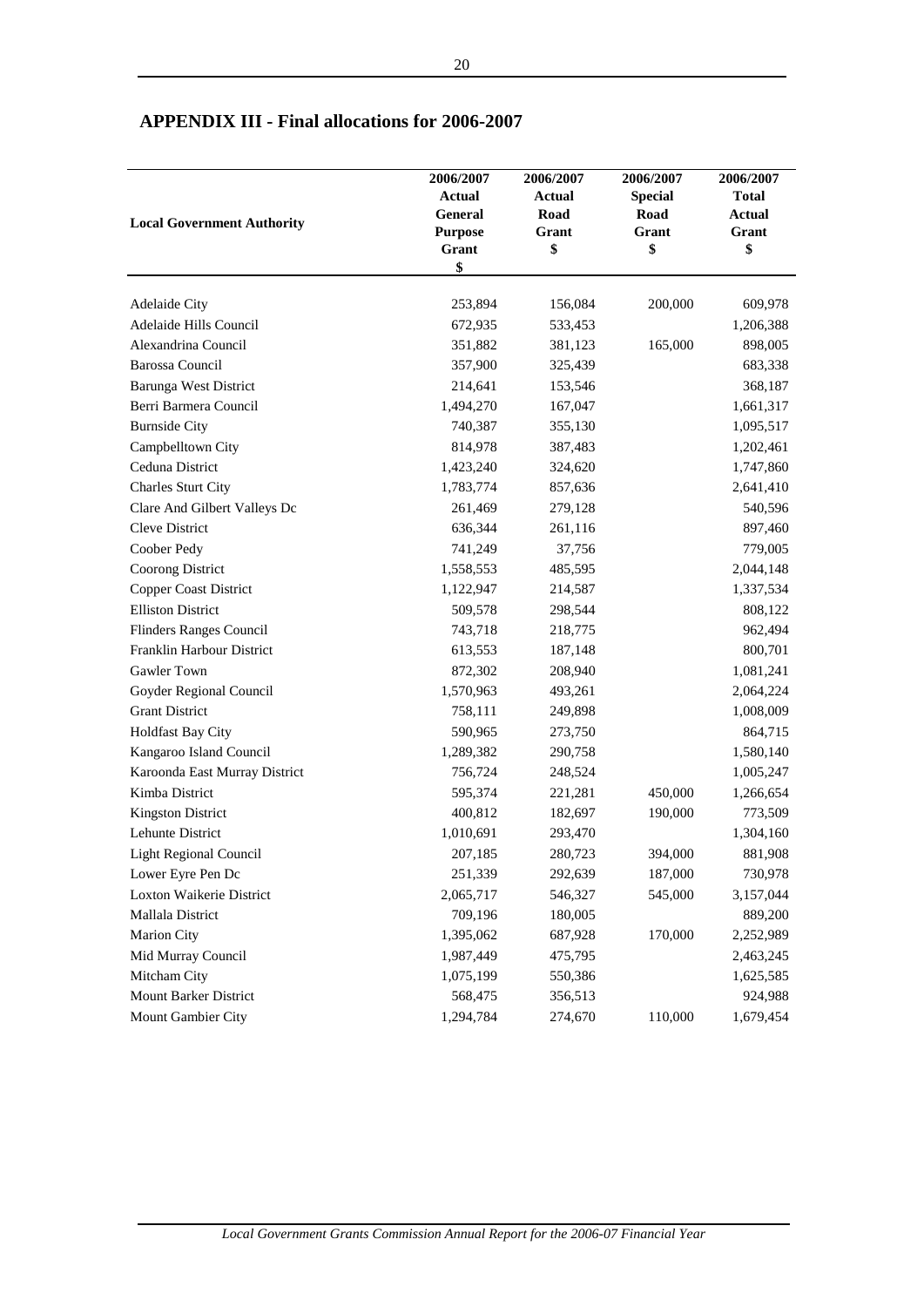| <b>Local Government Authority</b> | 2006/2007<br>Actual<br>General<br><b>Purpose</b><br>Grant<br>\$ | 2006/2007<br><b>Actual</b><br>Road<br>Grant<br>\$ | 2006/2007<br><b>Special</b><br>Road<br>Grant<br>\$ | 2006/2007<br><b>Total</b><br><b>Actual</b><br>Grant<br>\$ |
|-----------------------------------|-----------------------------------------------------------------|---------------------------------------------------|----------------------------------------------------|-----------------------------------------------------------|
|                                   |                                                                 |                                                   |                                                    |                                                           |
| Mount Remarkable District         | 1,022,527                                                       | 266,744                                           |                                                    | 1,289,271                                                 |
| Murray Bridge District            | 2,395,886                                                       | 325,376                                           |                                                    | 2,721,262                                                 |
| Naracoorte Lucindale Dc           | 1,286,217                                                       | 355,079                                           |                                                    | 1,641,296                                                 |
| Northern Areas Council            | 759,977                                                         | 296,256                                           |                                                    | 1,056,233                                                 |
| Norwood, Payneham And St. Peters  | 586,809                                                         | 262,333                                           |                                                    | 849,142                                                   |
| Onkaparinga City                  | 6,367,346                                                       | 1,672,923                                         | 125,000                                            | 8,165,269                                                 |
| Orroroo/Carrieton District        | 521,674                                                         | 186,711                                           |                                                    | 708,385                                                   |
| Peterborough Dc                   | 900,926                                                         | 180,222                                           |                                                    | 1,081,148                                                 |
| Playford City                     | 7,821,071                                                       | 832,782                                           |                                                    | 8,653,853                                                 |
| Port Adelaide Enfield             | 1,796,309                                                       | 923,452                                           |                                                    | 2,719,762                                                 |
| Port Augusta City                 | 2,932,191                                                       | 210,492                                           |                                                    | 3,142,683                                                 |
| Port Lincoln City                 | 711,876                                                         | 170,914                                           |                                                    | 882,791                                                   |
| Port Pirie City And Districts     | 3,604,869                                                       | 321,015                                           |                                                    | 3,925,884                                                 |
| Prospect City                     | 330,899                                                         | 146,734                                           |                                                    | 477,633                                                   |
| Renmark Paringa District          | 1,653,261                                                       | 168,479                                           |                                                    | 1,821,740                                                 |
| Robe District                     | 24,243                                                          | 79,418                                            | 62,500                                             | 166,161                                                   |
| Roxby Downs Municipality          | 61,572                                                          | 44,662                                            |                                                    | 106,234                                                   |
| Salisbury City                    | 8,173,767                                                       | 1,042,782                                         | 136,100                                            | 9,352,649                                                 |
| Southern Mallee District          | 702,833                                                         | 294,136                                           |                                                    | 996,969                                                   |
| <b>Streaky Bay District</b>       | 864,195                                                         | 334,099                                           |                                                    | 1,198,293                                                 |
| <b>Tatiara District</b>           | 1,247,844                                                       | 414,123                                           | 121,000                                            | 1,782,968                                                 |
| Tea Tree Gully City               | 1,723,184                                                       | 849,311                                           |                                                    | 2,572,495                                                 |
| Tumby Bay District                | 363,503                                                         | 192,348                                           |                                                    | 555,851                                                   |
| <b>Unley City</b>                 | 626,432                                                         | 277,533                                           |                                                    | 903,965                                                   |
| Victor Harbor District            | 213,030                                                         | 175,154                                           |                                                    | 388,183                                                   |
| Wakefield Regional Council        | 948,077                                                         | 368,046                                           |                                                    | 1,316,123                                                 |
| Walkerville Town                  | 122,024                                                         | 56,248                                            |                                                    | 178,272                                                   |
| Wattle Range Council              | 980,259                                                         | 407,657                                           | 400,000                                            | 1,787,916                                                 |
| West Torrens Cty                  | 907,328                                                         | 437,533                                           | 1,011,400                                          | 2,356,261                                                 |
| Whyalla City                      | 4,250,762                                                       | 283,605                                           |                                                    | 4,534,367                                                 |
| Yankalilla District               | 70,763                                                          | 107,241                                           |                                                    | 178,004                                                   |
| Yorke Peninsula District          | 867,057                                                         | 602,593                                           |                                                    | 1,469,650                                                 |
| Outback Areas Cdt                 | 988,623                                                         |                                                   |                                                    | 988,623                                                   |
| Anangu Pitjantjatjara             | 864,346                                                         | 107,108                                           |                                                    | 971,454                                                   |
| Gerard Cty Council                | 33,733                                                          | 14,270                                            |                                                    | 48,003                                                    |
| Maralinga Tjarutja                | 70,484                                                          | 38,321                                            |                                                    | 108,805                                                   |
| Nepabunna Cty Council             | 21,638                                                          | 14,208                                            |                                                    | 35,846                                                    |
| Yalata Cty Council                | 121,417                                                         | 30,853                                            |                                                    | 152,270                                                   |
| <b>STATE TOTAL</b>                | 88,633,988                                                      | 24,222,537                                        | 4,267,000                                          | 117,123,525                                               |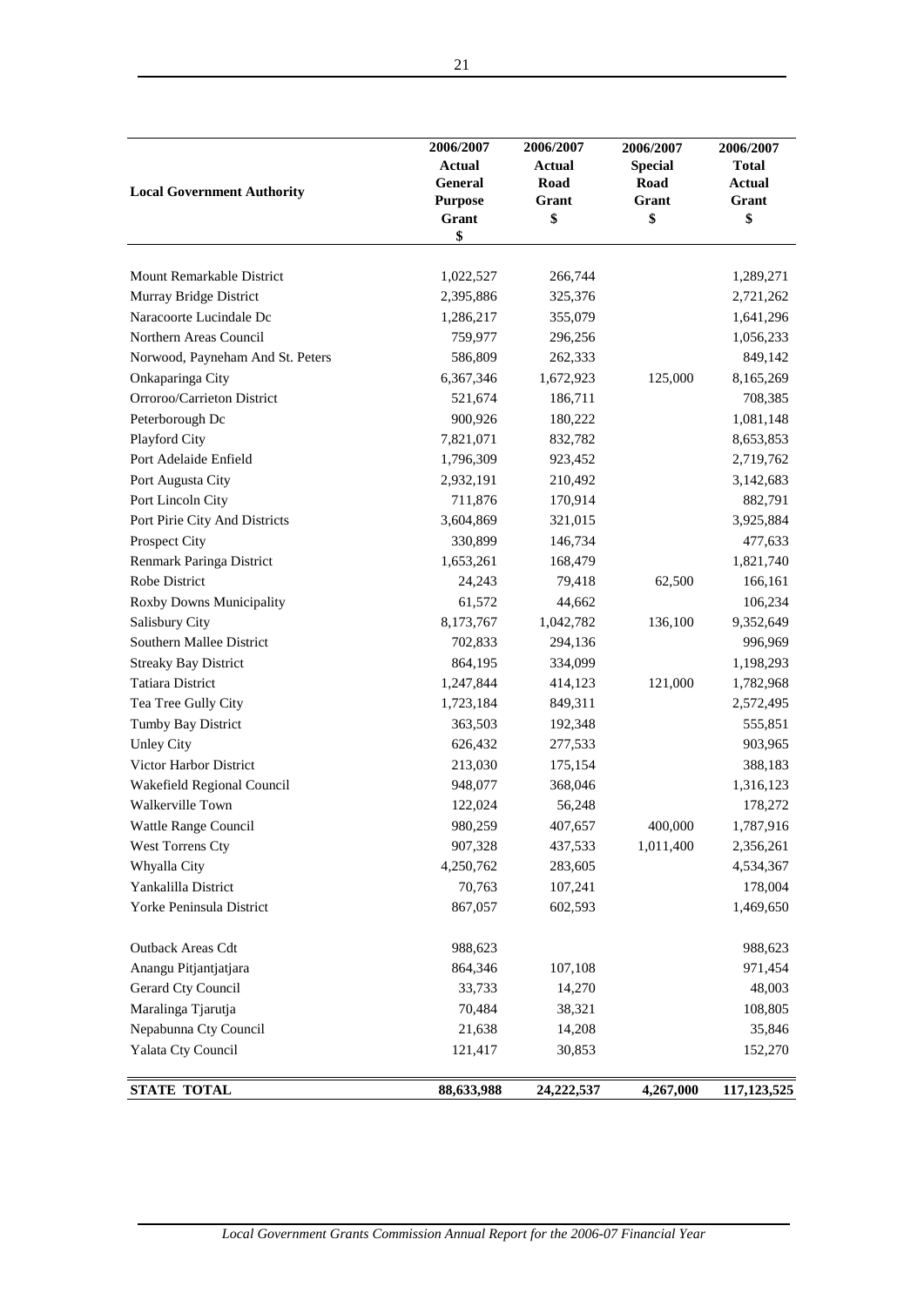| <b>Council name</b>             | <b>Sealed</b> | Formed           | <b>Unformed</b>  | <b>TOTAL</b> |
|---------------------------------|---------------|------------------|------------------|--------------|
| Adelaide City                   | 134           | $\boldsymbol{0}$ | $\mathbf{0}$     | 134          |
| Adelaide Hills Council          | 604           | 477              | 10               | 1,091        |
| Alexandrina Council             | 495           | 805              | 24               | 1,324        |
| Barossa Council                 | 326           | 588              | 48               | 962          |
| Barunga West District           | 65            | 895              | 93               | 1,053        |
| Berri Barmera Council           | 256           | 118              | 38               | 413          |
| <b>Burnside City</b>            | 234           | 5                | $\Omega$         | 239          |
| Campbelltown City               | 253           | $\overline{0}$   | $\mathbf{0}$     | 253          |
| Ceduna District                 | 67            | 1,420            | 223              | 1,710        |
| Charles Sturt City              | 560           | 6                | $\mathbf{0}$     | 566          |
| Clare And Gilbert Valleys Dc    | 206           | 1,432            | 187              | 1,824        |
| <b>Cleve District</b>           | 57            | 1,222            | 116              | 1,396        |
| Coober Pedy                     | 27            | 131              | 263              | 421          |
| <b>Coorong District</b>         | 325           | 1,559            | $\mathbf{1}$     | 1,884        |
| <b>Copper Coast District</b>    | 251           | 560              | 128              | 940          |
| <b>Elliston District</b>        | 39            | 972              | 136              | 1,147        |
| <b>Flinders Ranges Council</b>  | 18            | 908              | 336              | 1,261        |
| Franklin Harbour District       | 57            | 841              | 37               | 935          |
| <b>Gawler Town</b>              | 150           | 27               | $\overline{2}$   | 179          |
| Goyder Regional Council         | 140           | 2,882            | 226              | 3,248        |
| <b>Grant District</b>           | 444           | 833              | 320              | 1,597        |
| <b>Holdfast Bay City</b>        | 175           | $\overline{0}$   | $\overline{0}$   | 175          |
| Kangaroo Island Council         | 237           | 1,074            | 51               | 1,362        |
| Karoonda East Murray District   | 81            | 1,168            | 48               | 1,298        |
| Kimba District                  | 54            | 1,026            | 634              | 1,714        |
| <b>Kingston District</b>        | 114           | 563              | 57               | 734          |
| Lehunte District                | 81            | 1,265            | 356              | 1,702        |
| <b>Light Regional</b>           | 149           | 1,240            | 59               | 1,448        |
| Lower Eyre Pen Dc               | 103           | 1,139            | 125              | 1,368        |
| <b>Loxton Waikerie District</b> | 360           | 1,755            | 200              | 2,315        |
| Mallala District                | 113           | 705              | 136              | 954          |
| Marion City                     | 467           | $\overline{0}$   | $\mathbf{0}$     | 467          |
| Mid Murray Council              | 308           | 2,091            | 982              | 3,381        |
| Mitcham City                    | 389           | $\mathbf{1}$     | $\mathfrak{Z}$   | 392          |
| <b>Mount Barker District</b>    | 321           | 366              | 33               | 720          |
| Mount Gambier City              | 191           | 1                | $\boldsymbol{0}$ | 192          |

# <span id="page-24-0"></span>**APPENDIX IV - Road lengths by council by surface type at 30 June 2006 (includes laneways)**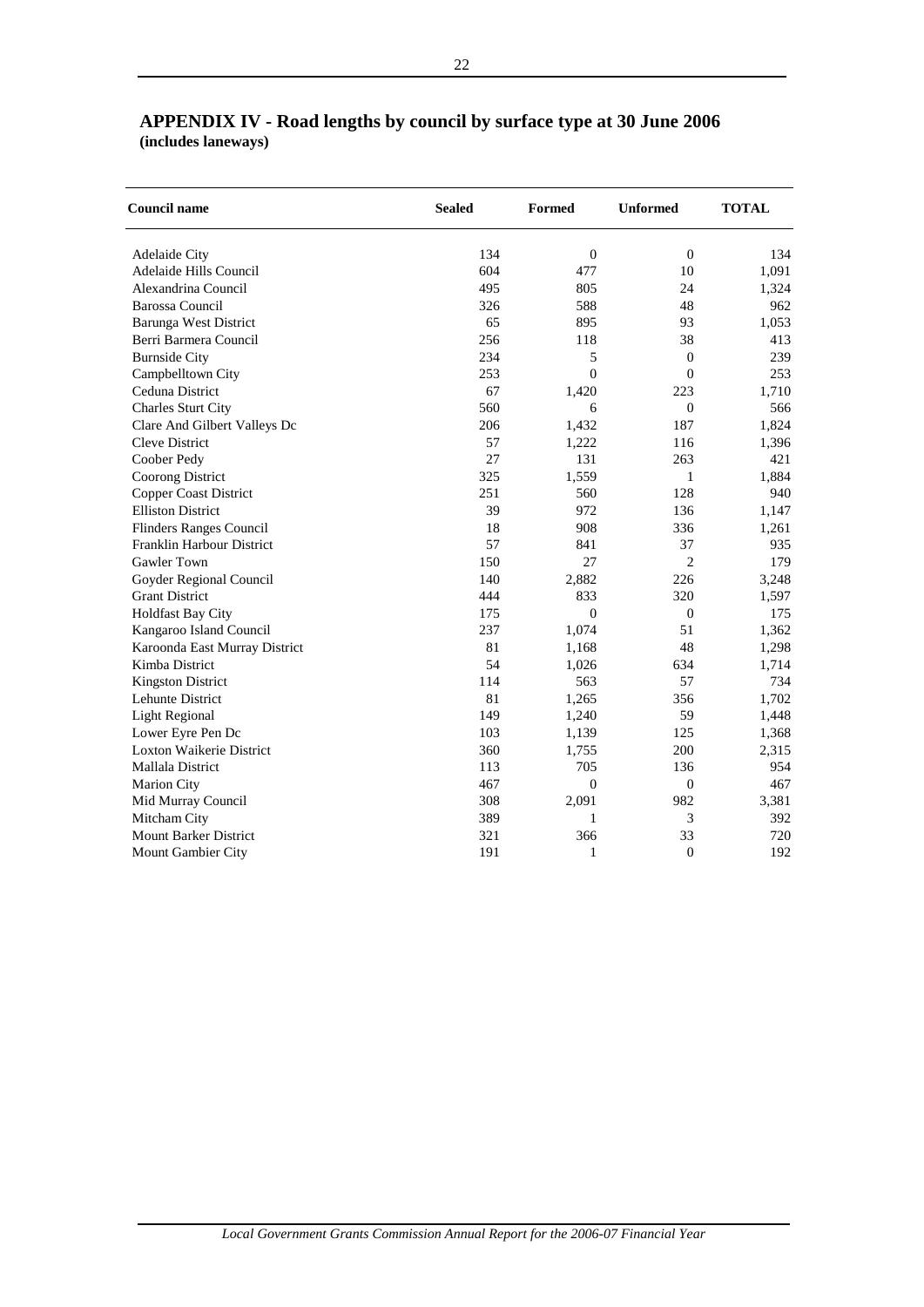| <b>Council name</b>              | <b>Sealed</b> | Formed         | <b>Unformed</b> | <b>TOTAL</b> |  |
|----------------------------------|---------------|----------------|-----------------|--------------|--|
| <b>Mount Remarkable District</b> | 84            | 1,547          | 432             | 2,063        |  |
| Murray Bridge Rural City         | 375           | 560            | 35              | 970          |  |
| Naracoorte Lucindale Dc          | 488           | 1,084          | 41              | 1,613        |  |
| Northern Areas Council           | 120           | 1,802          | 274             | 2,197        |  |
| Norwood, Payneham And St. Peters | 170           | $\Omega$       | $\theta$        | 170          |  |
| Onkaparinga City                 | 1,199         | 223            | $\overline{c}$  | 1,423        |  |
| Orroroo/Carrieton District       | 34            | 897            | 696             | 1,628        |  |
| Peterborough Dc                  | 40            | 805            | 385             | 1,230        |  |
| Playford City                    | 632           | 115            | 6               | 754          |  |
| Port Adelaide Enfield City       | 653           | 5              | $\overline{0}$  | 658          |  |
| Port Augusta City                | 172           | 144            | 93              | 409          |  |
| Port Lincoln City                | 149           | 7              | $\overline{c}$  | 158          |  |
| Port Pirie City And Districts    | 303           | 656            | 212             | 1,171        |  |
| Prospect City                    | 90            | $\theta$       | $\mathbf{0}$    | 90           |  |
| Renmark Paringa District         | 300           | 139            | 52              | 491          |  |
| <b>Robe District</b>             | 38            | 341            | 56              | 435          |  |
| Roxby Downs Municipality         | 30            | 4              | $\Omega$        | 34           |  |
| Salisbury City                   | 723           | 7              | $\Omega$        | 730          |  |
| Southern Mallee District         | 84            | 1,102          | 144             | 1,330        |  |
| <b>Streaky Bay District</b>      | 53            | 1,449          | 219             | 1,721        |  |
| <b>Tatiara District</b>          | 495           | 1,212          | 225             | 1,931        |  |
| Tea Tree Gully City              | 568           | 10             | 6               | 584          |  |
| <b>Tumby Bay District</b>        | 49            | 963            | 96              | 1,107        |  |
| <b>Unley City</b>                | 170           | $\overline{0}$ | $\overline{0}$  | 170          |  |
| Victor Harbor City               | 236           | 135            | $\overline{c}$  | 374          |  |
| Wakefield Regional Council       | 189           | 2,178          | 313             | 2,680        |  |
| Walkerville Town                 | 36            | $\overline{0}$ | $\mathbf{0}$    | 36           |  |
| Wattle Range Council             | 496           | 1,404          | 559             | 2,460        |  |
| West Torrens City                | 293           | $\overline{0}$ | $\mathbf{0}$    | 293          |  |
| Whyalla City                     | 208           | 129            | 3               | 341          |  |
| Yankalilla District              | 123           | 369            | 48              | 539          |  |
| Yorke Peninsula District         | 440           | 3,209          | 236             | 3,884        |  |
| <b>TOTAL</b>                     | 16,891        | 48,570         | 9,013           | 74,474       |  |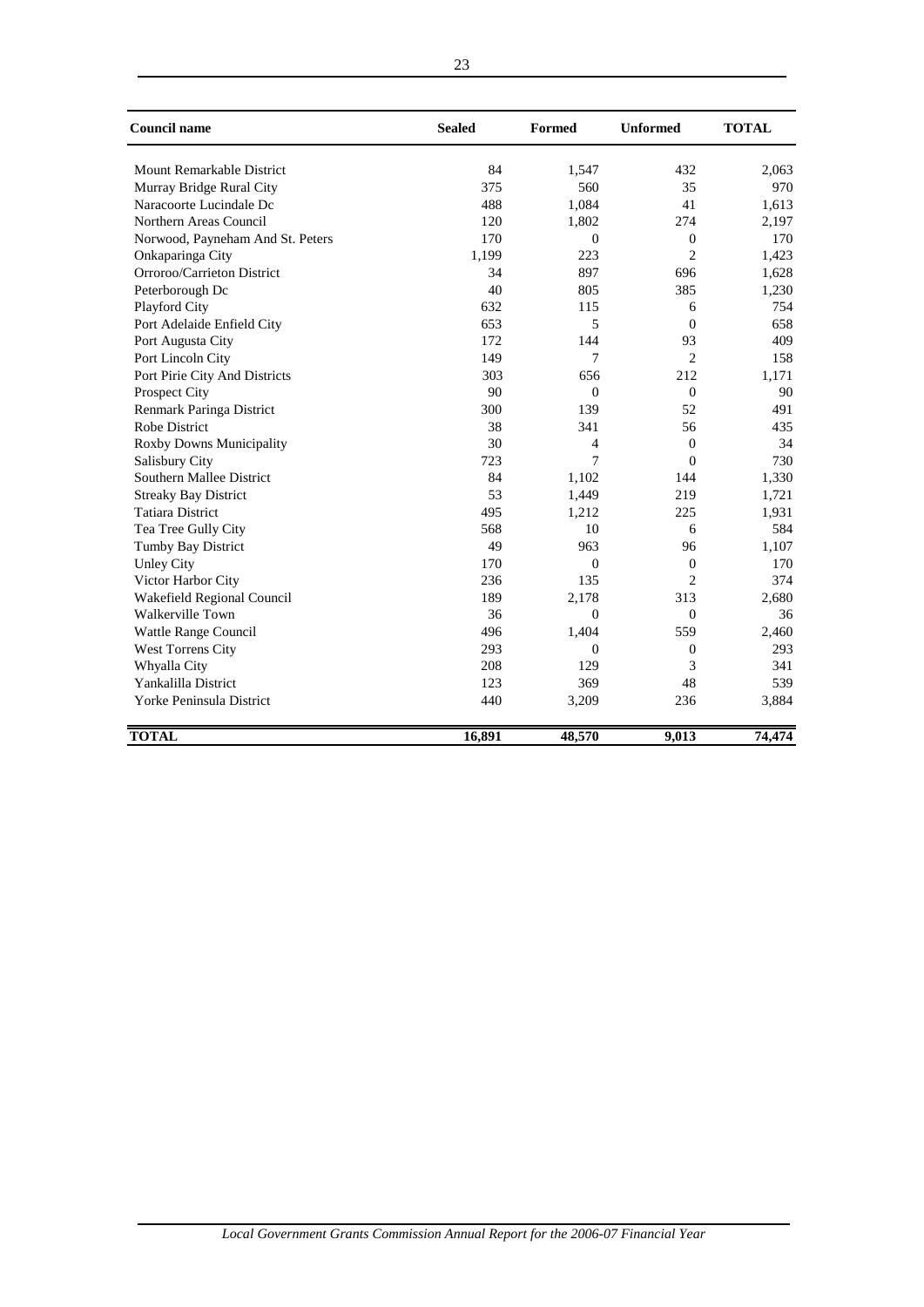|                                  | <b>Sealed Built-</b> | <b>Sealed Non-Built</b> | <b>Un Sealed</b>      | <b>Un Sealed</b> | <b>Unformed</b> | Waste      |
|----------------------------------|----------------------|-------------------------|-----------------------|------------------|-----------------|------------|
|                                  |                      |                         |                       | Non-Built-up     |                 |            |
|                                  | up Roads             | up Roads                | <b>Built-up Roads</b> | Roads            | Roads           | Management |
|                                  |                      |                         |                       |                  |                 |            |
| <b>Adelaide City</b>             | 1.01                 | 0.96                    | 1.00                  | 1.00             | 1.00            | 0.96       |
| Adelaide Hills Council           | 1.04                 | 1.07                    | 1.17                  | 1.08             | 1.14            | 1.06       |
| Alexandrina Council              | 0.91                 | 0.97                    | 1.02                  | 1.03             | 1.04            | 1.10       |
|                                  |                      |                         |                       |                  |                 |            |
| Barossa Council                  | 1.00                 | 1.02                    | 1.03                  | 1.03             | 1.05            | 1.07       |
| Barunga West District            | 0.87                 | 0.92                    | 0.98                  | 0.98             | 1.00            | 1.02       |
| Berri Barmera Council            | 1.05                 | 0.99                    | 1.00                  | 1.05             | 1.05            | 1.10       |
| <b>Burnside City</b>             | 1.14                 | 0.96                    | 0.99                  | 0.93             | 0.90            | 1.02       |
| Campbelltown City                | 1.24                 | 0.96                    | 1.00                  | 1.00             | 1.00            | 1.02       |
| Ceduna District                  | 0.89                 | 0.94                    | 1.01                  | 1.01             | 1.00            | 1.24       |
| <b>Charles Sturt City</b>        | 0.93                 | 0.97                    | 1.00                  | 1.00             | 1.00            | 0.96       |
|                                  | 1.01                 | 0.97                    | 0.99                  | 1.00             | 1.04            | 1.15       |
| Clare And Gilbert Valleys Dc     |                      |                         |                       |                  |                 |            |
| <b>Cleve District</b>            | 0.87                 | 0.92                    | 0.98                  | 0.98             | 1.00            | 0.97       |
| Coober Pedv                      | 0.90                 | 0.94                    | 0.98                  | 0.98             | 1.00            | 1.20       |
| Coorong District                 | 0.89                 | 0.94                    | 1.00                  | 1.00             | 1.02            | 1.20       |
| <b>Copper Coast District</b>     | 0.87                 | 0.92                    | 0.98                  | 0.98             | 1.00            | 1.04       |
| <b>Elliston District</b>         | 0.84                 | 0.83                    | 0.96                  | 0.95             | 0.92            | 1.10       |
| <b>Flinders Ranges Council</b>   | 0.86                 | 1.04                    | 0.97                  | 0.94             | 0.92            | 1.04       |
| <b>Franklin Harbour District</b> | 0.87                 | 0.92                    | 0.99                  | 0.98             | 1.00            | 1.03       |
| Gawler Town                      | 0.89                 | 0.99                    | 1.01                  | 1.04             | 1.11            | 1.02       |
|                                  |                      |                         |                       |                  |                 |            |
| Goyder Regional Council          | 0.89                 | 0.90                    | 0.99                  | 0.99             | 1.00            | 1.22       |
| <b>Grant District</b>            | 0.88                 | 0.86                    | 0.98                  | 0.94             | 0.93            | 1.17       |
| <b>Holdfast Bay City</b>         | 1.09                 | 0.98                    | 1.00                  | ÷                | 1.00            | 0.96       |
| Kangaroo Island Council          | 0.94                 | 0.98                    | 1.00                  | 1.03             | 0.99            | 1.15       |
| Karoonda East Murray District    | 0.87                 | 0.90                    | 0.98                  | 0.98             | 0.99            | 0.99       |
| Kimba District                   | 0.87                 | 0.92                    | 0.98                  | 0.99             | 1.00            | 1.10       |
| Kingston District                | 1.03                 | 1.02                    | 1.00                  | 0.96             | 1.06            | 1.10       |
| Lehunte District                 | 0.88                 | 0.92                    | 1.00                  | 0.98             | 0.99            | 1.02       |
|                                  |                      |                         |                       |                  |                 |            |
| <b>Light Regional Council</b>    | 0.85                 | 0.94                    | 0.98                  | 0.99             | 1.02            | 1.16       |
| Lower Eyre Pen Dc                | 0.91                 | 0.94                    | 0.98                  | 0.99             | 1.00            | 1.34       |
| Loxton Waikerie District         | 0.88                 | 0.98                    | 0.98                  | 0.99             | 0.98            | 1.29       |
| <b>Mallala District</b>          | 0.84                 | 0.90                    | 0.98                  | 0.98             | 1.00            | 1.29       |
| <b>Marion City</b>               | 1.08                 | 0.96                    | 0.98                  | 0.98             | 1.00            | 0.96       |
| Mid Murray Council               | 1.04                 | 1.08                    | 1.09                  | 1.03             | 1.02            | 1.06       |
| Mitcham City                     | 1.11                 | 0.99                    | 0.94                  | 0.98             | 1.01            | 1.01       |
| <b>Mount Barker District</b>     | 0.96                 | 0.99                    | 0.98                  | 1.00             | 1.03            | 1.05       |
|                                  |                      |                         |                       |                  |                 |            |
| Mount Gambier City               | 0.81                 | 0.79                    | 0.99                  | 0.89             | 0.90            | 0.98       |
| Mount Remarkable District        | 0.88                 | 0.93                    | 0.99                  | 0.99             | 0.99            | 1.17       |
| Murray Bridge District           | 0.85                 | 1.00                    | 1.00                  | 1.01             | 1.03            | 1.09       |
| Naracoorte Lucindale Dc          | 0.96                 | 1.11                    | 1.03                  | 1.07             | 1.18            | 1.10       |
| Northern Areas Council           | 0.88                 | 0.91                    | 1.01                  | 1.01             | 1.01            | 1.12       |
| Norwood, Payneham And St. Peters | 1.18                 | 0.96                    | 1.00                  | 1.00             | 1.00            | 0.98       |
| Onkaparinga City                 | 1.00                 | 1.04                    | 0.99                  | 1.02             | 1.06            | 0.97       |
| Orroroo/Carrieton District       | 0.87                 | 0.90                    | 0.98                  | 0.97             | 0.96            | 1.23       |
|                                  |                      |                         |                       |                  |                 | 1.03       |
| Peterborough Dc                  | 0.88                 | 0.91                    | 1.00                  | 1.00             | 0.96            |            |
| Playford City                    | 1.09                 | 1.02                    | 1.07                  | 1.01             | 1.05            | 0.96       |
| Port Adelaide Enfield            | 1.05                 | 0.97                    | 1.19                  | 1.00             | 1.00            | 0.97       |
| Port Augusta City                | 0.87                 | 0.90                    | 0.98                  | 0.98             | 1.00            | 1.02       |
| Port Lincoln City                | 0.78                 | 0.89                    | 0.95                  | 0.99             | 0.95            | 1.01       |
| Port Pirie City And Districts    | 0.88                 | 0.91                    | 1.00                  | 1.01             | 1.00            | 0.99       |
| <b>Prospect City</b>             | 0.96                 | 0.97                    | 1.00                  | 1.00             | 1.00            | 0.97       |
| Renmark Paringa District         | 1.21                 | 1.20                    | 1.21                  | 1.08             | 1.09            | 0.99       |
|                                  |                      |                         |                       |                  |                 |            |
| Robe District                    | 0.98                 | 0.94                    | 0.98                  | 1.04             | 1.08            | 1.06       |
| Roxby Downs Municipality         | 0.88                 | 0.90                    | 0.99                  | 0.98             | 1.00            | 0.96       |
| Salisbury City                   | 1.04                 | 0.95                    | 1.12                  | 1.05             | 1.00            | 0.97       |
| Southern Mallee District         | 0.88                 | 0.94                    | 1.01                  | 1.00             | 0.97            | 1.19       |
| <b>Streaky Bay District</b>      | 0.76                 | 0.82                    | 0.95                  | 0.95             | 0.97            | 0.99       |
| <b>Tatiara District</b>          | 1.06                 | 1.07                    | 1.15                  | 1.04             | 1.05            | 1.07       |
| Tea Tree Gully City              | 1.07                 | 1.07                    | 1.07                  | 1.01             | 1.08            | 0.97       |
| <b>Tumby Bay District</b>        | 0.88                 | 0.92                    | 1.01                  | 1.01             | 1.00            | 1.15       |
| <b>Unley City</b>                | 1.26                 | 0.97                    | 1.00                  | 1.00             | 1.00            | 0.96       |
|                                  |                      |                         |                       |                  |                 |            |
| <b>Victor Harbor District</b>    | 0.88                 | 0.95                    | 0.94                  | 0.98             | 0.92            | 1.04       |
| Wakefield Regional Council       | 0.88                 | 0.90                    | 1.00                  | 1.01             | 1.00            | 1.12       |
| <b>Walkerville Town</b>          | 1.06                 | 0.96                    | 1.00                  | 1.00             | 1.00            | 0.96       |
| Wattle Range Council             | 0.98                 | 1.15                    | 1.00                  | 1.04             | 1.11            | 1.23       |
| West Torrens Cty                 | 0.93                 | 0.97                    | 1.00                  | 1.00             | 1.00            | 0.97       |
| <b>Whyalla City</b>              | 0.84                 | 0.89                    | 1.00                  | 1.01             | 1.00            | 0.98       |
| Yankalilla District              | 0.99                 | 1.08                    | 0.99                  | 1.02             | 1.05            | 1.05       |
| Yorke Peninsula District         | 0.87                 | 0.89                    | 0.99                  | 0.99             | 0.97            | 1.03       |
|                                  |                      |                         |                       |                  |                 |            |

# <span id="page-26-0"></span>**APPENDIX V –Cost Relativity Indicies as used in the calculation of the 2007-08 Financial Assistance Grants**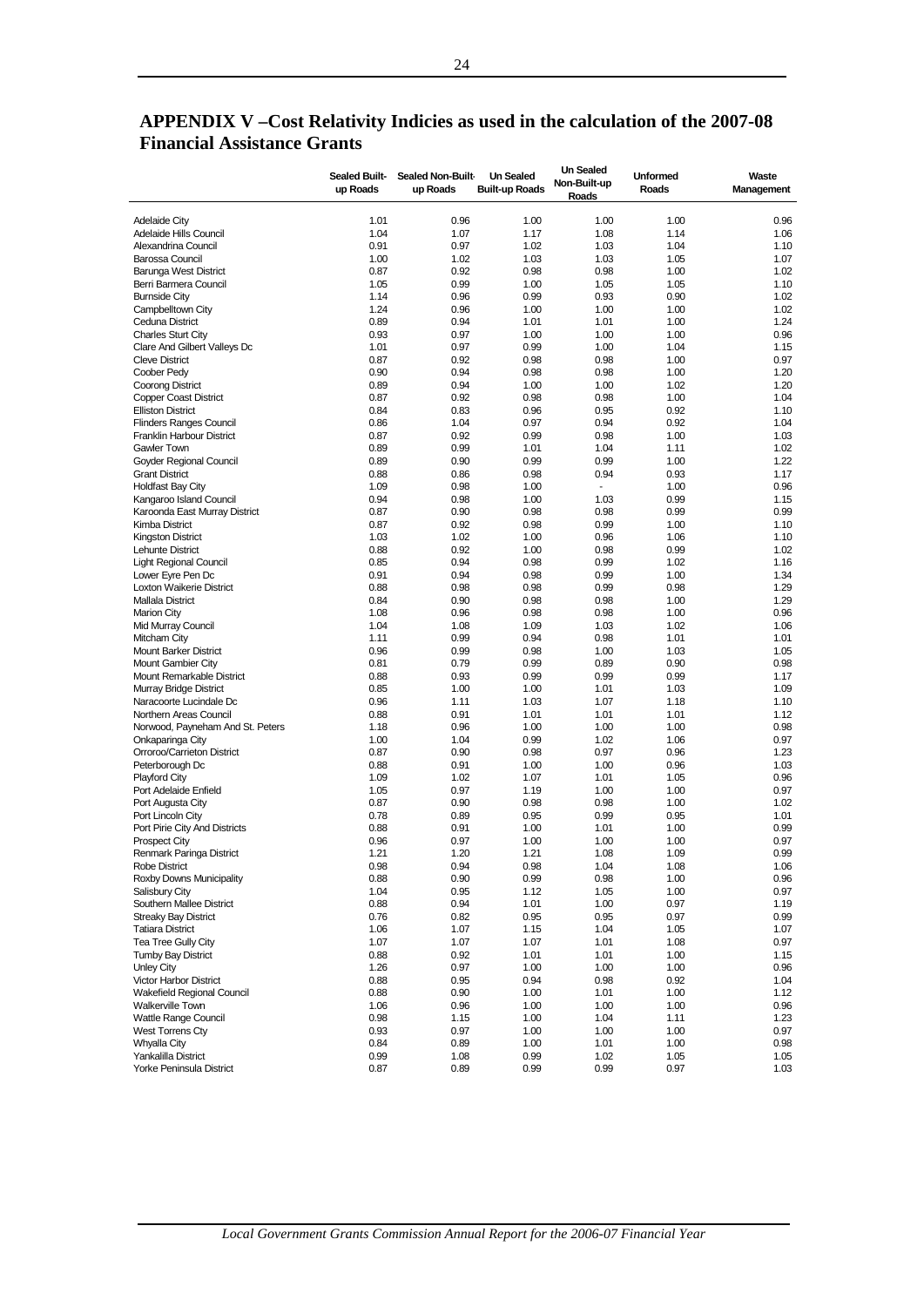# <span id="page-27-0"></span>**APPENDIX VI – Revenue relativity index**

|                                                        | <b>SEIFA Index of</b>     | <b>Converted to be</b> |
|--------------------------------------------------------|---------------------------|------------------------|
|                                                        | <b>Economic-Resources</b> | centred around 1       |
| Adelaide City                                          | 1,093.00                  | 1.158784               |
| Adelaide Hills Council                                 | 1,035.28                  | 1.097590               |
| Alexandrina Council<br><b>Barossa Council</b>          | 920.65<br>981.24          | 0.976061<br>1.040298   |
| Barunga West District                                  | 885.03                    | 0.938297               |
| Berri Barmera Council                                  | 940.90                    | 0.997530               |
| <b>Burnside City</b>                                   | 1,108.25                  | 1.174952               |
| Campbelltown City                                      | 971.29                    | 1.029749               |
| Ceduna District                                        | 937.08                    | 0.993480               |
| Charles Sturt City                                     | 959.33                    | 1.017069               |
| Clare And Gilbert Valleys Dc                           | 948.87                    | 1.005979               |
| Cleve District                                         | 915.44                    | 0.970537               |
| Coober Pedy                                            | 865.65<br>894.35          | 0.917751<br>0.948178   |
| Coorong District<br>Copper Coast District              | 874.45                    | 0.927080               |
| <b>Elliston District</b>                               | 884.04                    | 0.937248               |
| Flinders Ranges Council                                | 905.27                    | 0.959755               |
| Franklin Harbour District                              | 879.15                    | 0.932063               |
| Gawler Town                                            | 956.08                    | 1.013623               |
| Goyder Regional Council                                | 885.23                    | 0.938509               |
| <b>Grant District</b>                                  | 967.84                    | 1.026091               |
| <b>Holdfast Bay City</b>                               | 1,039.02                  | 1.101555               |
| Kangaroo Island Council                                | 908.44                    | 0.963116               |
| Karoonda East Murray District                          | 888.11<br>917.51          | 0.941563               |
| Kimba District<br><b>Kingston District</b>             | 925.37                    | 0.972732<br>0.981065   |
| Lehunte District                                       | 895.26                    | 0.949143               |
| Light Regional Council                                 | 958.48                    | 1.016168               |
| Lower Eyre Pen Dc                                      | 931.66                    | 0.987734               |
| Loxton Waikerie District                               | 927.00                    | 0.982793               |
| Mallala District                                       | 940.30                    | 0.996894               |
| <b>Marion City</b>                                     | 968.99                    | 1.027310               |
| Mid Murray Council                                     | 875.85                    | 0.928565               |
| Mitcham City                                           | 1,040.44                  | 1.103061               |
| <b>Mount Barker District</b><br>Mount Gambier City     | 971.16<br>949.96          | 1.029611<br>1.007135   |
| Mount Remarkable District                              | 889.51                    | 0.943047               |
| Murray Bridge District                                 | 897.63                    | 0.951655               |
| Naracoorte Lucindale Dc                                | 959.11                    | 1.016836               |
| Northern Areas Council                                 | 885.71                    | 0.939018               |
| Norwood, Payneham And St. Peters                       | 1,028.57                  | 1.090476               |
| Onkaparinga City                                       | 968.52                    | 1.026812               |
| Orroroo/Carrieton District                             | 877.11                    | 0.929900               |
| Peterborough Dc                                        | 831.13                    | 0.881153               |
| Playford City<br>Port Adelaide Enfield                 | 909.10                    | 0.963816               |
| Port Augusta City                                      | 919.36<br>930.72          | 0.974693<br>0.986737   |
| Port Lincoln City                                      | 945.18                    | 1.002067               |
| Port Pirie City And Districts                          | 896.67                    | 0.950638               |
| Prospect City                                          | 1,032.38                  | 1.094516               |
| Renmark Paringa District                               | 924.78                    | 0.980440               |
| Robe District                                          | 956.55                    | 1.014122               |
| Roxby Downs Municipality                               | 1,171.34                  | 1.241839               |
| Salisbury City                                         | 939.60                    | 0.996152               |
| Southern Mallee District                               | 926.52                    | 0.982284               |
| <b>Streaky Bay District</b><br><b>Tatiara District</b> | 886.19                    | 0.939527               |
| Tea Tree Gully City                                    | 940.38<br>1,006.10        | 0.996978<br>1.066654   |
| Tumby Bay District                                     | 885.29                    | 0.938573               |
| Unley City                                             | 1,073.29                  | 1.137888               |
| Victor Harbor District                                 | 903.24                    | 0.957603               |
| Wakefield Regional Council                             | 897.99                    | 0.952037               |
| Walkerville Town                                       | 1,103.83                  | 1.170266               |
| Wattle Range Council                                   | 945.31                    | 1.002205               |
| West Torrens Cty                                       | 963.67                    | 1.021670               |
| Whyalla City                                           | 925.10                    | 0.980779               |
| Yankalilla District<br>Yorke Peninsula District        | 902.44                    | 0.956755               |
|                                                        | 871.35                    | 0.923794               |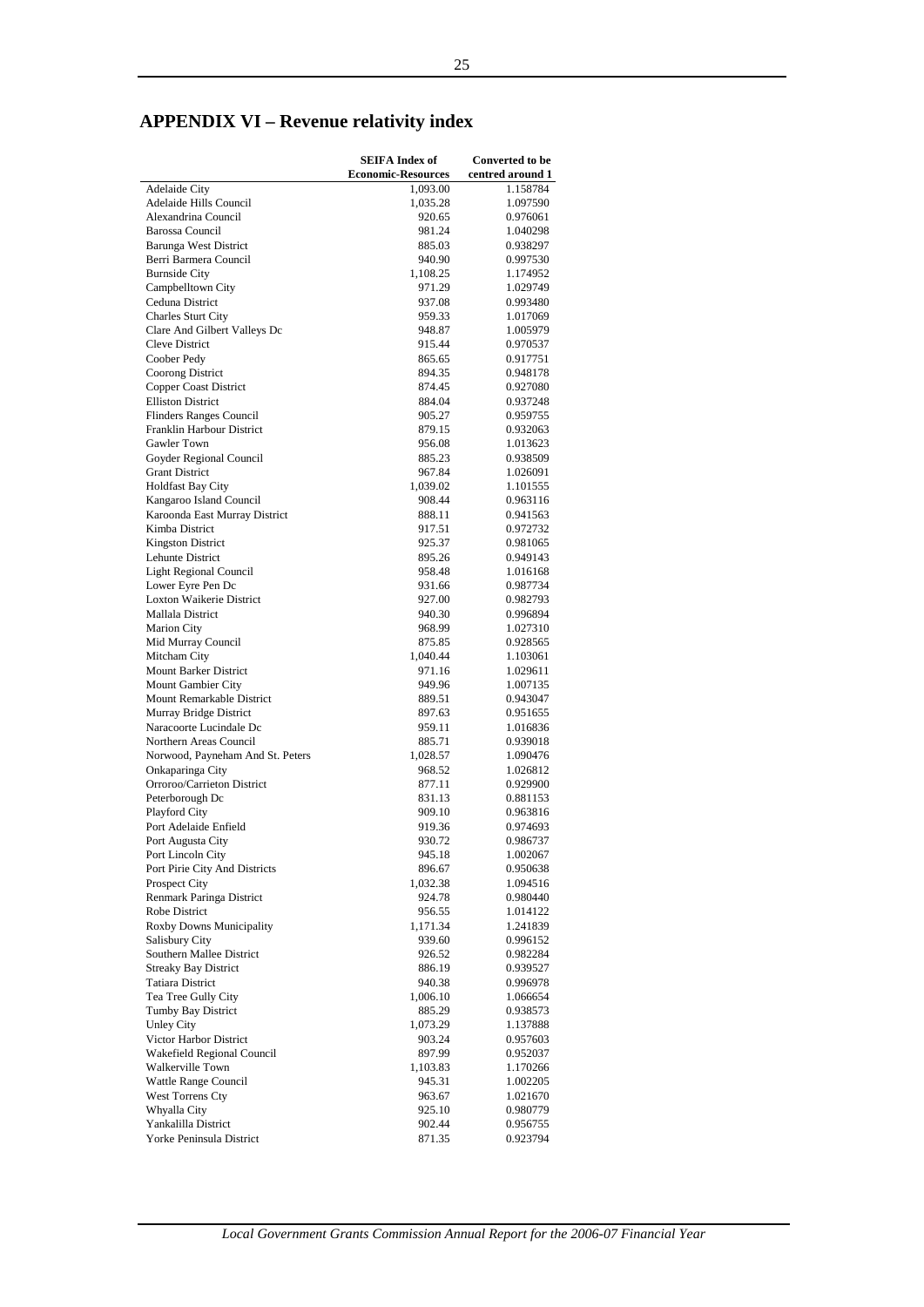# <span id="page-28-0"></span>**APPENDIX VII– Revenue Units of Measure by function -**

Valuation per capita (incorporating the SEIFA index of Economic Resources)

Data sourced from Valuer General as at January each year (data from 2005, 2006 and 2007 averaged)

| Unit of Measure :                                    | <b>Residential</b> | Commercial      | Industrial                        | Rural             | Other           |
|------------------------------------------------------|--------------------|-----------------|-----------------------------------|-------------------|-----------------|
| Adelaide City                                        | 232,764            | 278,764         | 1,373                             | 1                 | 67,059          |
| Adelaide Hills Council                               | 121,158            | 3,751           | 505                               | 37,910            | 5,018           |
| Alexandrina Council                                  | 127,900            | 5,162           | 811                               | 61,688            | 19,910          |
| Barossa Council                                      | 87,890             | 8,494           | 10,889                            | 50,932            | 6,600           |
| Barunga West District                                | 76,748             | 4,230           | 1,028                             | 169,414           | 7,566           |
| Berri Barmera Council<br><b>Burnside City</b>        | 54,196<br>239,974  | 7,618<br>13,693 | 2,000<br>139                      | 25,945<br>109     | 5,791<br>7.606  |
| Campbelltown City                                    | 122,540            | 3,895           | 558                               | 83                | 3,627           |
| Ceduna District                                      | 44,374             | 8,992           | 410                               | 18,432            | 6,849           |
| Charles Sturt City                                   | 128,787            | 12,796          | 2,632                             | 32                | 3,516           |
| Clare And Gilbert Valleys Dc                         | 58,998             | 8,372           | 968                               | 134,235           | 5,785           |
| <b>Cleve District</b>                                | 38,989             | 11,000          | 30                                | 113,727           | 5,159           |
| Coober Pedy                                          | 23,716             | 8,879           | 121                               |                   | 2,468           |
| Coorong District                                     | 42,333             | 4,450           | 83                                | 122,963           | 6,163           |
| Copper Coast District                                | 100,266            | 8,172           | 677                               | 20,873            | 19,076          |
| <b>Elliston District</b>                             | 55,901             | 7,709           | 91                                | 133,637           | 8,159           |
| Flinders Ranges Council                              | 35,679             | 3,841           | 244<br>188                        | 32,722            | 3,614           |
| Franklin Harbour District<br>Gawler Town             | 50,353<br>85,317   | 5,911<br>8,776  | 309                               | 56,670<br>5,734   | 9,842<br>3,823  |
| Goyder Regional Council                              | 31,744             | 2,910           | 319                               | 141,497           | 1,832           |
| <b>Grant District</b>                                | 50,405             | 1,866           | 2,529                             | 155,867           | 5,076           |
| <b>Holdfast Bay City</b>                             | 201,413            | 16,114          | 589                               | ٠                 | 8,046           |
| Kangaroo Island Council                              | 95,642             | 11,183          | 705                               | 66,186            | 24,473          |
| Karoonda East Murray District                        | 14,734             | 3,041           | 118                               | 117,092           | 2,389           |
| Kimba District                                       | 22,282             | 8,659           | a.                                | 117,288           | 3,704           |
| <b>Kingston District</b>                             | 82,982             | 6,319           | 413                               | 157,241           | 15,161          |
| Lehunte District                                     | 16,469             | 7,457           | 51                                | 87,391            | 2,113           |
| Light Regional Council                               | 69,499             | 4,986           | 5,313                             | 85,319            | 6,166           |
| Lower Eyre Pen Dc<br><b>Loxton Waikerie District</b> | 86,648<br>48,968   | 6,419           | 256<br>1,239                      | 133,313<br>53,319 | 16,002<br>4,063 |
| Mallala District                                     | 66,429             | 4,793<br>1,556  | 367                               | 53,440            | 6,629           |
| <b>Marion City</b>                                   | 110,651            | 13,207          | 1,899                             | 80                | 4,575           |
| Mid Murray Council                                   | 98,937             | 3,757           | 698                               | 52,231            | 14,095          |
| Mitcham City                                         | 147,332            | 6,797           | 925                               | 542               | 6,317           |
| Mount Barker District                                | 87,648             | 7,928           | 851                               | 29,409            | 7,283           |
| Mount Gambier City                                   | 73,923             | 12,092          | 2,195                             | 338               | 3,821           |
| Mount Remarkable District                            | 38,352             | 3,888           | 91                                | 88,313            | 3,965           |
| Murray Bridge District                               | 60,157             | 8,717           | 3,201                             | 18,759            | 5,229           |
| Naracoorte Lucindale Dc                              | 49,552             | 6,913           | 787                               | 159,539           | 4,435           |
| Northern Areas Council                               | 31,148<br>174,397  | 5,969<br>30,034 | 509<br>2,326                      | 169,976<br>11     | 2,644<br>9,539  |
| Norwood, Payneham And St. Peters<br>Onkaparinga City | 87,405             | 5,575           | 1,244                             | 6,491             | 4,922           |
| Orroroo/Carrieton District                           | 23,776             | 2,728           | 217                               | 102,083           | 3,032           |
| Peterborough Dc                                      | 27,160             | 3,738           | 287                               | 29,862            | 1,447           |
| Playford City                                        | 56,647             | 5,906           | 1,626                             | 9,521             | 3,000           |
| Port Adelaide Enfield                                | 98,431             | 15,026          | 7,476                             | 48                | 7,582           |
| Port Augusta City                                    | 51,902             | 7,712           | 197                               | 677               | 2,237           |
| Port Lincoln City                                    | 89,675             | 15,499          | 3,041                             | 804               | 9,239           |
| Port Pirie City And Districts                        | 45,864             | 5,377           | 854                               | 14.134            | 2,743           |
| <b>Prospect City</b>                                 | 159,520            | 12,300          | 150                               |                   | 2,949           |
| Renmark Paringa District<br>Robe District            | 51,275             | 5,792           | 1,389<br>2,259                    | 48,622<br>186,831 | 3,049<br>44,983 |
| Roxby Downs Municipality                             | 217,607<br>102,443 | 18,501<br>7,100 | 88                                | ä,                | 7,339           |
| Salisbury City                                       | 74,086             | 8,204           | 2,256                             | 525               | 4,110           |
| Southern Mallee District                             | 20,470             | 4,688           | 207                               | 128,734           | 2,021           |
| <b>Streaky Bay District</b>                          | 52,139             | 8,252           | 236                               | 60,070            | 10,202          |
| <b>Tatiara District</b>                              | 34,009             | 6,660           | 1,321                             | 178,913           | 3,816           |
| Tea Tree Gully City                                  | 100,671            | 7,780           | 752                               | 667               | 2,552           |
| <b>Tumby Bay District</b>                            | 63,555             | 8,865           | 96                                | 120,116           | 10,790          |
| Unley City                                           | 197,396            | 19,678          | 275                               | 2                 | 8,734           |
| Victor Harbor District                               | 142,517            | 11,864          | 555                               | 17,988            | 24,932          |
| Wakefield Regional Council<br>Walkerville Town       | 35,259             | 5,511           | 619                               | 150,887           | 3,094<br>10,995 |
| Wattle Range Council                                 | 253,946<br>52,407  | 6,823<br>4,789  | $\overline{\phantom{a}}$<br>6,372 | $\sim$<br>140,405 | 5,366           |
| West Torrens Cty                                     | 125,088            | 18,282          | 5,030                             | 77                | 5,404           |
| Whyalla City                                         | 48,580             | 6,237           | 533                               | 314               | 1,481           |
| Yankalilla District                                  | 157,697            | 7,066           | 558                               | 76,999            | 36,401          |
| Yorke Peninsula District                             | 121,561            | 5,831           | 671                               | 151,057           | 12,142          |
|                                                      |                    |                 |                                   |                   |                 |
| <b>State</b>                                         | 106,824            | 12,398          | 2,033                             | 17,457            | 6,442           |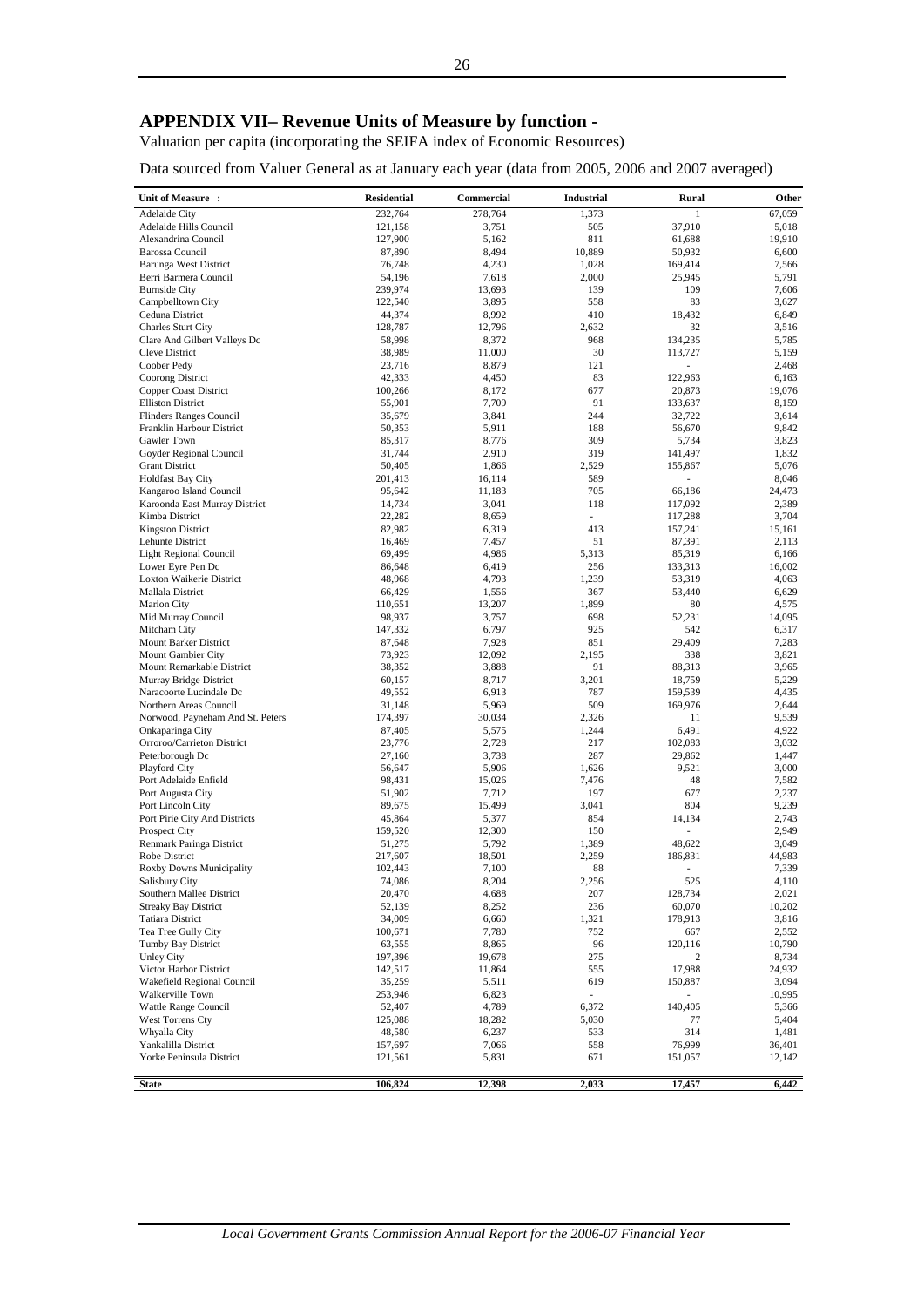<span id="page-29-0"></span>Data sourced from Councils and the Australian Bureau of Statistics as at 30 June 2006.

|                                                   | <b>Function:</b> | <b>Waste Management</b>                                    | <b>Aged Care</b><br><b>Services</b> | <b>Services to Families</b><br>& Children | <b>Health Inspection</b>                   | Libraries                            | Sport and<br><b>Recreation</b> |
|---------------------------------------------------|------------------|------------------------------------------------------------|-------------------------------------|-------------------------------------------|--------------------------------------------|--------------------------------------|--------------------------------|
|                                                   | Unit of Measure: | Number of Residential Population Aged<br><b>Properties</b> | $>65$ years                         | Population<br>Aged 0-14 years             | <b>Establishments</b> to<br><b>Inspect</b> | Number of Library<br><b>Visitors</b> | Population<br>Aged 5-49 years  |
| Adelaide City                                     |                  | 8,199                                                      | 1,881                               | 908                                       | 1,370                                      | 685,546                              | 10,012                         |
| Adelaide Hills Council                            |                  | 12,158                                                     | 4,281                               | 7,639                                     | 1,343                                      | 279,795                              | 24,111                         |
| Alexandrina Council                               |                  | 9,986                                                      | 3,773                               | 3,639                                     | 211                                        | 195,457                              | 10,893                         |
| <b>Barossa Council</b>                            |                  | 7,107                                                      | 2,999                               | 4,116                                     | 465                                        | 132,633                              | 12,503                         |
| <b>Barunga West District</b>                      |                  | 1,353                                                      | 613                                 | 433                                       | 78                                         | 60,250                               | 1,256                          |
| Berri Barmera Council                             |                  | 3,841                                                      | 1,659                               | 2,319                                     | 223<br>547                                 | 191,686                              | 6,774<br>23,738                |
| <b>Burnside City</b><br>Campbelltown City         |                  | 18,143<br>19,743                                           | 8,436<br>8,757                      | 6,429<br>7,724                            | 425                                        | 335,015<br>206,936                   | 27,822                         |
| Ceduna District                                   |                  | 1,177                                                      | 356                                 | 882                                       | 62                                         | 75,000                               | 2,242                          |
| <b>Charles Sturt City</b>                         |                  | 45,747                                                     | 19,504                              | 16,297                                    | 1,154                                      | 670,537                              | 60,266                         |
| Clare And Gilbert Valleys Dc                      |                  | 2,652                                                      | 1,428                               | 1,519                                     | 267                                        | 146,565                              | 4,608                          |
| <b>Cleve District</b>                             |                  | 596                                                        | 309                                 | 375                                       | 29                                         | 20,000                               | 1,052                          |
| Coober Pedy                                       |                  | 1,323                                                      | 295                                 | 343                                       | 37                                         | 29,400                               | 1,172                          |
| Coorong District                                  |                  | 1,853                                                      | 895                                 | 1,156                                     | 130                                        | 86,284                               | 3,245                          |
| Copper Coast District                             |                  | 6,330                                                      | 2,587                               | 2,132                                     | 181                                        | 160,555                              | 5,936                          |
| <b>Elliston District</b>                          |                  | 504                                                        | 132                                 | 263                                       | 30                                         | 23,757                               | 701                            |
| <b>Flinders Ranges Council</b>                    |                  | 735                                                        | 293                                 | 373                                       | 47                                         | 27,200                               | 949                            |
| Franklin Harbour District                         |                  | 532                                                        | 227                                 | 254                                       | 21                                         | 31,916                               | 733                            |
| Gawler Town                                       |                  | 7,955                                                      | 3,121                               | 3,690                                     | 386                                        | 98,038                               | 11,960                         |
| Goyder Regional Council                           |                  | 1,364                                                      | 729<br>899                          | 766                                       | 53<br>146                                  | 57,738                               | 2,266                          |
| <b>Grant District</b><br><b>Holdfast Bay City</b> |                  | 2,175<br>16,791                                            | 8,094                               | 1,588<br>4,131                            | 500                                        | 46,389<br>305,448                    | 5,151<br>18,437                |
| Kangaroo Island Council                           |                  | 2,555                                                      | 589                                 | 913                                       | 158                                        | 29,430                               | 2,701                          |
| Karoonda East Murray District                     |                  | 243                                                        | 200                                 | 205                                       | 15                                         | 57,120                               | 644                            |
| Kimba District                                    |                  | 319                                                        | 233                                 | 246                                       | 43                                         | 6,868                                | 659                            |
| <b>Kingston District</b>                          |                  | 1,123                                                      | 378                                 | 413                                       | 40                                         | 64,029                               | 1,318                          |
| Lehunte District                                  |                  | 373                                                        | 197                                 | 304                                       | 28                                         | 22,900                               | 892                            |
| <b>Light Regional Council</b>                     |                  | 3,502                                                      | 1,385                               | 2,614                                     | 181                                        | 48,341                               | 7,735                          |
| Lower Eyre Pen Dc                                 |                  | 1,511                                                      | 598                                 | 994                                       | 15                                         | 137,900                              | 2,709                          |
| Loxton Waikerie District                          |                  | 3,917                                                      | 1,800                               | 2,513                                     | 255                                        | 62,977                               | 7,352                          |
| Mallala District                                  |                  | 2,362                                                      | 710                                 | 1,746                                     | 66                                         | 14,342                               | 5,356                          |
| <b>Marion City</b>                                |                  | 34,602                                                     | 14,629                              | 13,290                                    | 721                                        | 430,426                              | 47,769                         |
| Mid Murray Council                                |                  | 4,765                                                      | 1,518                               | 1,440                                     | 257                                        | 54,659                               | 4,534                          |
| Mitcham City                                      |                  | 24,740                                                     | 10,765                              | 10,452                                    | 942                                        | 480,527                              | 36,180                         |
| Mount Barker District                             |                  | 8,648                                                      | 2,630                               | 6,051                                     | 642                                        | 168,896                              | 17,120                         |
| Mount Gambier City<br>Mount Remarkable District   |                  | 10,292<br>1,333                                            | 3,234<br>555                        | 5,314<br>523                              | 276<br>42                                  | 92,778                               | 15,011<br>1,527                |
| Murray Bridge District                            |                  | 6,849                                                      | 2,945                               | 3,800                                     | 338                                        | 140,472                              | 10,705                         |
| Naracoorte Lucindale Dc                           |                  | 2,563                                                      | 1,149                               | 1,706                                     | 174                                        | 68,862                               | 5,165                          |
| Northern Areas Council                            |                  | 1,485                                                      | 867                                 | 998                                       | 56                                         | 51,100                               | 2,603                          |
| Norwood, Payneham And St. Peters                  |                  | 16,117                                                     | 6,278                               | 4,556                                     | 555                                        | 182,039                              | 20,513                         |
| Onkaparinga City                                  |                  | 58,748                                                     | 17,933                              | 31,293                                    | 1,550                                      | 1,072,622                            | 98,006                         |
| Orroroo/Carrieton District                        |                  | 342                                                        | 211                                 | 155                                       | 26                                         | 22,346                               | 491                            |
| Peterborough Dc                                   |                  | 944                                                        | 400                                 | 348                                       | 50                                         | 12,238                               | 922                            |
| Playford City                                     |                  | 25,951                                                     | 8,774                               | 17,036                                    | 686                                        | 381,049                              | 47,265                         |
| Port Adelaide Enfield                             |                  | 46,255                                                     | 17,374                              | 18,001                                    | 1,325                                      | 607,270                              | 63,504                         |
| Port Augusta City                                 |                  | 6,085                                                      | 1,739                               | 2,957                                     | 234                                        | 96,300                               | 8,565                          |
| Port Lincoln City                                 |                  | 5,959                                                      | 1,937                               | 3,105                                     | 225                                        | 107,039                              | 9,382                          |
| Port Pirie City And Districts                     |                  | 7,279<br>8,560                                             | 2,972<br>2,697                      | 3,634<br>3,179                            | 277<br>250                                 | 98,329                               | 10,102<br>12,553               |
| Prospect City                                     |                  |                                                            |                                     |                                           |                                            | 105,749                              |                                |
| Renmark Paringa District<br>Robe District         |                  | 3,087<br>1,085                                             | 1,506<br>252                        | 2,058<br>297                              | 168<br>26                                  | 53,719<br>45,090                     | 5,923<br>779                   |
| Roxby Downs Municipality                          |                  | 1,300                                                      | 49                                  | 1,104                                     | 42                                         | 70,500                               | 2,869                          |
| Salisbury City                                    |                  | 46,226                                                     | 12,504                              | 25,040                                    | 1,188                                      | 562,884                              | 80,127                         |
| Southern Mallee District                          |                  | 616                                                        | 347                                 | 476                                       | 29                                         | 35,710                               | 1,271                          |
| <b>Streaky Bay District</b>                       |                  | 882                                                        | 259                                 | 448                                       | 40                                         | 87,890                               | 1,280                          |
| <b>Tatiara District</b>                           |                  | 1,806                                                      | 937                                 | 1,637                                     | 154                                        | 96,729                               | 4,467                          |
| Tea Tree Gully City                               |                  | 36,937                                                     | 11,443                              | 19,003                                    | 860                                        | 382,072                              | 63,300                         |
| Tumby Bay District                                |                  | 967                                                        | 563                                 | 481                                       | 29                                         | 52,729                               | 1,384                          |
| <b>Unley City</b>                                 |                  | 15,953                                                     | 5,484                               | 5,475                                     | 551                                        | 303,636                              | 22,448                         |
| Victor Harbor District                            |                  | 6,338                                                      | 3,923                               | 1,613                                     | 252                                        | 72,115                               | 5,156                          |
| Wakefield Regional Council                        |                  | 2,117                                                      | 1,128                               | 1,318                                     | 166                                        | 146,286                              | 3,787                          |
| Walkerville Town                                  |                  | 3,044                                                      | 1,479                               | 995                                       | 73                                         | 67,238                               | 3,920                          |
| Wattle Range Council                              |                  | 4,317                                                      | 1,759                               | 2,636                                     | 142                                        | 339,563                              | 7,393                          |
| West Torrens Cty<br>Whyalla City                  |                  | 24,995<br>10,281                                           | 10,423<br>2,965                     | 7,528<br>4,618                            | 767<br>205                                 | 133,833<br>106,556                   | 31,343<br>13,206               |
| Yankalilla District                               |                  | 2,648                                                      | 780                                 | 731                                       | 72                                         | 79,700                               | 2,144                          |
| Yorke Peninsula District                          |                  | 8,430                                                      | 2,753                               | 1,949                                     | 144                                        | 188,764                              | 5,609                          |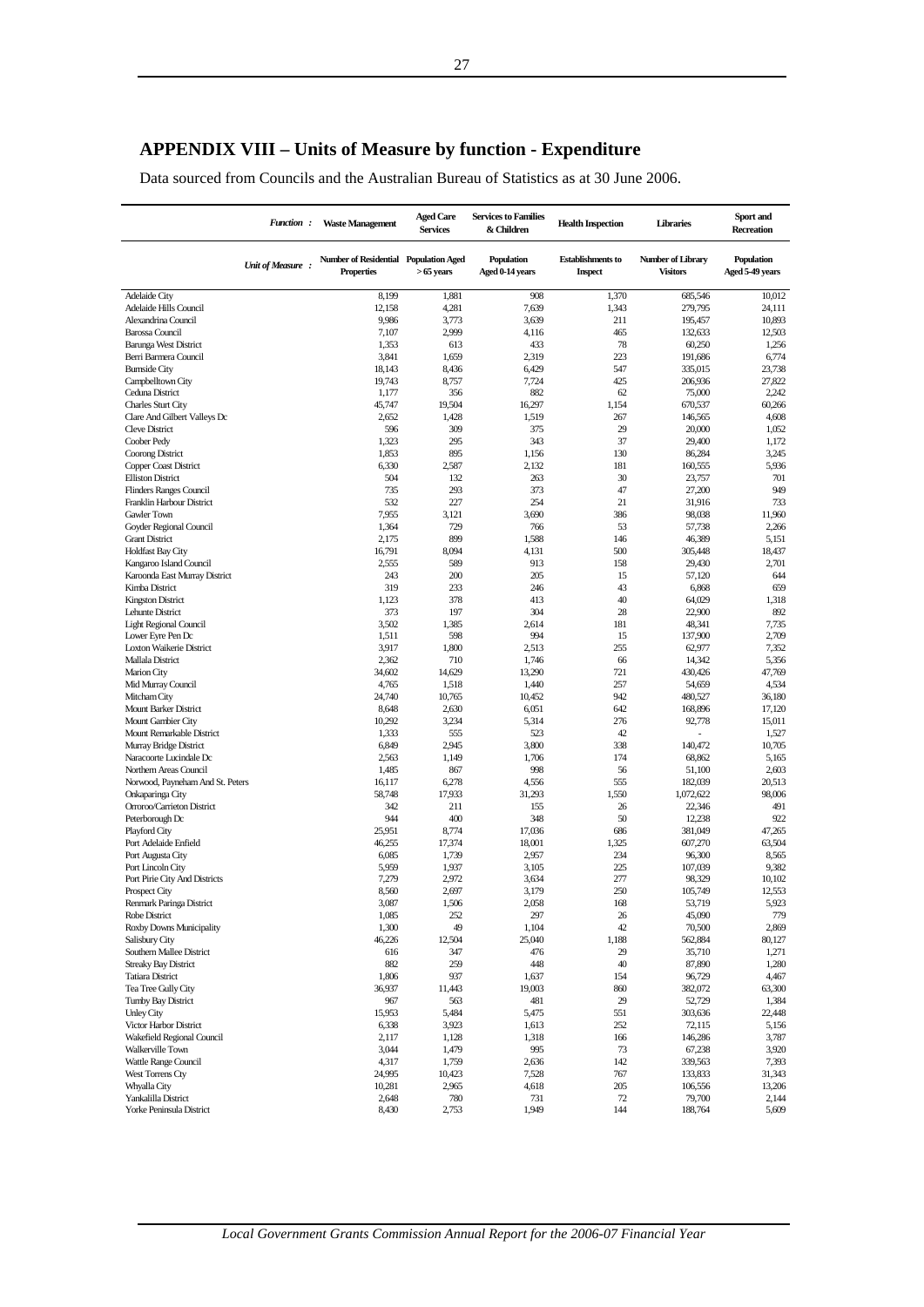|                                                        | <b>Function:</b>  | <b>Sealed Built Up</b>        | <b>Sealed Non</b>                 | <b>Sealed Built-Up Roads</b><br>(Footpaths, kerbing, | <b>Unsealed Built</b>           | <b>Unsealed Non</b>                        | <b>Unformed</b>          |
|--------------------------------------------------------|-------------------|-------------------------------|-----------------------------------|------------------------------------------------------|---------------------------------|--------------------------------------------|--------------------------|
|                                                        |                   | <b>Roads</b>                  | <b>Built Up Roads</b>             | street lighting etc)                                 | <b>Up Roads</b>                 | <b>Built Up Roads</b>                      | <b>Roads</b>             |
|                                                        | Unit of Measure : | <b>Sealed Built Up</b><br>Kms | <b>Sealed Non Built</b><br>Up Kms | <b>Sealed Built Up Kms</b>                           | <b>Unsealed Built</b><br>Up Kms | <b>Unsealed Non</b><br><b>Built Up Kms</b> | <b>Unformed Kms</b>      |
| Adelaide City                                          |                   | 130                           | $\mathcal{L}_{\mathcal{A}}$       | 130                                                  | $\bar{\phantom{a}}$             | $\overline{\phantom{a}}$                   | ä,                       |
| Adelaide Hills Council                                 |                   | 204                           | 397                               | 204                                                  | $\overline{7}$                  | 469                                        | 10                       |
| Alexandrina Council                                    |                   | 222<br>135                    | 272<br>191                        | 222                                                  | 25<br>12                        | 780                                        | 24                       |
| <b>Barossa Council</b><br><b>Barunga West District</b> |                   | 30                            | 35                                | 135<br>30                                            | 8                               | 576<br>887                                 | 48<br>93                 |
| Berri Barmera Council                                  |                   | 66                            | 190                               | 66                                                   | $\overline{c}$                  | 116                                        | 38                       |
| <b>Burnside City</b>                                   |                   | 228                           |                                   | 228                                                  |                                 | 5                                          | $\boldsymbol{0}$         |
| Campbelltown City                                      |                   | 252                           |                                   | 252                                                  |                                 | $\overline{0}$                             |                          |
| Ceduna District                                        |                   | 38                            | 29                                | 38                                                   | 4                               | 1,416                                      | 223                      |
| <b>Charles Sturt City</b>                              |                   | 559                           | ä,                                | 559                                                  | 6                               | $\overline{\phantom{a}}$                   | $\mathbf{0}$             |
| Clare And Gilbert Valleys Dc                           |                   | 74                            | 131                               | 74                                                   | 13                              | 1,419                                      | 187                      |
| <b>Cleve District</b>                                  |                   | 21                            | 37                                | 21                                                   | 8                               | 1,214                                      | 116                      |
| Coober Pedy                                            |                   | 24                            | 3                                 | 24                                                   | 30                              | 101                                        | 263                      |
| Coorong District                                       |                   | 54                            | 271                               | 54                                                   | 12                              | 1,547                                      | $\mathbf{1}$             |
| Copper Coast District<br><b>Elliston District</b>      |                   | 144<br>22                     | 105<br>17                         | 144<br>22                                            | 47<br>8                         | 509<br>964                                 | 128<br>136               |
| <b>Flinders Ranges Council</b>                         |                   | 18                            |                                   | 18                                                   | 13                              | 895                                        | 336                      |
| Franklin Harbour District                              |                   | 18                            | 39                                | 18                                                   | ä,                              | 841                                        | 37                       |
| <b>Gawler Town</b>                                     |                   | 125                           | 25                                | 125                                                  | $\tau$                          | 20                                         | 2                        |
| Goyder Regional Council                                |                   | 67                            | 73                                | 67                                                   | 33                              | 2,849                                      | 226                      |
| <b>Grant District</b>                                  |                   | 29                            | 415                               | 29                                                   | $\overline{c}$                  | 831                                        | 320                      |
| <b>Holdfast Bay City</b>                               |                   | 172                           | ٠                                 | 172                                                  |                                 | ×,                                         | L.                       |
| Kangaroo Island Council                                |                   | 52                            | 186                               | 52                                                   | 56                              | 1,017                                      | 51                       |
| Karoonda East Murray District                          |                   | $\overline{7}$                | 74                                | $\overline{7}$                                       | 6                               | 1,162                                      | 48                       |
| Kimba District                                         |                   | 12                            | 42                                | 12                                                   | 10                              | 1,016                                      | 634                      |
| <b>Kingston District</b>                               |                   | 37                            | 77                                | 37                                                   | 6                               | 558                                        | 57                       |
| Lehunte District                                       |                   | 18                            | 63                                | 18                                                   | $\tau$                          | 1,258                                      | 356                      |
| Light Regional Council                                 |                   | 65                            | 84                                | 65                                                   | 27                              | 1,211                                      | 59                       |
| Lower Eyre Pen Dc                                      |                   | 40<br>67                      | 62<br>293                         | 40<br>67                                             | 17                              | 1,122<br>1,740                             | 125<br>200               |
| Loxton Waikerie District<br>Mallala District           |                   | 68                            | 45                                | 68                                                   | 16<br>52                        | 653                                        | 136                      |
| <b>Marion City</b>                                     |                   | 467                           | ÷.                                | 467                                                  | $\boldsymbol{0}$                | ÷,                                         |                          |
| Mid Murray Council                                     |                   | 72                            | 234                               | 72                                                   | 29                              | 2,062                                      | 982                      |
| Mitcham City                                           |                   | 373                           | 15                                | 373                                                  | $\boldsymbol{0}$                | $\boldsymbol{0}$                           | 3                        |
| Mount Barker District                                  |                   | 154                           | 165                               | 154                                                  | 18                              | 347                                        | 33                       |
| Mount Gambier City                                     |                   | 183                           | 8                                 | 183                                                  |                                 | 1                                          | $\bf{0}$                 |
| Mount Remarkable District                              |                   | 20                            | 64                                | 20                                                   | 23                              | 1,524                                      | 432                      |
| Murray Bridge District                                 |                   | 135                           | 240                               | 135                                                  | 9                               | 550                                        | 35                       |
| Naracoorte Lucindale Dc                                |                   | 80                            | 408                               | 80                                                   | 3                               | 1,081                                      | 41                       |
| Northern Areas Council                                 |                   | 61                            | 59                                | 61                                                   | 32                              | 1,771                                      | 274                      |
| Norwood, Payneham And St. Peters                       |                   | 157                           | ÷                                 | 157                                                  |                                 | ÷,                                         | $\overline{\phantom{a}}$ |
| Onkaparinga City                                       |                   | 942                           | 251                               | 942                                                  | 9                               | 214                                        | $\overline{2}$           |
| Orroroo/Carrieton District                             |                   | 18<br>31                      | 16<br>8                           | 18<br>31                                             | 7<br>7                          | 890<br>799                                 | 696<br>385               |
| Peterborough Dc<br>Playford City                       |                   | 407                           | 225                               | 407                                                  | $\mathbf{1}$                    | 115                                        | 6                        |
| Port Adelaide Enfield                                  |                   | 651                           | ×,                                | 651                                                  | 5                               | ÷,                                         |                          |
| Port Augusta City                                      |                   | 133                           | 38                                | 133                                                  | 33                              | 111                                        | 93                       |
| Port Lincoln City                                      |                   | 142                           | 6                                 | 142                                                  | 4                               | 4                                          | 2                        |
| Port Pirie City And Districts                          |                   | 176                           | 127                               | 176                                                  | 11                              | 644                                        | 212                      |
| Prospect City                                          |                   | 87                            | ÷                                 | 87                                                   | ÷,                              | ä,                                         | $\overline{\phantom{a}}$ |
| Renmark Paringa District                               |                   | 48                            | 252                               | 48                                                   | 6                               | 133                                        | 52                       |
| Robe District                                          |                   | 29                            | 9                                 | 29                                                   | 2                               | 340                                        | 56                       |
| Roxby Downs Municipality                               |                   | 24                            | 6                                 | 24                                                   | L,                              | 4                                          |                          |
| Salisbury City                                         |                   | 699                           | 22                                | 699                                                  | 3                               | $\overline{4}$                             | a.                       |
| Southern Mallee District                               |                   | 25                            | 60                                | 25                                                   | 7                               | 1,095                                      | 144                      |
| <b>Streaky Bay District</b><br><b>Tatiara District</b> |                   | 28<br>80                      | 26<br>415                         | 28<br>80                                             | 16<br>13                        | 1,432<br>1,199                             | 219<br>225               |
| Tea Tree Gully City                                    |                   | 548                           | 17                                | 548                                                  | 3                               | 8                                          | 6                        |
| Tumby Bay District                                     |                   | 28                            | 21                                | 28                                                   | 5                               | 958                                        | 96                       |
| <b>Unley City</b>                                      |                   | 164                           | ÷.                                | 164                                                  | ä,                              | $\overline{\phantom{a}}$                   | ÷.                       |
| Victor Harbor District                                 |                   | 125                           | 111                               | 125                                                  | 11                              | 124                                        | $\sqrt{2}$               |
| Wakefield Regional Council                             |                   | 65                            | 124                               | 65                                                   | 7                               | 2,171                                      | 313                      |
| Walkerville Town                                       |                   | 35                            | ÷.                                | 35                                                   | ä,                              | ä,                                         | ÷.                       |
| Wattle Range Council                                   |                   | 142                           | 352                               | 142                                                  | 36                              | 1,366                                      | 559                      |
| West Torrens Cty                                       |                   | 290                           | $\overline{\phantom{a}}$          | 290                                                  | ×,                              | $\overline{\phantom{m}}$                   |                          |
| Whyalla City                                           |                   | 192                           | 13                                | 192                                                  | 5                               | 58                                         | 3                        |
| Yankalilla District                                    |                   | 49                            | 74                                | 49                                                   | 4                               | 365                                        | 48                       |
| Yorke Peninsula District                               |                   | 154                           | 286                               | 154                                                  | 66                              | 3,143                                      | 236                      |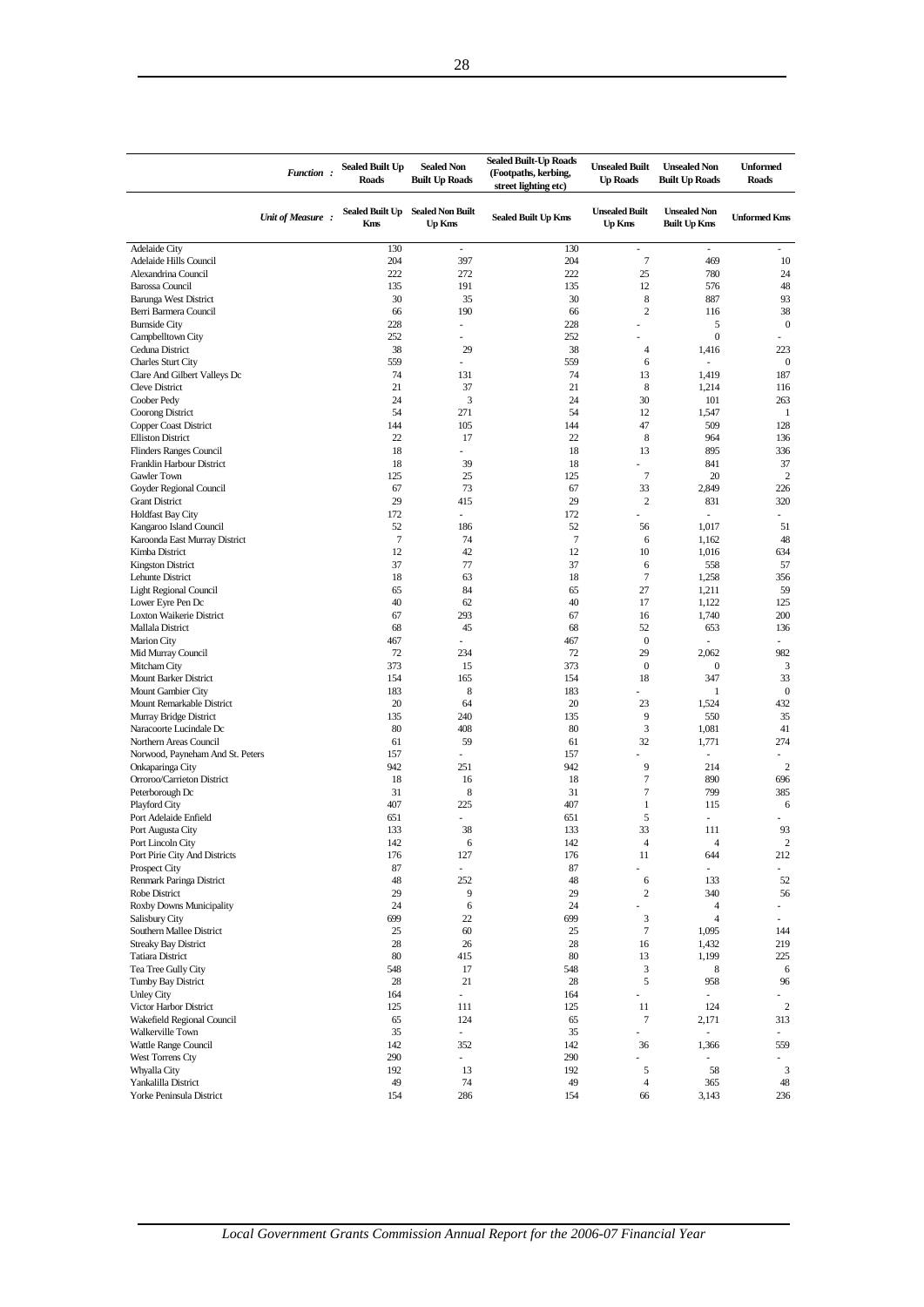|                                                        | <b>Function:</b> | <b>Stormwater Drainage -</b><br>Maintenance                               | <b>Commuity Support</b>                                               | <b>Jetties</b> and<br><b>Wharves</b>       | <b>Public Order</b><br>and Safety    | Planning &<br><b>Building Control</b>               | <b>Bridges</b>                 |
|--------------------------------------------------------|------------------|---------------------------------------------------------------------------|-----------------------------------------------------------------------|--------------------------------------------|--------------------------------------|-----------------------------------------------------|--------------------------------|
|                                                        | Unit of Measure: | No. of Urban, Industrial<br>& Commercial Properties<br>(excluding exempt) | <b>Population x CRI</b><br>(SEIFA Index of<br>Advantage/Disadvantage) | <b>Number of Jetties</b><br>and Wharves    | <b>Total Number</b><br>of Properties | Number of New<br>Developments &<br><b>Additions</b> | <b>Number of Bridges</b>       |
| <b>Adelaide City</b>                                   |                  | 17,534                                                                    | 12,374                                                                | $\overline{\phantom{a}}$                   | 21,083                               | 1,020                                               | 5                              |
| Adelaide Hills Council                                 |                  | 12,784                                                                    | 35,149                                                                | $\overline{\phantom{a}}$                   | 18,072                               | 1,406                                               | 29                             |
| Alexandrina Council                                    |                  | 10,491                                                                    | 21,167                                                                | 29<br>$\overline{a}$                       | 17,269                               | 1,905                                               | 52                             |
| <b>Barossa Council</b><br><b>Barunga West District</b> |                  | 7,760<br>1,421                                                            | 20,753<br>2,743                                                       | $\overline{a}$                             | 11,772<br>2,765                      | 1,121<br>146                                        | 30<br>٠                        |
| Berri Barmera Council                                  |                  | 4,276                                                                     | 11,817                                                                | 5                                          | 6,562                                | 357                                                 |                                |
| <b>Burnside City</b>                                   |                  | 19,187                                                                    | 35,517                                                                | ÷,                                         | 21,459                               | 758                                                 | 11                             |
| Campbelltown City                                      |                  | 20,374                                                                    | 46,050                                                                | $\overline{\phantom{a}}$                   | 22,145                               | 1,268                                               | 15                             |
| Ceduna District                                        |                  | 1,343                                                                     | 3,651                                                                 | 3                                          | 2,424                                | 101                                                 |                                |
| <b>Charles Sturt City</b>                              |                  | 48,906                                                                    | 104,174                                                               | ÷,                                         | 53,218                               | 2,673                                               |                                |
| Clare And Gilbert Valleys Dc<br>Cleve District         |                  | 3,020<br>681                                                              | 8,428<br>1,963                                                        | 1                                          | 6,857<br>1,634                       | 456<br>74                                           | 28<br>÷,                       |
| Coober Pedy                                            |                  | 1,447                                                                     | 2,265                                                                 | $\overline{a}$                             | 1,966                                | 30                                                  | ÷                              |
| Coorong District                                       |                  | 2,024                                                                     | 6,177                                                                 | $\overline{4}$                             | 4,683                                | 270                                                 |                                |
| Copper Coast District                                  |                  | 6,741                                                                     | 12,672                                                                | $\mathbf{1}$                               | 10,251                               | 733                                                 |                                |
| <b>Elliston District</b>                               |                  | 559                                                                       | 1,194                                                                 | $\mathbf{1}$                               | 1,461                                | 120                                                 |                                |
| <b>Flinders Ranges Council</b>                         |                  | 791                                                                       | 1,799                                                                 | ÷,                                         | 2,218                                | 74                                                  |                                |
| Franklin Harbour District                              |                  | 568                                                                       | 1,423                                                                 | $\overline{\phantom{a}}$                   | 1,215                                | 79                                                  | $\overline{\mathbf{c}}$        |
| <b>Gawler Town</b><br>Goyder Regional Council          |                  | 8,429<br>1,529                                                            | 19,836<br>4,411                                                       | $\overline{a}$                             | 9,654<br>4,853                       | 906<br>145                                          | $\tau$<br>10                   |
| <b>Grant District</b>                                  |                  | 2,283                                                                     | 8,322                                                                 |                                            | 5,681                                | 411                                                 | 1                              |
| <b>Holdfast Bay City</b>                               |                  | 18,162                                                                    | 31,334                                                                | 1                                          | 20,999                               | 1,335                                               | $\overline{4}$                 |
| Kangaroo Island Council                                |                  | 2,751                                                                     | 4,714                                                                 | 1                                          | 5,596                                | 387                                                 | 35                             |
| Karoonda East Murray District                          |                  | 277                                                                       | 1,241                                                                 | $\overline{a}$                             | 1,412                                | 43                                                  |                                |
| Kimba District                                         |                  | 372                                                                       | 1,198                                                                 |                                            | 1,046                                | 36                                                  |                                |
| <b>Kingston District</b>                               |                  | 1,213                                                                     | 2,429                                                                 | 1                                          | 2,524                                | 132                                                 |                                |
| Lehunte District                                       |                  | 447                                                                       | 1,447                                                                 | ÷,                                         | 1,323                                | 35<br>826                                           |                                |
| <b>Light Regional Council</b><br>Lower Eyre Pen Dc     |                  | 3,860<br>1,612                                                            | 12,214<br>4,466                                                       | $\overline{\phantom{a}}$<br>3              | 7,162<br>3,536                       | 294                                                 | 24<br>$\overline{2}$           |
| Loxton Waikerie District                               |                  | 4,267                                                                     | 12,877                                                                |                                            | 8,440                                | 367                                                 |                                |
| Mallala District                                       |                  | 2,432                                                                     | 8,365                                                                 | $\overline{\phantom{a}}$                   | 4,663                                | 384                                                 | 3                              |
| <b>Marion City</b>                                     |                  | 36,280                                                                    | 79,870                                                                |                                            | 40,349                               | 2,761                                               | 5                              |
| Mid Murray Council                                     |                  | 4,948                                                                     | 9,191                                                                 | 12                                         | 10,547                               | 685                                                 | 12                             |
| Mitcham City                                           |                  | 25,972                                                                    | 55,242                                                                | $\overline{a}$                             | 28,970                               | 1,840                                               | 18                             |
| Mount Barker District                                  |                  | 9,365                                                                     | 25,781                                                                | ÷,                                         | 13,555                               | 1,366                                               | 66                             |
| Mount Gambier City<br>Mount Remarkable District        |                  | 11,374<br>1,423                                                           | 24,981<br>2,980                                                       | $\mathbf{1}$                               | 12,805<br>3,381                      | 738<br>100                                          | 1<br>9                         |
| Murray Bridge District                                 |                  | 7,391                                                                     | 19,688                                                                | 10                                         | 10,673                               | 633                                                 | 80                             |
| Naracoorte Lucindale Dc                                |                  | 2,896                                                                     | 8,494                                                                 |                                            | 6,436                                | 309                                                 | 27                             |
| Northern Areas Council                                 |                  | 1,653                                                                     | 4,860                                                                 |                                            | 4,380                                | 197                                                 | 16                             |
| Norwood, Payneham And St. Peters                       |                  | 18,312                                                                    | 30,634                                                                | L,                                         | 20,259                               | 1,135                                               |                                |
| Onkaparinga City                                       |                  | 61,580                                                                    | 156,593                                                               | $\mathbf{1}$                               | 71,668                               | 4,867                                               | 49                             |
| Orroroo/Carrieton District                             |                  | 389                                                                       | 997                                                                   | $\overline{\phantom{a}}$<br>$\overline{a}$ | 1,612                                | 36<br>63                                            |                                |
| Peterborough Dc<br>Playford City                       |                  | 1,033<br>26,934                                                           | 2,095<br>79,136                                                       |                                            | 1,938<br>32,352                      | 2,574                                               | 3                              |
| Port Adelaide Enfield                                  |                  | 50,445                                                                    | 110,418                                                               |                                            | 57,631                               | 3,922                                               | 6                              |
| Port Augusta City                                      |                  | 6,529                                                                     | 14,488                                                                | 3                                          | 7,594                                | 437                                                 | 6                              |
| Port Lincoln City                                      |                  | 6,712                                                                     | 15,195                                                                | 3                                          | 8,276                                | 433                                                 | 1                              |
| Port Pirie City And Districts                          |                  | 7,805                                                                     | 18,941                                                                | 5                                          | 10,625                               | 495                                                 | 7                              |
| Prospect City                                          |                  | 9,152                                                                     | 17,406                                                                |                                            | 9,933                                | 620                                                 |                                |
| Renmark Paringa District<br>Robe District              |                  | 3,362<br>1,176                                                            | 10,469<br>1,424                                                       | $\mathbf{1}$<br>$\mathbf{1}$               | 5,428<br>2,295                       | 252<br>121                                          | 5<br>ä,                        |
| Roxby Downs Municipality                               |                  | 1,385                                                                     | 3,282                                                                 | ÷,                                         | 1,557                                | 168                                                 | L.                             |
| Salisbury City                                         |                  | 48,298                                                                    | 129,314                                                               | ÷,                                         | 53,699                               | 3,754                                               | 5                              |
| Southern Mallee District                               |                  | 706                                                                       | 2,259                                                                 | $\frac{1}{2}$                              | 1,993                                | 99                                                  | ٠                              |
| <b>Streaky Bay District</b>                            |                  | 960                                                                       | 2,146                                                                 | 1                                          | 2,288                                | 117                                                 | ÷,                             |
| <b>Tatiara District</b>                                |                  | 2,085                                                                     | 7,351                                                                 | ٠                                          | 4,877                                | 169                                                 | 16                             |
| Tea Tree Gully City                                    |                  | 38,399                                                                    | 96,031                                                                | ÷,                                         | 41,355                               | 2,386                                               | 5                              |
| <b>Tumby Bay District</b><br><b>Unley City</b>         |                  | 1,041<br>17,441                                                           | 2,816<br>31,138                                                       | $\mathbf{2}$                               | 2,254<br>19,081                      | 145<br>1,287                                        | 58<br>47                       |
| Victor Harbor District                                 |                  | 6,764                                                                     | 12,855                                                                | $\frac{1}{2}$                              | 9,915                                | 836                                                 | 26                             |
| Wakefield Regional Council                             |                  | 2,320                                                                     | 7,038                                                                 | $\overline{a}$                             | 5,546                                | 255                                                 | 24                             |
| Walkerville Town                                       |                  | 3,161                                                                     | 5,907                                                                 | $\overline{a}$                             | 3,546                                | 320                                                 | ٠                              |
| Wattle Range Council                                   |                  | 4,720                                                                     | 13,057                                                                |                                            | 9,601                                | 476                                                 | $\overline{a}$                 |
| West Torrens Cty                                       |                  | 27,332                                                                    | 52,015                                                                |                                            | 30,426                               | 1,381                                               | 15                             |
| Whyalla City                                           |                  | 10,914                                                                    | 22,643                                                                | 3                                          | 11,618                               | 722                                                 | $\overline{\phantom{0}}$       |
| Yankalilla District<br>Yorke Peninsula District        |                  | 2,769<br>8,822                                                            | 4,293<br>12,543                                                       | 2<br>12                                    | 5,153<br>14,044                      | 465<br>979                                          | 15<br>$\overline{\phantom{0}}$ |
|                                                        |                  |                                                                           |                                                                       |                                            |                                      |                                                     |                                |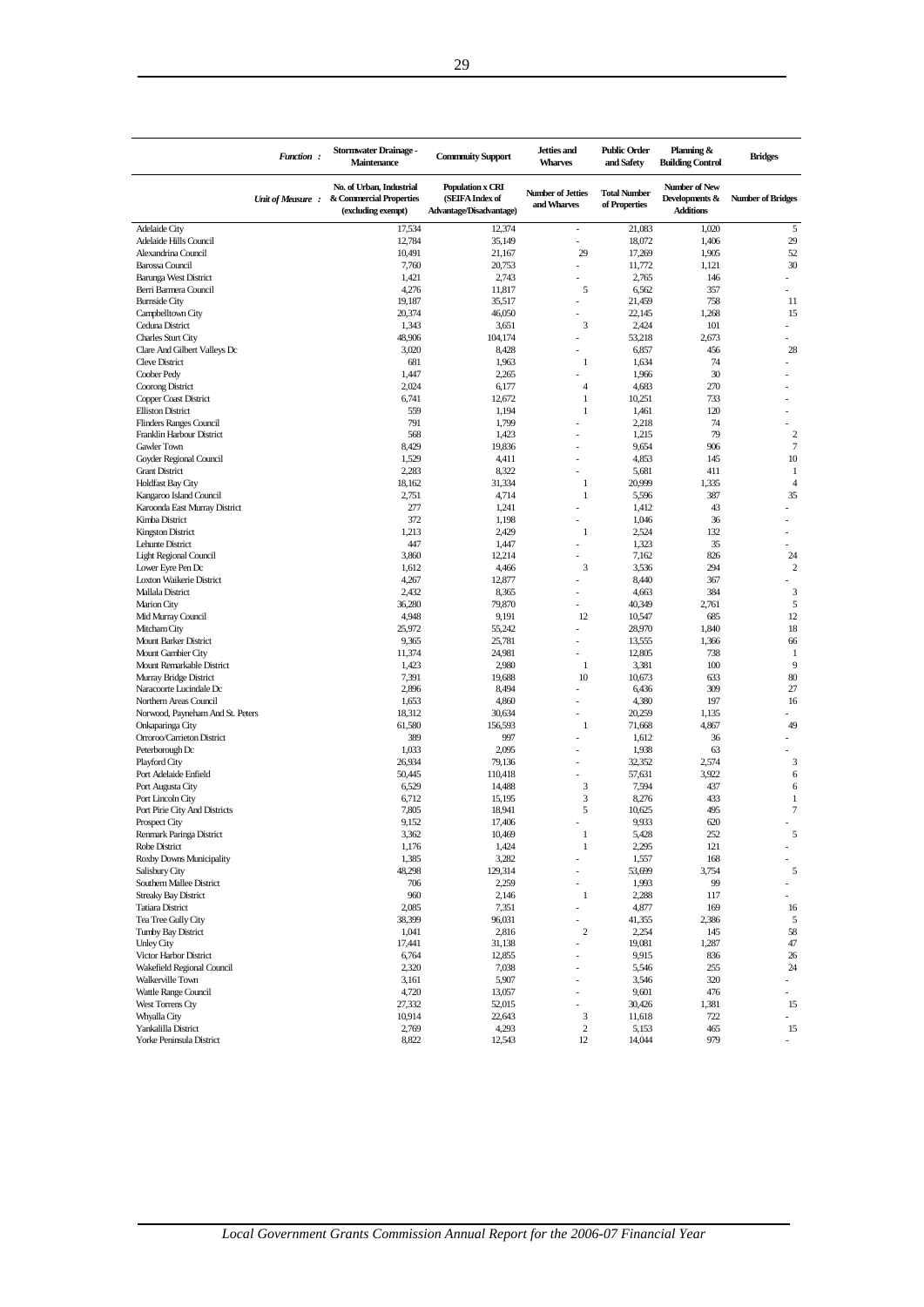# <span id="page-32-0"></span>**APPENDIX IX - Background of Financial Assistance Grants to local government**

- i) Annual reports of the interim State Grants Commission and the South Australian Local Government Grants Commission presented since 1976 have contained detailed information on the history of the provision of Commonwealth general Financial Assistance Grants to local government in Australia.
- ii) Further information particularly with regard to the general methodology is also available in the 1974, 1975, 1976 and 1977 reports of the Commonwealth Grants Commission dealing with financial assistance for local government, the Report of the National Inquiry into Local Government Finance (Self Report) published in  $1985<sup>1</sup>$  $1985<sup>1</sup>$  and the 1991 report of the Commonwealth Grants Commission on the Distribution of General Purpose Grants for Local Government. [2](#page-32-0)
- iii) The following is a summary of important events since the commencement of the Commonwealth's involvement in the provision of financial assistance to local government:
- *Commonwealth Grants Commission Act, 1973* Commonwealth Grants Commission given the power to assess Financial Assistance Grants to local government with a view to promoting fiscal equalisation between regions. Applications for assistance under Section 96 of the Constitution could be made by 'approved regional organisations' of local government.
- *1974-75* First Commonwealth general purpose grant of \$56.345 million distributed to local government authorities on the basis of recommendations by the Commonwealth Grants Commission. South Australia received \$4.774 million or 8.4728 per cent of the total allocation.
- *1975-76*  \$79.908 million distributed by the Commonwealth Grants Commission. South Australia received \$6.785 million or 8.4910 per cent of the total allocation.
- *May 1976* Special report of the Commonwealth Grants Commission included recommendations on tax-sharing grants to local government.
- *Commonwealth Grants Commission Act, 1976* Replaced the 1973 Act. Deleted reference to 'approved regional organisations'. Introduced new definition of a grant of assistance to a State for local government purposes.
- *Local Government (Personal Income Tax Sharing) Act, 1976 Provided for continuation of general* purpose grants to local government with the level of funding being linked to Commonwealth personal income tax collections. Relevant percentages were:

| 1976 to 1978-79    | 1.52% |
|--------------------|-------|
| 1979-80            | 1.75% |
| 1980-81 to 1984-85 | 2.00% |

South Australia's share of funds set at 8.5178 per cent from 1 July 1976.

Each State was required to establish a Local Government Grants Commission to make recommendations on the distribution of funds. Allowed for a per capita minimum grant to councils based on at least 30 per cent of funds, with the remaining funds to be allocated on a fiscal equalisation basis.

- *July 1976* Interim SA Grants Commission established to recommend allocation of \$11.925 million in South Australia for 1976-77.
- *South Australian Local Government Grants Commission Act, 1976* Enacted 21 October 1976 and proclaimed 19 May 1977. The Commission's main function was to recommend on the distribution of grants.

-

<sup>1</sup> National Inquiry into Local Government Finance Report, AGPS, Canberra, 1985; Peter Self, Chairman

<sup>&</sup>lt;sup>2</sup> Report on the Interstate Distribution of General Purpose Grants for Local Government, Commonwealth Grants Commission, AGPS, Canberra 1991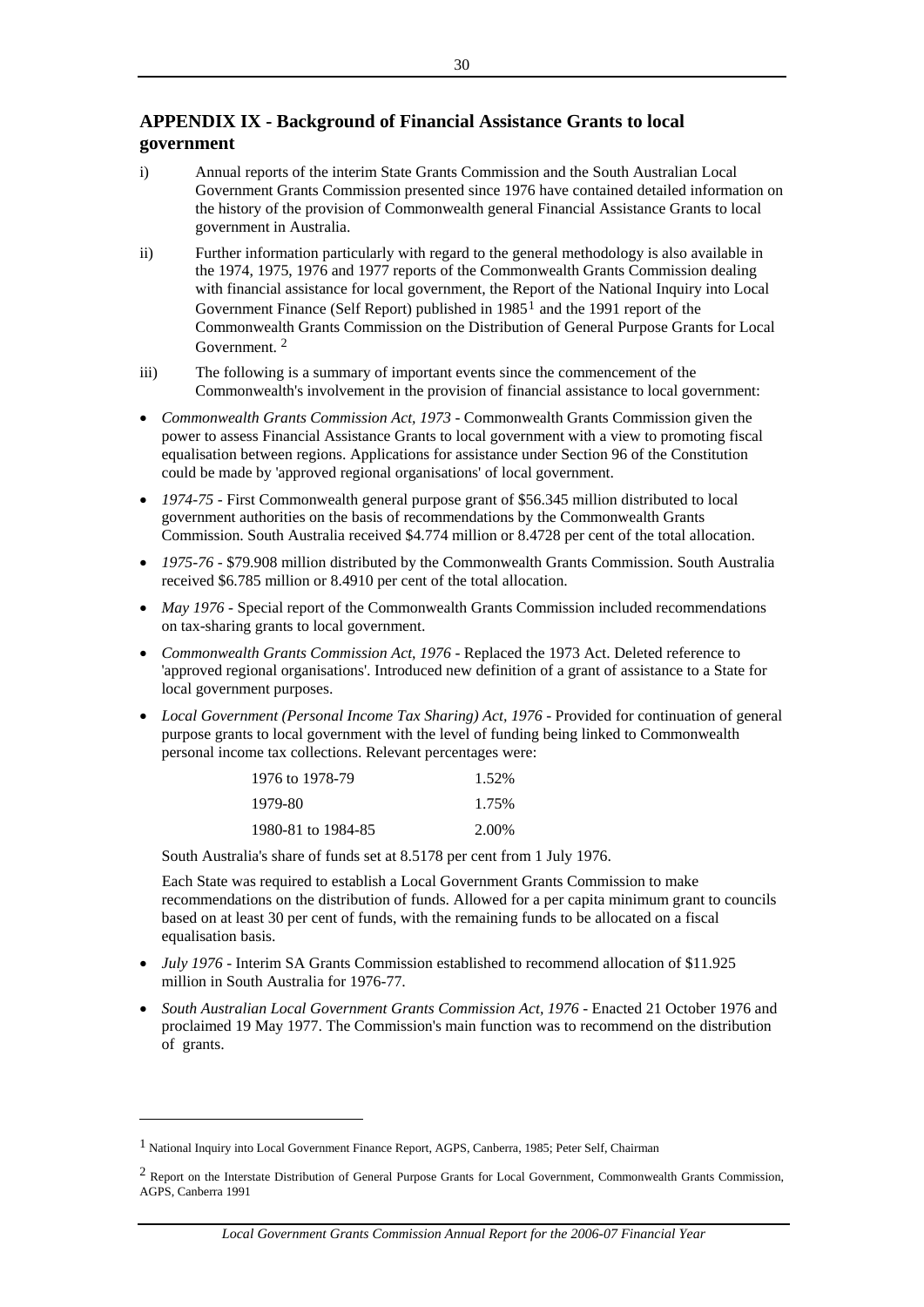- *May 1977* Special report by Commonwealth Grants Commission concerned with the interstate distribution of funds which established an apportionment of funds between the States and increased the share of funds to South Australia to 8.6010 per cent from 1 July 1977.
- *May 1984* Commonwealth Government set up National Inquiry into Local Government Finance, chaired by Professor Peter Self.
- *May 1985* Commonwealth Local Government (Personal Income Tax Sharing) Act amended to provide for an increase in funding for 1985-86 based on the 1984-85 allocation adjusted for any changes in the Consumer Price Index in the year ended March 1986, plus a 2 per cent real increase.
- *October 1985* Self Inquiry report presented to Commonwealth Government.
- *Local Government (Financial Assistance) Act, 1986* Came into operation on 1 July 1986 and replaced the Local Government (Personal Income Tax Sharing) Act, 1976.

It embodied a number of the recommendations of the Self Inquiry and changed the basis of funding by the Commonwealth and included a requirement that each State develop and submit to the Commonwealth by 1 July 1987 principles for the distribution of funds amongst local governing authorities.

South Australia's share of funds set at 8.5212 per cent for 1986-87 rising to 8.7890 per cent in 1988-89. Thereafter funds to be distributed between the States on an equal per capita basis using estimated resident populations at 31 December in the previous year.

Amended in June 1988 and June 1989 to provide new base funding levels for 1988-89 and 1989-90 respectively.

Amended in June 1991 to give effect to the Special Premiers' Conference decision to untie local roads funds and pay these through general purpose grants, and to provide the Treasurer with a discretion to set base funding at a level consistent with the underlying growth in general revenue assistance to the States.

- *February 1991* Report by the Commonwealth Grants Commission on the Interstate Distribution of General Purpose Grants for Local Government.
- *South Australian Local Government Grants Commission Act 1992,* was assented to on 21 May 1992, and replaced the South Australian Local Government Grants Commission Act 1976.
- *Local Government (Financial Assistance) Act 1995* Came into operation on 1 July 1995, replaced the Local Government (Financial Assistance) Act 1986 and embodied recommended arrangements contained in the Discussion Paper conducted as part of the review of the previous Act.

It retained horizontal fiscal equalisation (subject to a minimum grant entitlement) as the primary mechanism for grant distribution and an equal per capita interstate distribution and replaced state by state principles with a set of national principles prepared by the Commonwealth Minister. It provided for the making of an annual report to the Federal Parliament on the operation of the Act and the performance of councils including their efficiency and services provided for Aboriginal & Torres Strait Islander Communities.

- *April 1998* The South Australian Local Government Grants Commission's comprehensive methodology review of the general purpose grant calculation was completed. The revised methodology was used, albeit constrained to minus 10% and plus 20% change, for the first time for the 1998-99 allocations.
- *April 1999*  refinement of the South Australian methodology, as it relates to the differences between councils in the cost associated with the reconstruction and maintenance of roads, was completed. The newly calculated cost relativity indices (previously known as disability factors) were used in the calculation of the South Australian grant allocations for 1999-2000.
- *May 2000*  refinement of the South Australian methodology, in relation to road lengths. The Commission with the assistance of a consultant mapped all councils' roads into a Geographical Information System format. The newly calculated road lengths were used in the calculation of the South Australian grant allocations for 2001-2002.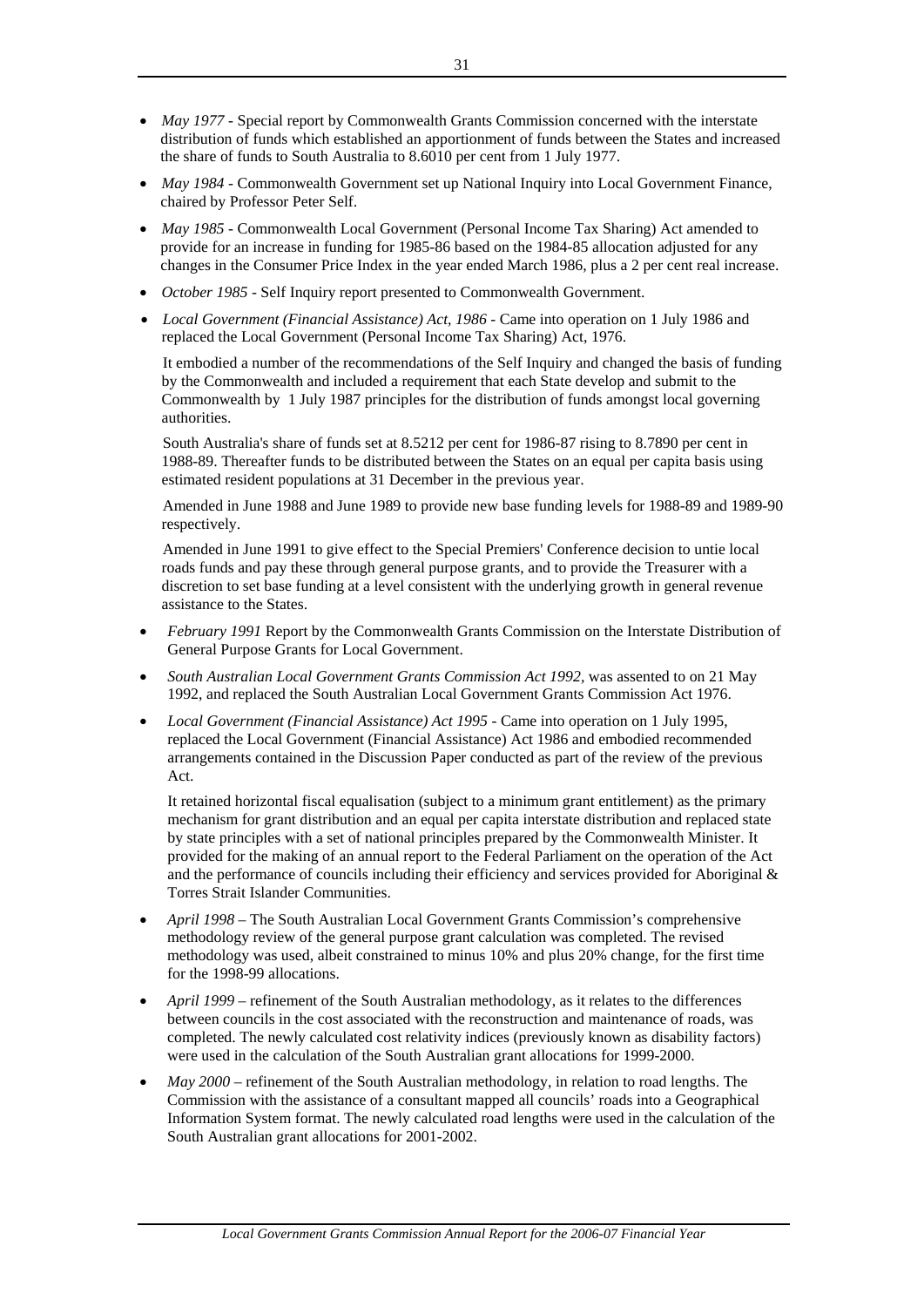- *June 2000*  the Commonwealth Minister announced the review into the Local Government (Financial Assistance) Act 1995. The Commonwealth Grants Commission was commissioned to undertake the review. The final report was completed in June 2001.
- *June 2001* the Commonwealth Minister received the report from the Commonwealth Grants Commission into the operations of the Commonwealth Local Government (Financial Assistance) Act 1995
- *June 2002*  the Commonwealth Minister announced the *'Inquiry into Local Government and Cost Shifting'*. The inquiry was conducted by the House of Representatives Standing Committee on Economics, Finance and Public Administration and was requested to inquire into, and report upon, cost shifting onto Local Government by State governments and the financial position of Local Government.

This included an examination of: Local Government's current roles and responsibilities and current funding arrangements. It also included an assessment of the findings of the Commonwealth Grants Commission's review of the *Local Government (Financial Assistance) Act 1995* of June 2001.

- *February 2003*  the House of Representatives Standing Committee on Economics, Finance and Public Administration, as part of its "*Inquiry into Local Government and Cost Shifting'* issued a discussion paper entitled 'At the Crossroads.'
- *October 2003* the House of Representatives Standing Committee on Economics, Finance and Public Administration, "Rates and Taxes: A Fair Share for Responsible Local Government, Final Report.
- *March 2004*  the Prime Minister announced \$26.25 million (over three years) in financial assistance to Local Government in South Australia to supplement the Identified Local Road Grants. This was made up of \$4.25 million in 2004-05, \$9 million in 2005-06 and \$13 million in 2006-07.
- *June 2005*  Government Response to the Report of the House of Representatives Standing Committee on Economics, Finance and Public Administration, *Rates and Taxes.*
- *August 2005 Rising to the Challenge, Towards: Financially Sustainable Local Government in South Australia – final report. Overview and supporting analysis.* Commissioned by the SA Local Government Association with the support of local government.
- *September 2005* Commonwealth Grants Commission asked by the Commonwealth Government to review the interstate distribution of the Identified Local Road Grants
- *June 2006* Commonwealth Grants Commission presented its report to the Commonwealth Government into the interstate distribution of the Identified Local Road Grants.
- *November 2006* Issues Paper *"Review of the Interstate Distribution of Local Road Grants"*  circulated by the Commonwealth Grants Commission.
- *January 2006* Submission by South Australia to the Commonwealth Grants Commission regarding the review of the interstate distribution of Local Road Grants.
- *June 2006* Commonwealth Grants Commission report to the Commonwealth Government completed.
- *June 2007* Commonwealth Government's response to the Commonwealth Grants Commission Report.
- *June 2007 –* announcement of the continuation of the Roads to Recovery 2 program for the next four years (2005-06 to 2008-09). South Australia's share is worth over \$57 indexed in line, to reflect the change in the Financial Assistance Grants.
- *July 2007* The South Australian Local Government Grants Commission's methodology review of the general purpose grant calculation (inclusion of depreciation and additional expenditure functions) was completed. The revised methodology was used, albeit constrained to 0% no change and plus 10% change, for the first time for the 2007-08 allocations.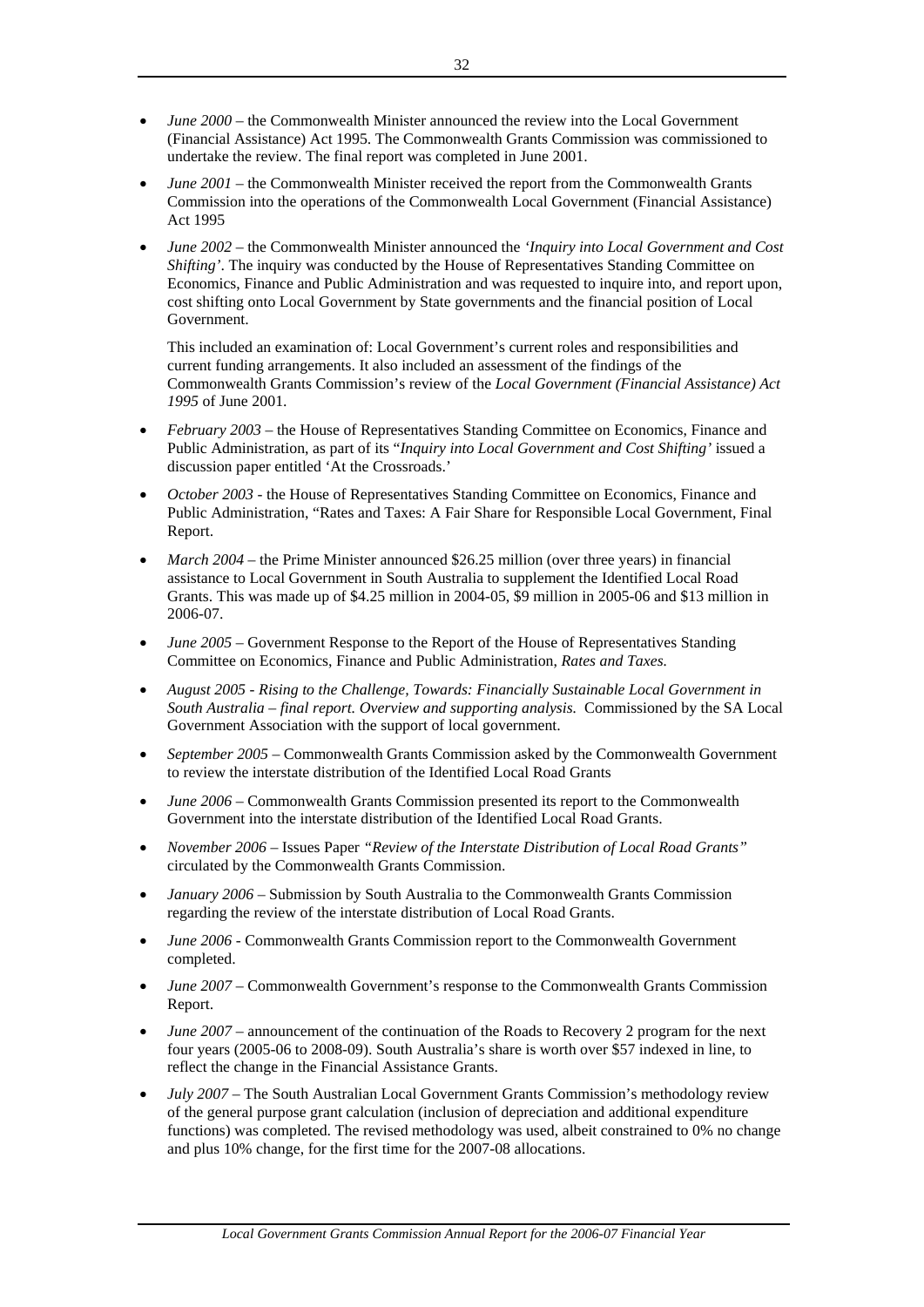# <span id="page-35-0"></span>**APPENDIX X - 2006 General Information, Supplementary Return & Financial Statements**

The South Australian Local Government Grants Commission would like to extend its sincere thanks to those local governments who submitted their 2006 General Information, Supplementary Returns and their Audited Financial Statements by the due date of 30 November 2006 and thereby facilitated the timely determination of grants.

The local governments responsible are:-

- 1. Adelaide City
- 2. Adelaide Hills
- 3. Alexandrina
- 4. Barossa
- 5. Barunga West
- 6. Burnside
- 7. Campbelltown
- 8. Ceduna
- 9. Charles Sturt
- 10. Cleve
- 11. Coorong
- 12. Copper Coast
- 13. Elliston
- 14. Flinders Ranges
- 15. Gawler
- 16. Goyder
- 17. Grant
- 18. Holdfast Bay
- 19. Kangaroo Island
- 20. Karoonda/East Murray
- 21. Kimba
- 22. Kingston District
- 23. Le Hunte
- 24. Marion
- 25. Mid Murray
- 26. Mitcham
- 27. Mount Barker
- 28. Mount Gambier
- 29. Murray Bridge
- 30. Naracoorte / Lucindale
- 31. Northern Areas
- 32. Norwood, Payneham, St Peters
- 33. Onkaparinga
- 34. Peterborough
- 35. Playford
- 36. Port Adelaide, Enfield
- 37. Port Lincoln
- 38. Prospect
- 39. Renmark Paringa
- 40. Robe
- 41. Southern Mallee
- 42. Streaky Bay
- 43. Tatiara
- 44. Tea Tree Gully
- 45. Tumby Bay
- 46. Unley
- 47. Victor Harbor
- 48. Wakefield Region
- 49. Wattle Range
- 50. West Torrens
- 51. Whyalla
- 52. Yorke Peninsula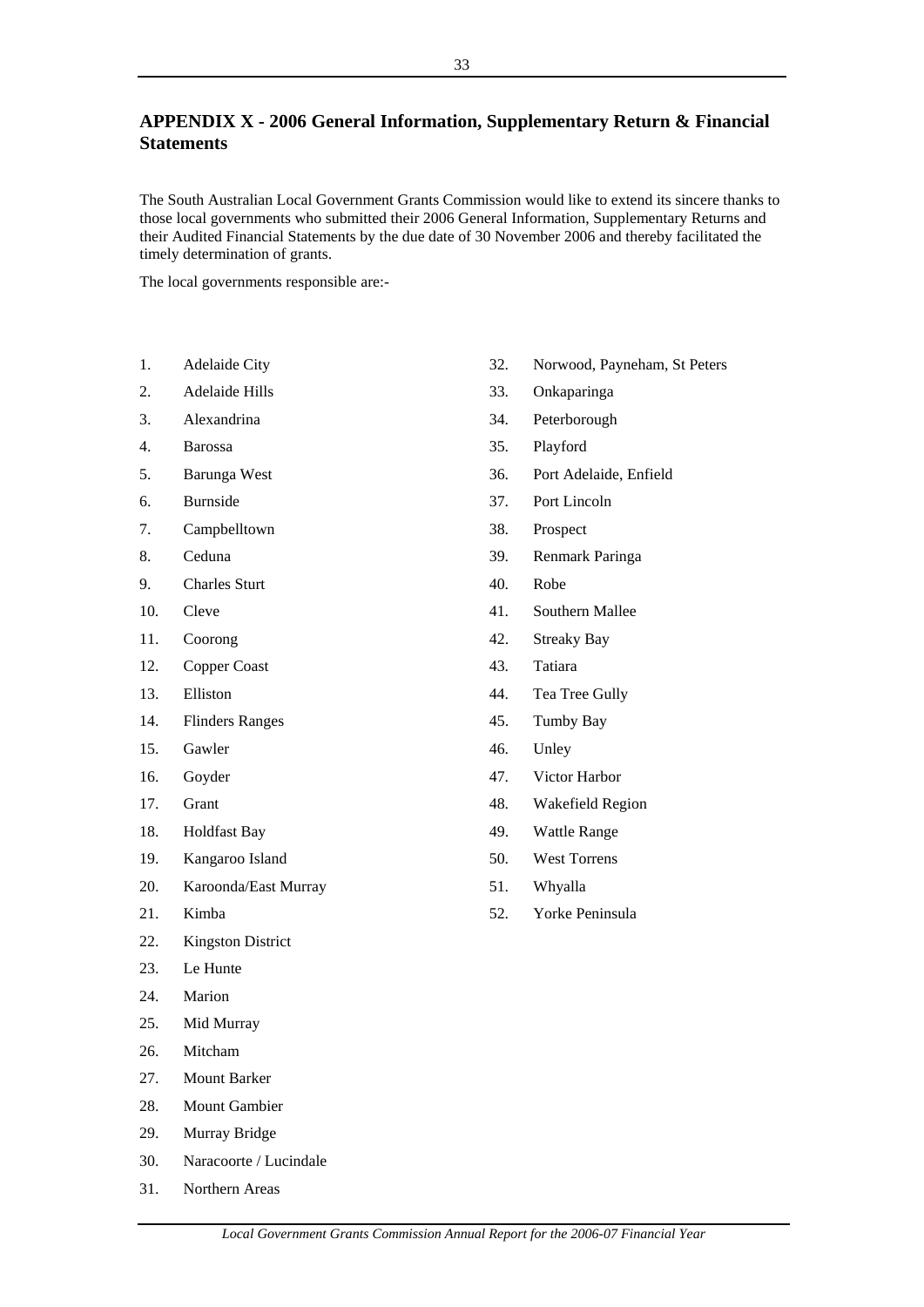<span id="page-36-0"></span>**APPENDIX XI - Financial Statements** 

**SA LOCAL GOVERNMENT GRANTS COMMISSION**

# Financial Statements

Financial Year Ended 30 June 2007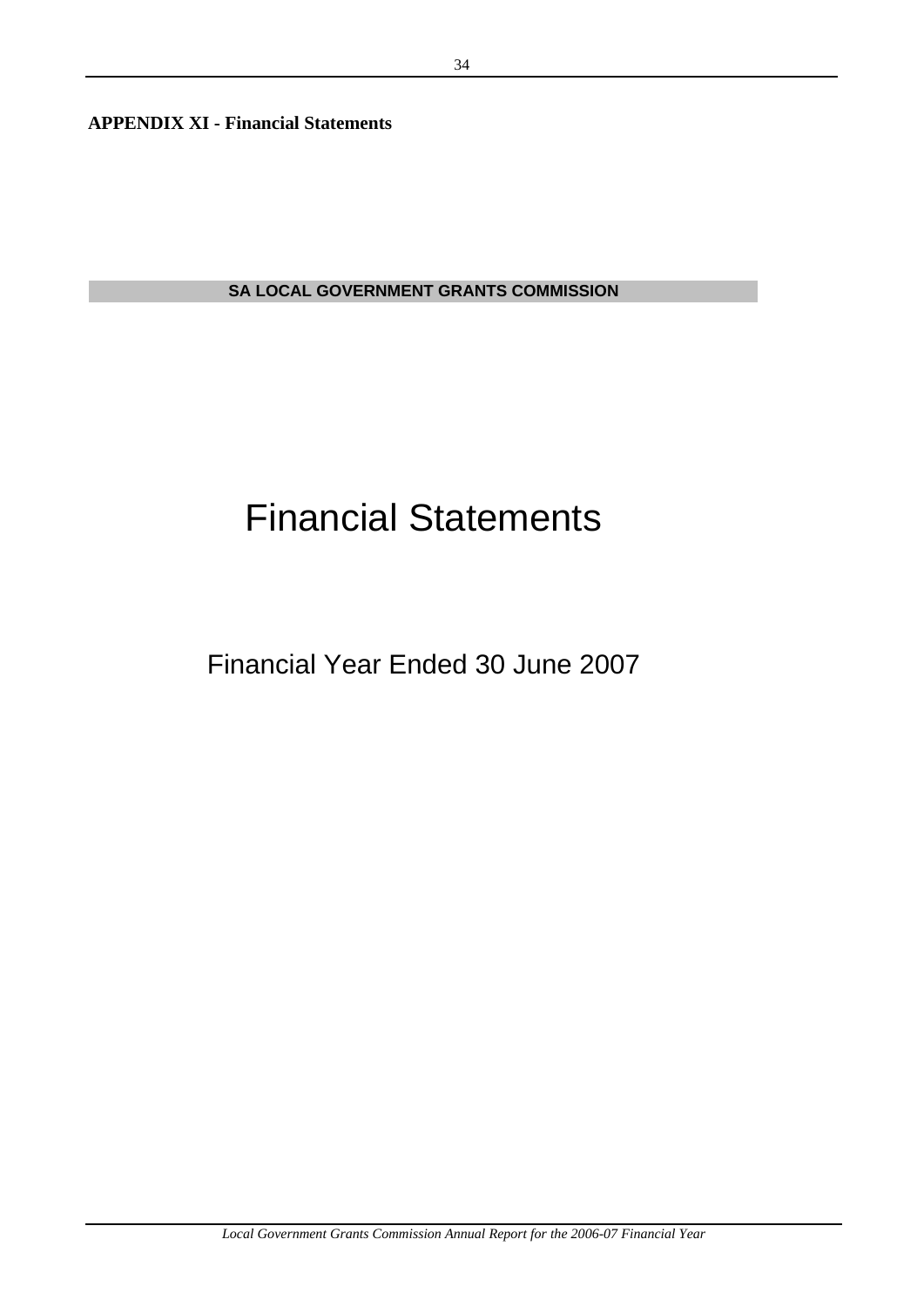# **NOTE INDEX**

| Objectives of the SA Local Government Grants Commission | Note 1. |
|---------------------------------------------------------|---------|
| Summary of significant accounting policies              | Note 2. |
| Financial risk management                               | Note 3. |
| Changes in accounting policies                          | Note 4. |
| Programs of the Commission                              | Note 5. |
| <b>Expense notes</b>                                    |         |
| Employee benefit expenses                               | Note 6. |
| Remuneration of employees and TVSP disclosure           | Note 6. |
| Supplies and services                                   | Note 7. |
| Auditor's remuneration                                  | Note 8  |
| Income notes                                            |         |
| Revenues from fees and charges                          | Note 9  |
| Interest revenues                                       | Note 10 |
| Other revenues/income                                   | Note 11 |
| Revenues from / payments to SA Government               | Note 12 |
| <b>Asset notes</b>                                      |         |
| Cash                                                    | Note 13 |
| Receivables                                             | Note 14 |
| <b>Liability notes</b>                                  |         |
| Payables                                                | Note 15 |
| Employee benefits                                       | Note 16 |
| <b>Equity notes</b>                                     |         |
| Equity                                                  | Note 17 |
| <b>Other notes</b>                                      |         |
| Commitments                                             | Note 18 |
| Contingent assets and contingent liabilities            | Note 19 |
| Cash flow reconciliation                                | Note 20 |
| Remuneration of board and committee members             | Note 21 |
| Events after balance date                               | Note 22 |
| Disclosure of Administered Items                        | Note 23 |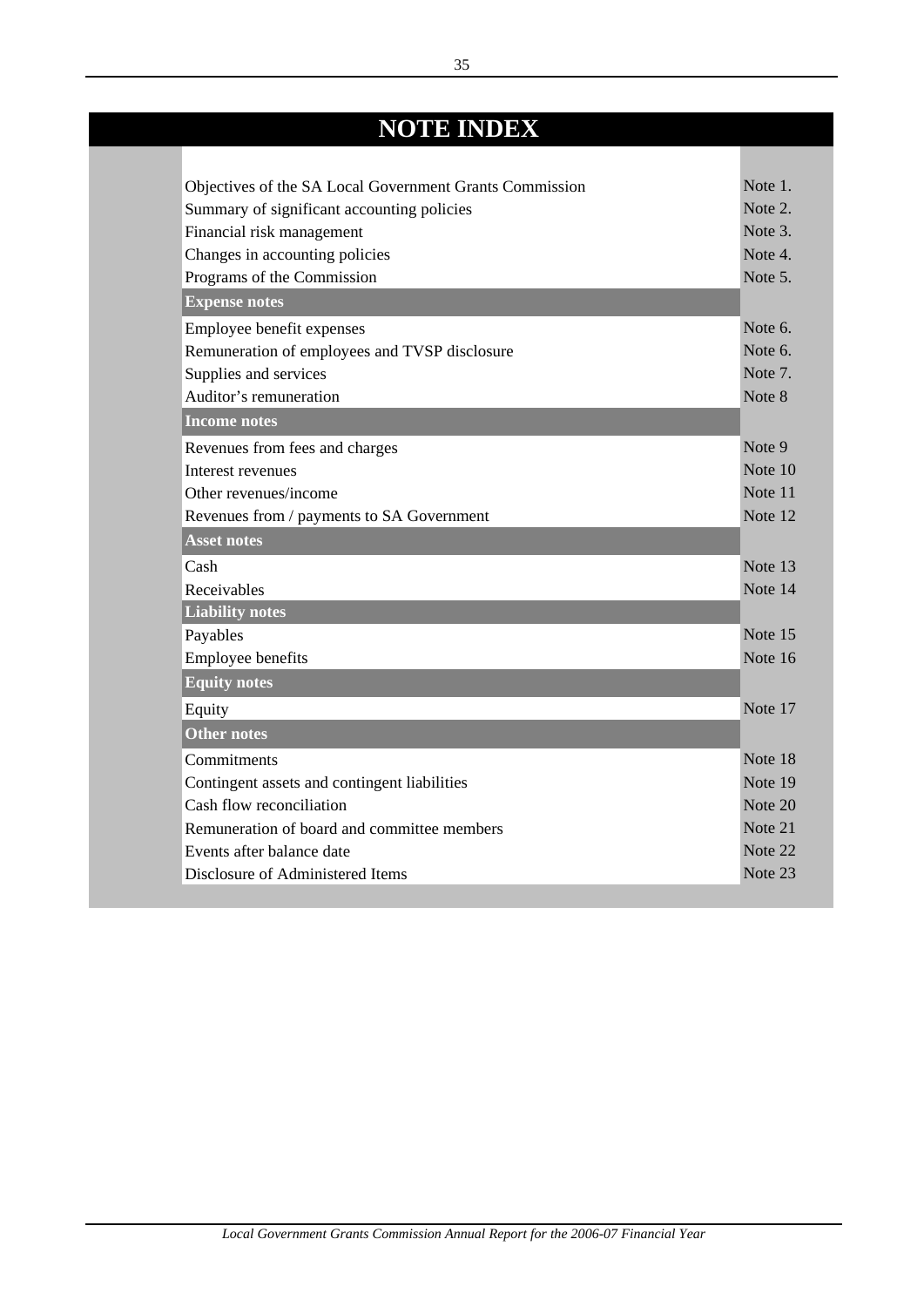# **SA LOCAL GOVERNMENT GRANTS COMMISSION**

| <b>INCOME STATEMENT</b>                                                  |             |                |                |  |  |  |
|--------------------------------------------------------------------------|-------------|----------------|----------------|--|--|--|
| For the Year Ended 30 June 2007                                          |             |                |                |  |  |  |
|                                                                          | <b>Note</b> | 2007<br>\$'000 | 2006<br>\$'000 |  |  |  |
| <b>Expenses</b>                                                          |             |                |                |  |  |  |
| Employee benefits costs                                                  | 6.          | 312            | 263            |  |  |  |
| Supplies and services                                                    | 7.          | 137            | 130            |  |  |  |
| <b>Total Expenses</b>                                                    |             | 449            | 393            |  |  |  |
| <b>Income</b>                                                            |             |                |                |  |  |  |
| Revenue from fees and charges                                            | 9           | 20             | 26             |  |  |  |
| Interest revenue                                                         | 10          | 265            | 51             |  |  |  |
| Other income                                                             | 11          | 6              | 48             |  |  |  |
| <b>Total Income</b>                                                      |             | 291            | 125            |  |  |  |
| <b>Net Cost of providing Services</b>                                    |             | 158            | 268            |  |  |  |
| <b>Revenues from / Payments to SA Government</b>                         |             |                |                |  |  |  |
| <b>Revenues from SA Government</b>                                       | 12          | 432            | 377            |  |  |  |
| <b>Net Result before restructure</b>                                     |             | 274            | 109            |  |  |  |
| <b>Net Result after Restructure</b>                                      |             | 274            | 109            |  |  |  |
| The Net Result after restructure is attributable to the SA Government as |             |                |                |  |  |  |

**owner**

The above Statement should be read in conjunction with accompanying notes.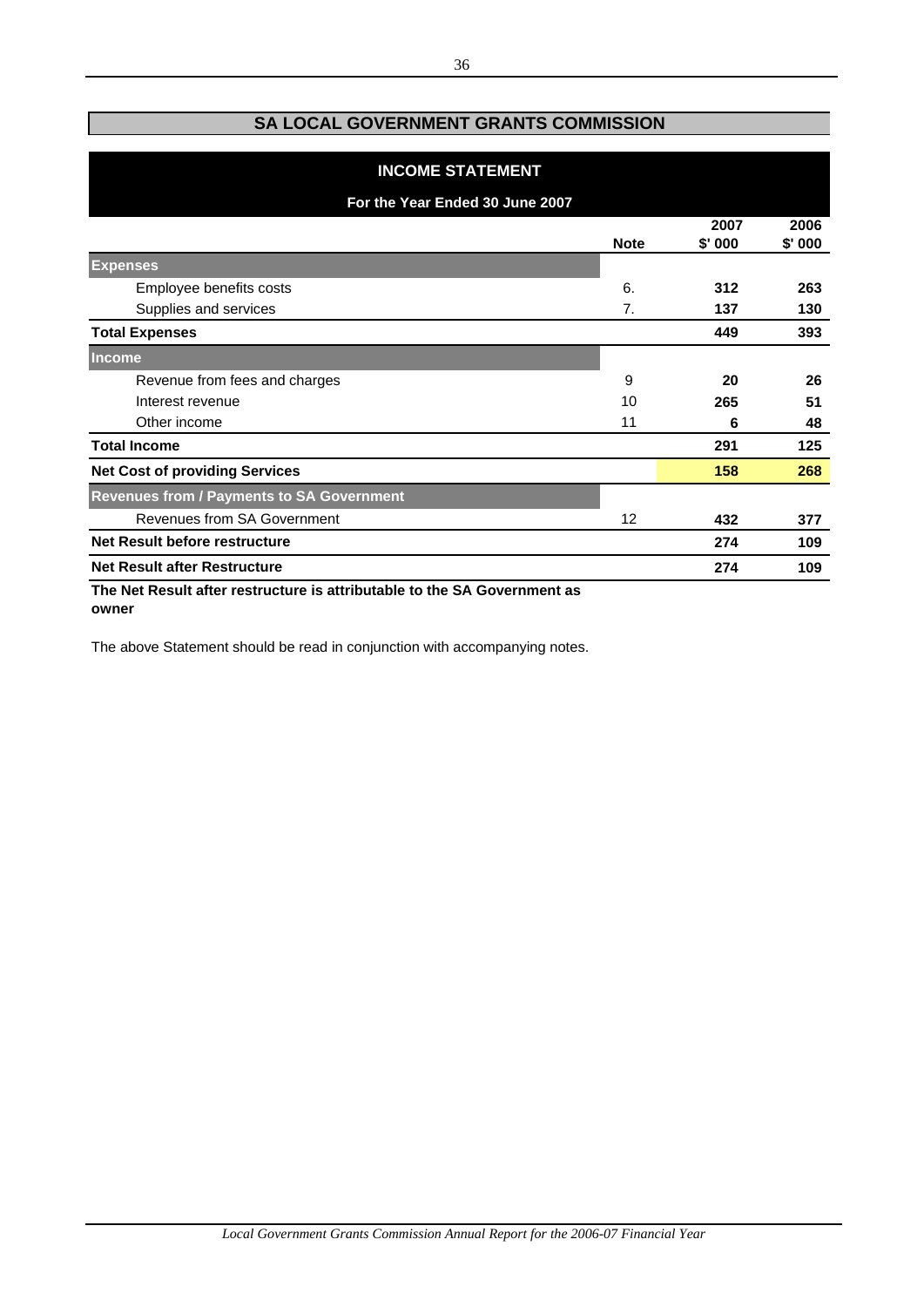| <b>BALANCE SHEET</b>                                            |             |                 |                |  |  |  |  |
|-----------------------------------------------------------------|-------------|-----------------|----------------|--|--|--|--|
| As at 30 June 2007                                              |             |                 |                |  |  |  |  |
|                                                                 | <b>Note</b> | 2,007<br>\$'000 | 2006<br>\$'000 |  |  |  |  |
| <b>Current Assets</b>                                           |             |                 |                |  |  |  |  |
| Cash                                                            | 13          | 492             | 218            |  |  |  |  |
| Receivables                                                     | 14          | 14              | 14             |  |  |  |  |
| <b>Total Current Assets</b>                                     |             | 506             | 232            |  |  |  |  |
| <b>Total Non-Current Assets</b>                                 |             | ۰               | $\blacksquare$ |  |  |  |  |
| <b>Total Assets</b>                                             |             | 506             | 232            |  |  |  |  |
| <b>Current Liabilities</b>                                      |             |                 |                |  |  |  |  |
| Payables                                                        | 15          | 10              | 10             |  |  |  |  |
| Employee benefits                                               | 16          | 29              | 30             |  |  |  |  |
| <b>Total Current Liabilities</b>                                |             | 39              | 40             |  |  |  |  |
| <b>Non-Current Liabilities</b>                                  |             |                 |                |  |  |  |  |
| Payables                                                        | 15          | 2               | $\mathbf{2}$   |  |  |  |  |
| Employee benefits                                               | 16          | 22              | 21             |  |  |  |  |
| <b>Total Non-Current Liabilities</b>                            |             | 24              | 23             |  |  |  |  |
| <b>Total Liabilities</b>                                        |             | 63              | 63             |  |  |  |  |
| <b>Net Assets</b>                                               |             | 443             | 169            |  |  |  |  |
| <b>Equity</b>                                                   |             |                 |                |  |  |  |  |
| Retained earnings                                               | 17          | 443             | 169            |  |  |  |  |
| <b>Total Equity</b>                                             |             | 443             | 169            |  |  |  |  |
| The Total Equity is attributable to the SA Government as owner. |             |                 |                |  |  |  |  |

Commitments 18 Contingent Assets and Liabilities 19

The above Statement should be read in conjunction with accompanying notes.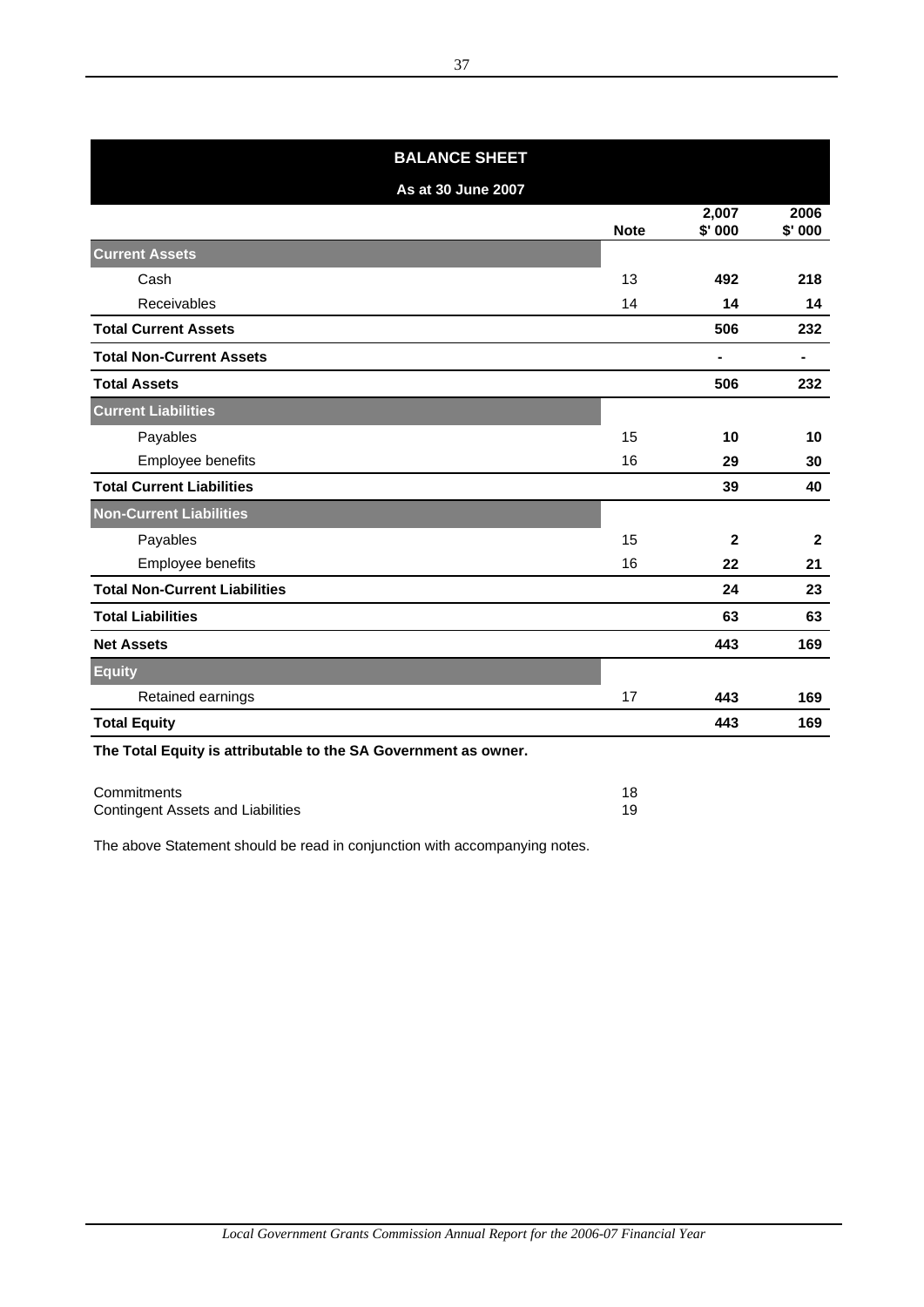# **STATEMENT OF CHANGES IN EQUITY**

For the Year Ended 30 June 2007

|                                                                      | <b>Note</b> | Retained earnings | Total  |
|----------------------------------------------------------------------|-------------|-------------------|--------|
|                                                                      | No.         | \$'000            | \$'000 |
| Balance at 30 June 2005                                              | 17          | 169               | 169    |
| Restated balance at 30 June 2006                                     |             | 169               | 169    |
| Net income/expense recognised directly in equity for 2006-07         |             |                   |        |
| Net result after restructure for 2006-07                             |             | 274               | 274    |
| Total recognised income and expense for 2006-07                      |             | 274               | 274    |
| Balance at 30 June 2007                                              | 17          | 443               | 443    |
| All changes in equity are attributable to the SA Government as owner |             |                   |        |

The above statement should be read in conjunction with the accompanying notes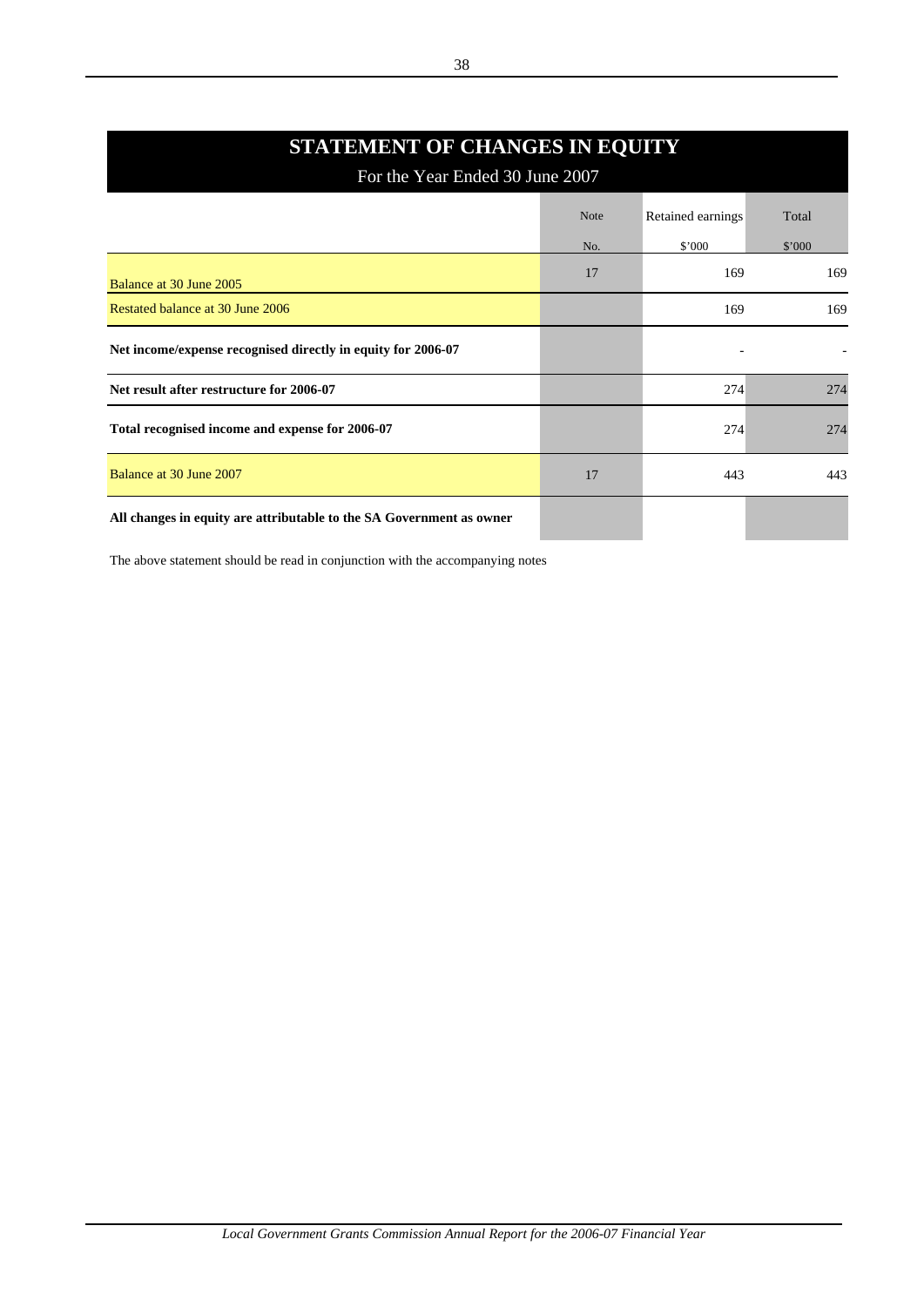| <b>CASH FLOW STATEMENT</b>                  |             |                              |                              |  |
|---------------------------------------------|-------------|------------------------------|------------------------------|--|
| For the Year Ended 30 June 2007             |             |                              |                              |  |
|                                             | <b>Note</b> | 2007<br>\$'000               | 2006<br>$$'$ 000             |  |
|                                             |             | <b>Inflows</b><br>(Outflows) | <b>Inflows</b><br>(Outflows) |  |
| <b>Cash flows from Operating Activities</b> |             |                              |                              |  |
| <b>Cash Outflows</b>                        |             |                              |                              |  |
| Employee benefit payments                   |             | (312)                        | (276)                        |  |
| Supplies and services                       |             | (137)                        | (158)                        |  |
| <b>Cash used in operations</b>              |             | (449)                        | (434)                        |  |
| <b>Cash Inflows</b>                         |             |                              |                              |  |
| Fees and charges                            |             | 20                           | 23                           |  |
| Interest received                           |             | 265                          | 44                           |  |
| Other receipts                              |             | 6                            |                              |  |
| <b>Cash generated from operations</b>       |             | 291                          | 67                           |  |
| <b>Cash Flows From SA Government</b>        |             |                              |                              |  |
| <b>Receipts from SA Government</b>          |             | 432                          | 377                          |  |
| <b>Cash generated from SA Government</b>    |             | 432                          | 377                          |  |
| Net Cash provided by operating activities   | 20          | 274                          | 10                           |  |
| Net Increase/(Decrease) in cash             |             | 274                          | 10                           |  |
| Cash at 1 July                              |             | 218                          | 208                          |  |
| Cash at 30 June                             | 13          | 492                          | 218                          |  |

The above Statement should be read in conjunction with accompanying notes.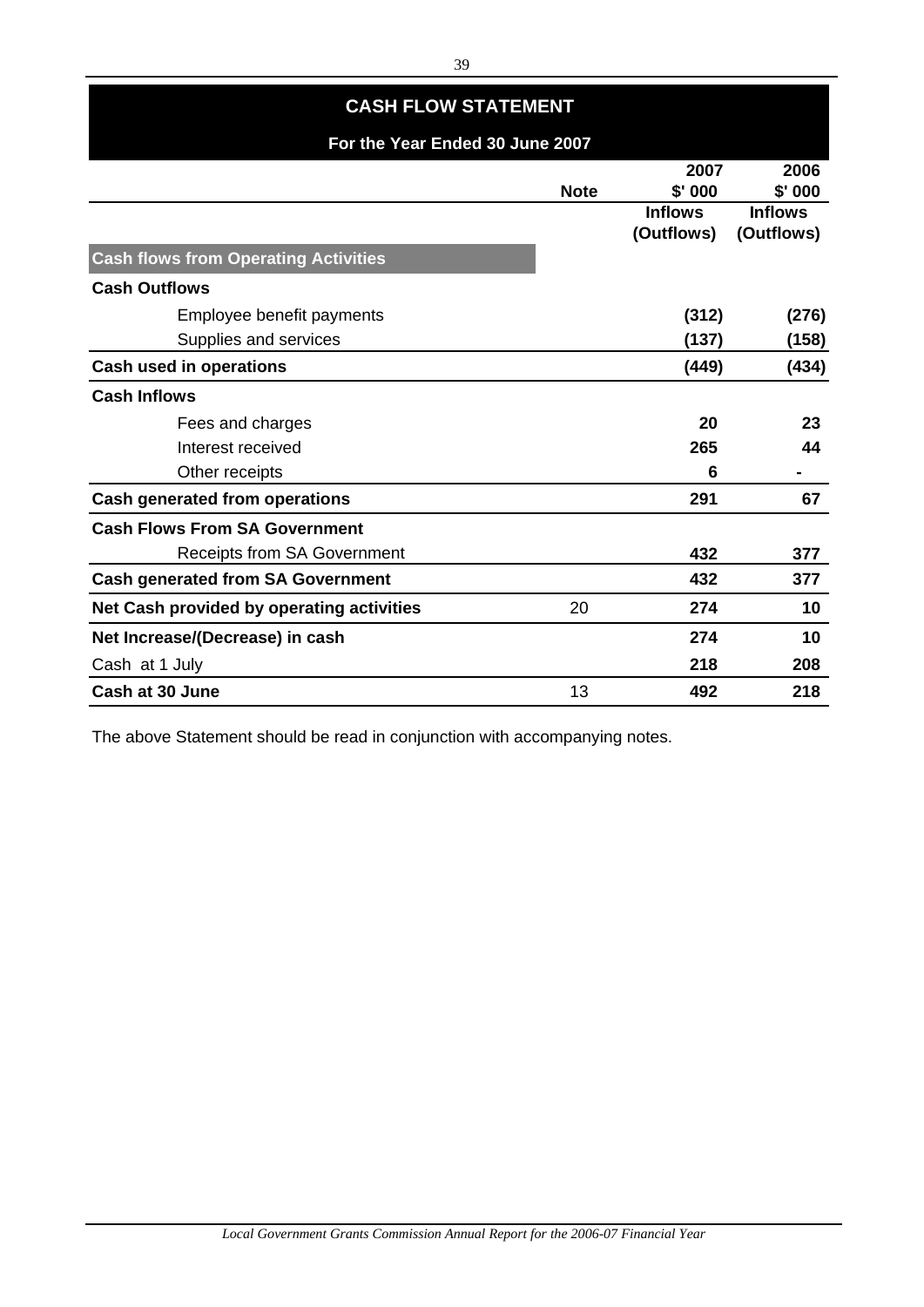**SA LOCAL GOVERNMENT GRANTS COMMISSION**

# Notes to the Financial Statements

Financial Year Ended 30 June 2007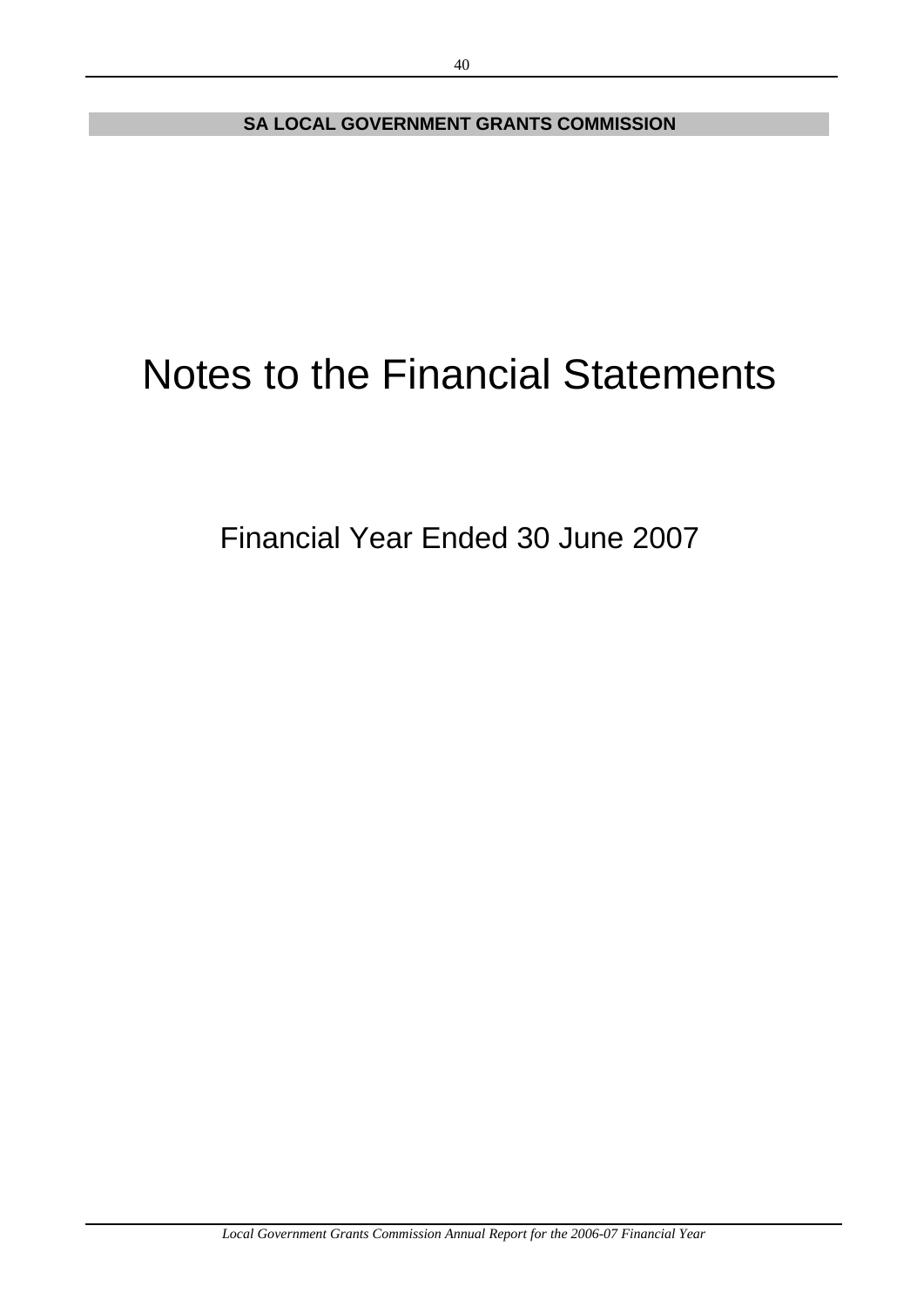### **SA LOCAL GOVERNMENT GRANTS COMMISSION**

#### **Notes to the Financial Statements**

#### **1. Objectives of the SA Local Government Grants Commission**

The Commission is responsible for making recommendations to the Minister for State/Local Government Relations on the distribution of untied Commonwealth financial assistance grants to local governing authorities in South Australia in accordance with State and Federal legislative requirements.

#### **2. Summary of significant accounting policies**

#### **a) Basis of Accounting**

The financial report is a general purpose financial report. The accounts have been prepared in accordance with the applicable Australian Accounting Standards and Treasurer's Instructions and Accounting Policy Statements promulgated under the provisions of the *Public Finance and Audit Act 1987.*

*Statement of Compliance*

AAS's include AIFRS and AAS 29. The Department has early-adopted the amendments to AASB 101. Refer Note 4.

The preparation of the financial report requires:

- **·** the use of certain accounting estimates requires management to exercise its judgement in the process of applying the Commission's accounting policies. The areas involving a higher degree of judgement or where assumptions and estimates are significant to the financial statements, these are outlined in the applicable notes; and
- **·** compliance with accounting policy statements issued pursuant to section 41 of the *Public Finance and Audit Act* 1987, by authority of Treasurer's Instruction 19 *Financial Reporting* . In the interest of public accountability and transparency the accounting policy statements require the following note disclosures, that have been included in this financial report:

a) revenues, expenses, financial assets and liabilities where the counterparty/transaction is with an entity within the SA Government as at reporting date, classified according to their nature. A threshold of \$100 000 for separate identification of these items applies;

b) expenses incurred as a result of engaging consultants (as reported in the Income Statement);

c) employee target voluntary separation package information;

d) employees whose normal remuneration is \$100 000 or more (within \$10 000 bandwidths) and the aggregate of the remuneration paid or payable or otherwise made available, directly or indirectly by the entity to those employees; and

e) board/committee member and remuneration information, where a board/committee member is entitled to receive income from membership other than a direct out-of-pocket reimbursement.

The SA Local Government Grants Commission's Income Statement, Balance Sheet and Statement of Changes in Equity have been prepared on an accrual basis and are in accordance with the historical cost convention, except for certain assets that were valued in accordance with the valuation policy applicable.

The Cash Flow Statement has been prepared on a cash basis.

The financial report has been prepared based on a twelve month operating cycle and presented in Australian currency.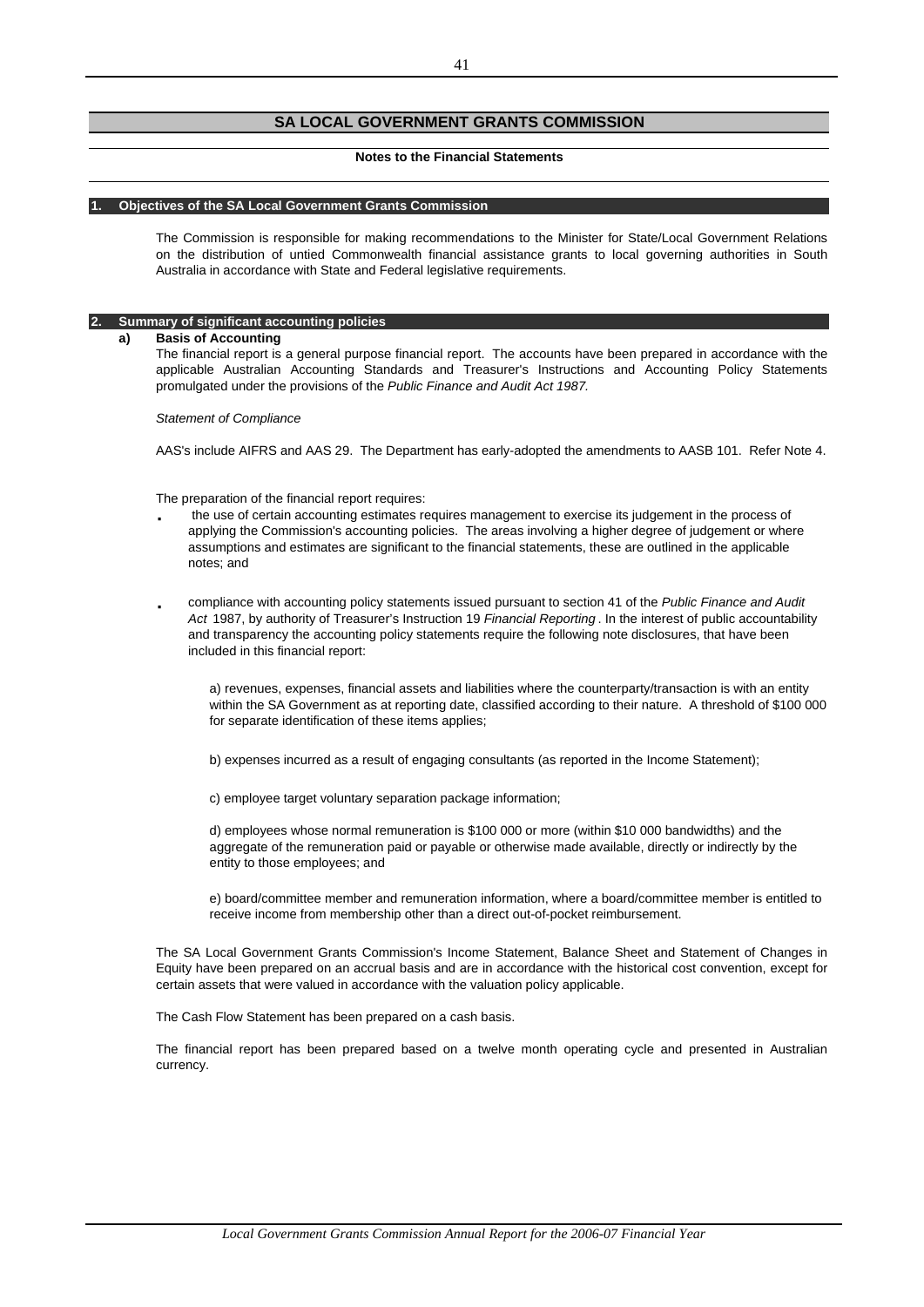### **b) Reporting Entity**

The South Australian Local Governments Grants Commission (the Commission) was established by the South Australian Local Governments Commission Act 1992, which prescribes its responsibilities in accordance with the provisions of the *Commonwealth Local Government (Financial Assistance) Act 1995* .

### **c) Transferred Functions**

There have been no transferred functions to or from the Commission during 2006-07.

### **d) Comparative Information**

The presentation and classification of items in the financial report are consistent with prior periods except where a specific Accounting Policy Statement or Australian Accounting Standard has required a change.

Where presentation or classification of items in the financial report has been amended comparative amounts have been reclassified unless reclassification is impracticable.

The restated comparative amounts do not replace the original financial report for the preceding period.

### **e) Rounding**

All amounts in the financial statements have been rounded to the nearest thousand dollars (\$'000).

### **f) Taxation**

The Commission is not subject to income tax. The Commission is liable for payroll tax, fringe benefits tax, goods and services tax (GST), emergency services levy, land tax equivalents and local government rate equivalents.

Income, expenses and assets are recognised net of the amount of GST except:

- **·** when the GST incurred on a purchase of goods or services is not recoverable from the Australian Taxation Office, in which case the GST is recognised as part of the cost of acquisition of the asset or as part of the expense item applicable; and
- **·** receivables and payables, which are stated with the amount of GST included.

The net amount of the GST receivable/payable to the Australian Taxation Office is not recognised as a receivable/payable in the Balance Sheet as the Commission is a member of an approved GST group of which the Department of Primary Industries and Resources SA is reponsible for the remittance and collection of GST.

Cash flows are included in the Cash Flow Statement on a gross basis and there are cash flows relating to GST transactions with the Australian Taxation Office in the Cash Flow Statement.

### **g) Income and Expenses**

Income and expenses are recognised in the Commission's Income Statement when and only when it is probable that the flow of economic benefits to or from the entity will occur and can be reliably measured.

Income and expenses have been classified according to their nature in accordance with Accounting Policy Framework II *General Purpose Financial Reporting Framework* paragraph APS 3.5 and have not been offset unless required or permitted by a specific accounting standard, or where offsetting reflects the substance of the transaction or other event.

In accordance with Accounting Policy Framework II *General Purpose Financial Reporting Framework* paragraph APS 4.1 and 4.2 the financial report's notes disclose revenues, expenses, financial assets and financial liabilities where the counterparty/transaction is with an entity within the SA Government as at the reporting date, classified according to their nature.

Transactions with SA Government entities below the threshold of \$100,000 have been included with the nongovernment transactions, classified according to their nature.

The following are specific recognition criteria:

### *Revenues from/Payments to SA Government*

Appropriations for program funding are recognised as revenues when the Commission obtains control over the funding. Control over appropriations is normally obtained upon their receipt. Appropriation receipts are accounted for in accordance with Treasurer's Instruction 3 *Appropriation* .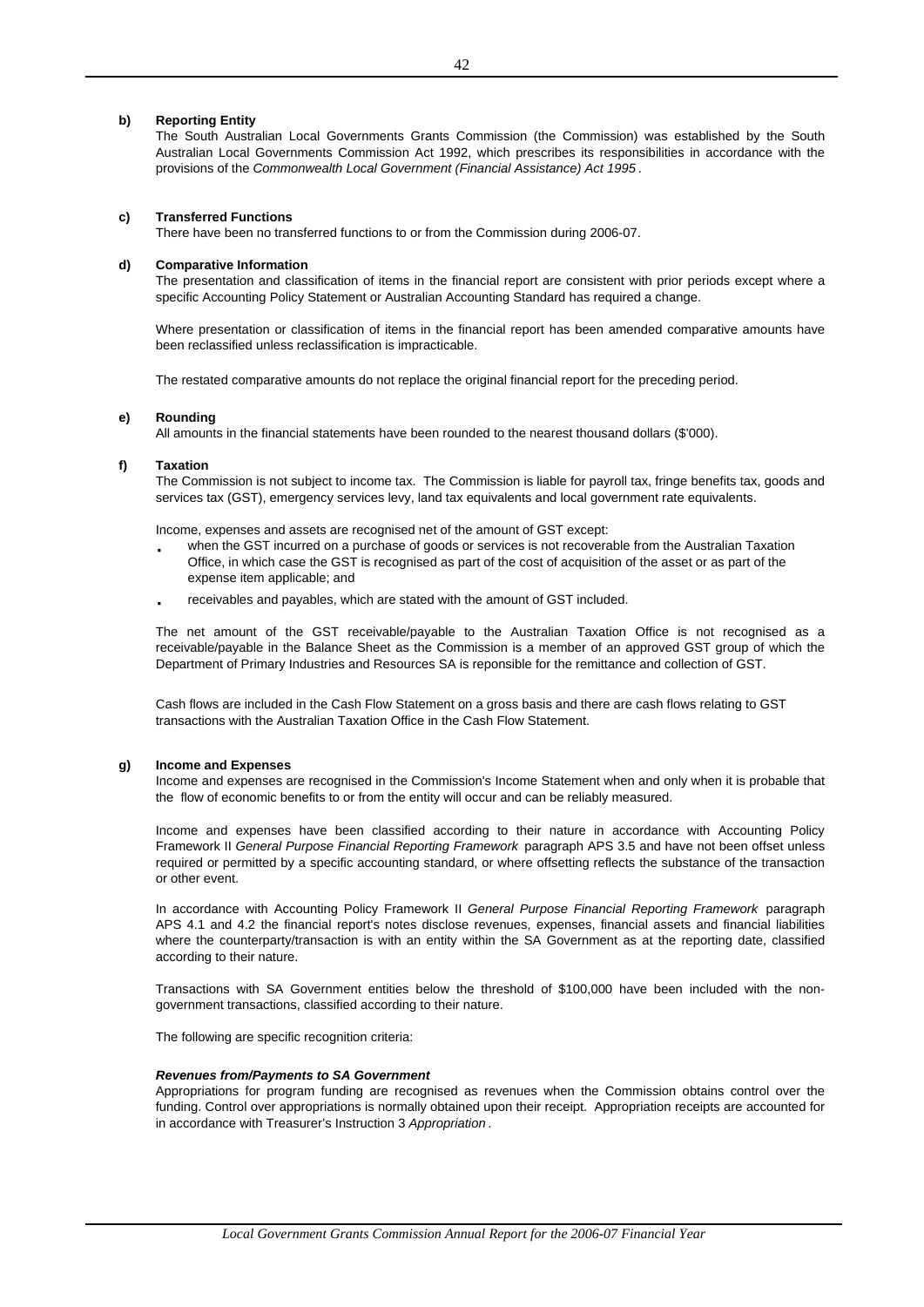### *Resources received/provided free of charge*

Resources received/provided free of charge are recorded as revenue and expenditure in the Income Statement at their fair value. Resources provided free of charge are recorded in the expense line items to which they relate.

#### *Fees and charges*

Revenues from fees and charges are derived from the provision of goods and services to other SA government agencies and to the public. This revenue is recognised upon delivery of the service to the clients or by reference to the stage of completion.

#### **h) Current and Non-Current Classification**

Assets and liabilities are characterised as either current or non-current in nature. The SA Local Government Grants Commission has a clearly identifiable operating cycle of twelve months. Assets and liabilities that are sold, consumed or realised as part of the normal operating cycle even when they are not expected to be realised within twelve months after the reporting date have been classified as current assets or current liabilities. All other assets and liabilities are classified as non-current.

### **i) Cash**

The Commission has a Special Deposit Account with the Department of Treasury and Finance which represents cash for purposes of the Cash Flow Statement.

Cash is measured at nominal value.

#### **j) Receivables**

Receivables include amounts receivable from trade, prepayments and other accruals.

Trade receivables arise in the normal course of selling goods and services to other agencies and to the public. Trade receivables are generally receivable within 30 days after the issue of an invoice or the goods/services have been provided under a contractual arrangement.

Other debtors arise outside the normal course of selling goods and services to other agencies and to the public. Collectibility of trade receivables and loans is reviewed on an ongoing basis. Debts that are known to be uncollectible are written off when identified. An allowance for doubtful debts is raised when there is objective evidence that the department will not be able to collect the debt.

### **t) Payables**

Payables include creditors, accrued expenses and employment on-costs.

Creditors represent the amounts owing for goods and services received prior to the end of the reporting period that are unpaid at the end of the reporting period. Creditors include all unpaid invoices received relating to the normal operations of the Commission.

Accrued expenses represent goods and services provided by other parties during the period that are unpaid at the end of the reporting period and where an invoice has not been received.

All payables are measured at their nominal amount and are normally settled within 30 days from the date of the invoice or date the invoice is first received.

Employment on-costs include superannuation contributions and payroll tax with respect to outstanding liabilities for salaries and wages, long service leave and annual leave.

The Commission makes contributions to several State Government and externally managed superannuation schemes. These contributions are treated as an expense when they occur. There is no liability for payments to beneficiaries as they have been assumed by the respective superannuation schemes. The only liability outstanding at balance date relates to any contributions due but not yet paid to the South Australian Superannuation Board.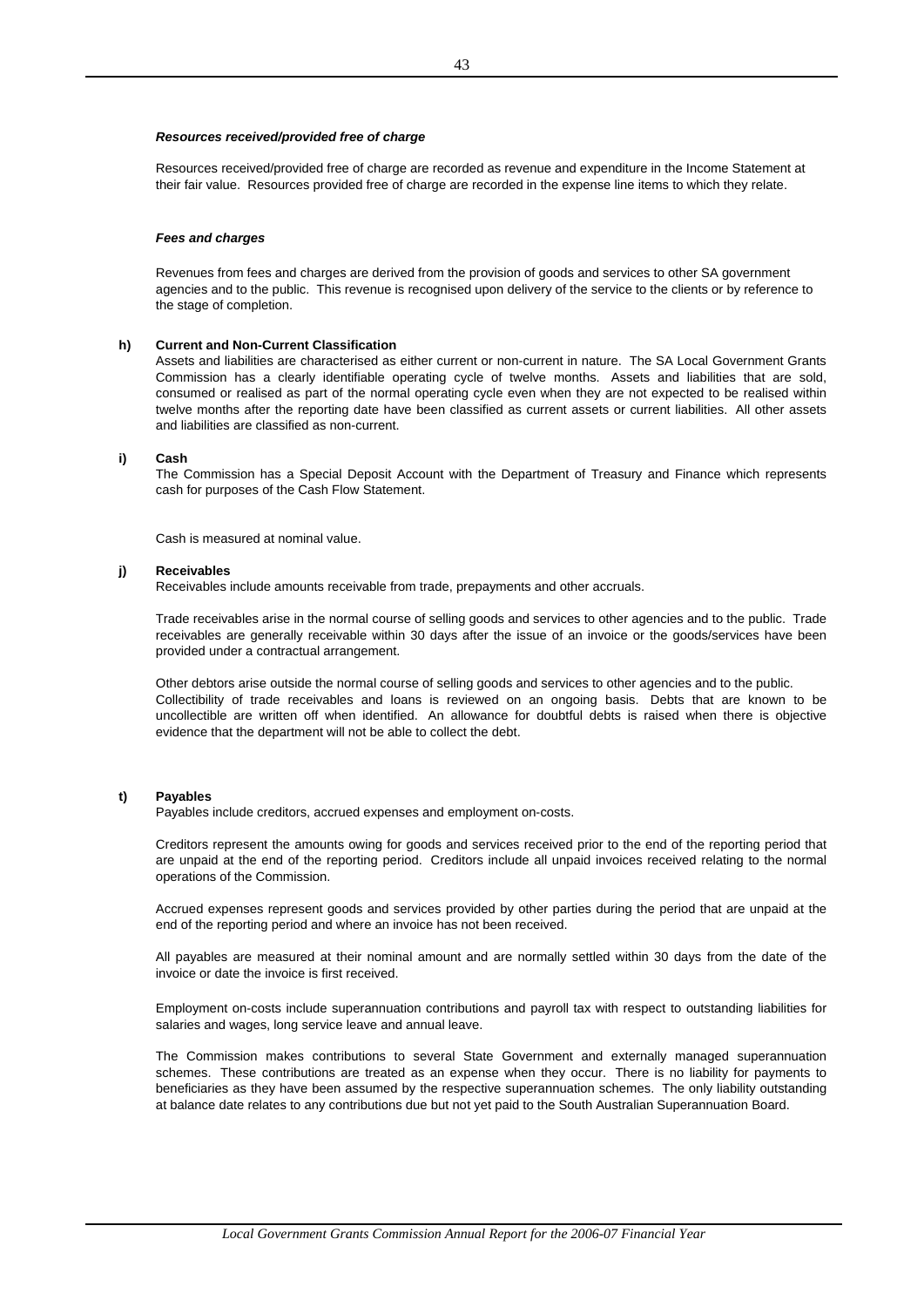#### **u) Employee Benefits**

These benefits accrue for employees as a result of services provided up to the reporting date that remain unpaid. Long-term employee benefits are measured at present value and short-term employee benefits are measured at nominal amounts.

*Wages, salaries, annual leave and sick leave*

Liability for salary and wages are measured as the amount unpaid at the reporting date at remuneration rates current at reporting date.

The annual leave liability is expected to be payable within twelve months and is measured at the undiscounted amount expected to be paid. In the unusual event where salary and wages and annual leave are payable later than 12 months, the liability will be measured at present value.

No provision has been made for sick leave as all sick leave is non-vesting and the average sick leave taken in future years by employees is estimated to be less than the annual entitlement for sick leave.

#### *Long service leave*

The liability for long service leave is recognised after an employee has completed 6.5 years of service. An actuarial assessment of long service leave undertaken by the Department of Treasury and Finance based on a significant sample of employees throughout the South Australian public sector determined that the liability measured using the short hand method was not materially different from the liability measured using the present value of expected future payments. This calculation is consistent with the Commission's experience of employee retention and leave taken.

The unconditional portion of the long service leave provision is classified as current as the Commission does not have an unconditional right to defer settlement of the liability for at least 12 months after reporting date. The unconditional portion of long service leave relates to an unconditional legal entitlement to payment arising after ten years of service.

#### *Provisions*

Provisions are recognised when the Commission has a present obligation as a result of a past event, it is probable that an outflow of resources embodying economic benefits will be required to settle the obligation and a reliable estimate can be made of the amount of the obligation.

When the Commission expects some or all of a provision to be reimbursed, the reimbursement is recognised as a separate asset but only when the reimbursement is virtually certain. The expense relating to any provision is presented in the Income Statement net of any reimbursement.

Provisions are measured at the present value of management's best estimate of the expenditure required to settle the present obligation at the balance sheet date. If the effect of the time value of money is material, provisions are discounted for the time value of money and the risks specific to the liability.

### **v) Leases**

The determination of whether an arrangement is or contains a lease is based on the substance of the arrangement. The Commission has assessed whether the fulfilment of the arrangement is dependent on the use of a specific asset or assets and the arrangement conveys a right to use the asset. The Department has entered into operating leases.

#### *Operating leases*

In respect of operating leases, the lessor retains substantially all the risks and rewards incidental to ownership of the leased assets. Operating lease payments are recognised as an expense on a basis that is representative of the pattern of benefits derived from the leased assets.

The aggregate benefit of lease incentives received by the department in respect of operating leases have been recorded as a reduction of rental expense over the lease term, on a straight line basis.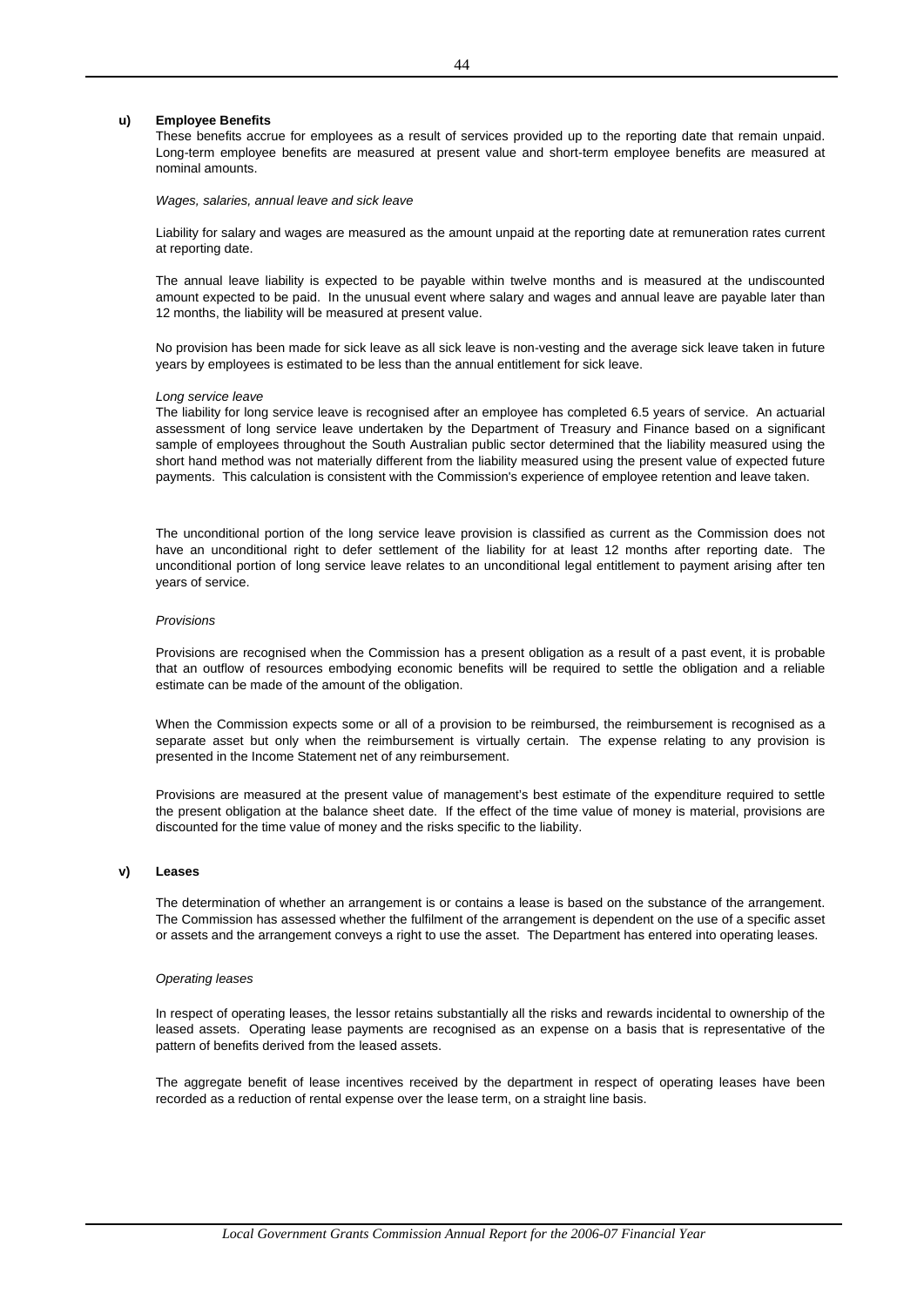### **3. Financial risk management**

The Commission has a low level of non-interest bearing and interest bearing assets (deposits with the Treasurer) and liabilities. The Commission's exposure to market risk and cash flow interest risk is minimal.

The Commission has no significant concentration of credit risk. The Commission has policies and procedures in place to ensure transactions occur with customers with appropriate credit history.

In relation to liquidity/funding risk, the continued existence of the Commission in its present form, and with its present programs, is dependent on State Government policy and on continuing appropriations by Parliament for the Commission's administration and programs.

### **4. Changes in accounting policies**

Except for the amendments to AASB 101, which the Department has early adopted, the AAS's and Interpretations that have recently been issued or amended but are not yet effective, have not been adopted by the Department for the reporting period ending 30 June 2007. The Department has assessed the impact of the new and amended standards and interpretations and considers there will be no impact on the accounting policies or the financial report of the Department.

### **5. Programs of the Commission**

The Commission has identified that there is no requirement for further detailed program disclosure as the program is consistent with the objectives of the Commission in total.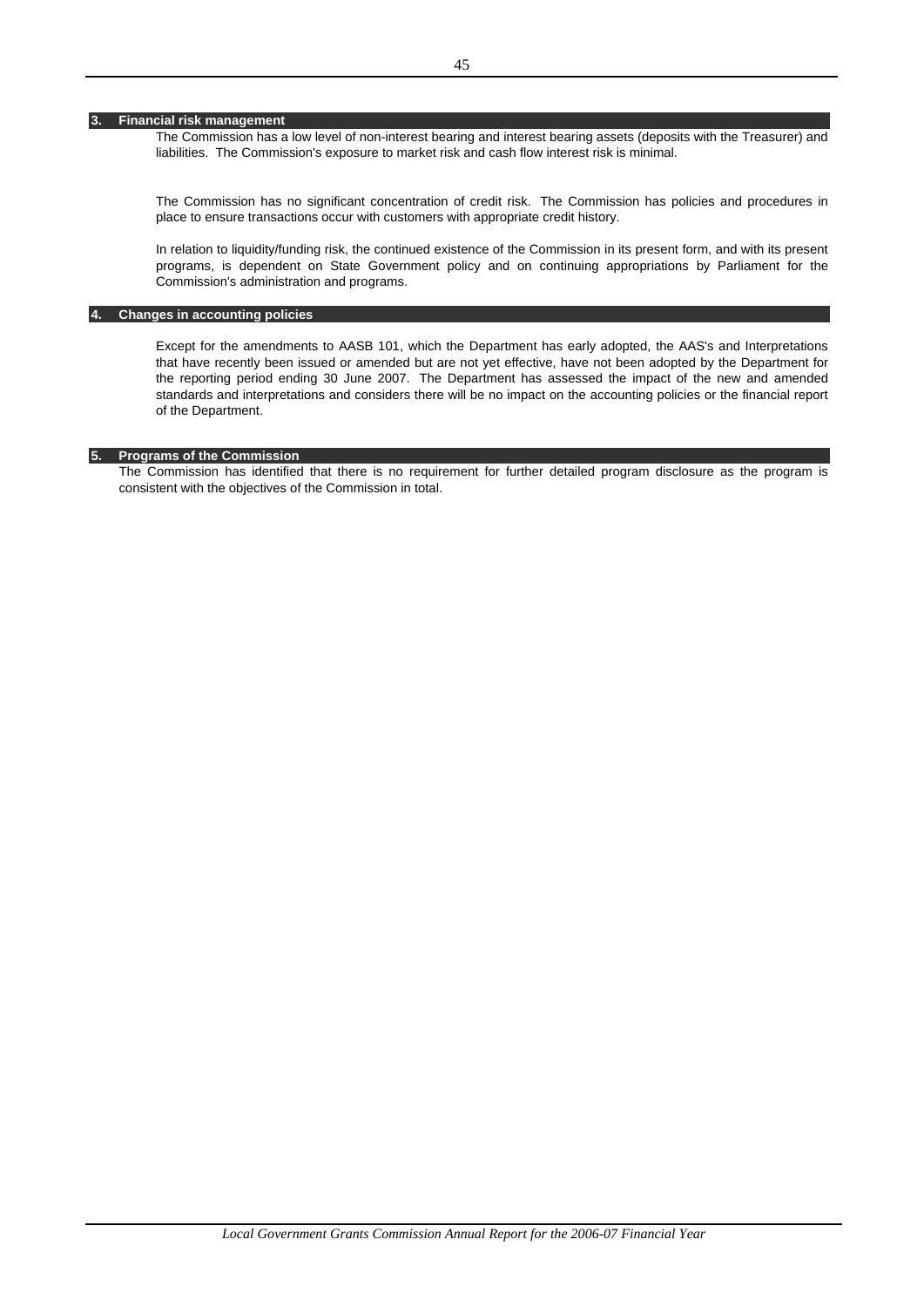# **SA LOCAL GOVERNMENT GRANTS COMMISSION**

| 6. | <b>Employee benefit expenses</b>     |                |                |
|----|--------------------------------------|----------------|----------------|
|    |                                      | 2007<br>\$'000 | 2006<br>\$'000 |
|    | Salaries and wages                   | 207            | 186            |
|    | Annual leave                         | 16             | 14             |
|    | Long service leave                   | 3              | (18)           |
|    | Employment on-costs - superannuation | 26             | 23             |
|    | Employment on-costs - other          | 16             | 13             |
|    | Board fees                           | 44             | 45             |
|    | <b>Total Employee benefits costs</b> | 312            | 263            |

### **Targeted Voluntary Separation Packages (TVSPs)**

There were no TVSPs paid to employees during the reporting period.

### **Remuneration of Employees**

There were no employees whose remuneration received or receivable is greater than \$100,000.

| <b>Supplies and services</b>                                                         |               |        | 2007           | 2006           |
|--------------------------------------------------------------------------------------|---------------|--------|----------------|----------------|
| Supplies and Services provided by entities within SA Government                      |               |        | $$'$ 000       | \$' 000        |
| Professional and technical services <sup>(1)</sup>                                   |               |        | $\overline{2}$ |                |
| Administrative and operating costs <sup>(2)</sup>                                    |               |        | $\overline{2}$ | 3              |
| Utility and property costs                                                           |               |        | 17             | 17             |
| Computing and communications costs                                                   |               |        | 3              | 6              |
| Vehicle and equipment operating costs                                                |               |        | 1              | $\mathbf{1}$   |
| <b>Total Supplies and Services - SA Government entities</b>                          |               |        | 25             | 27             |
| Supplies and Services provided by entities external to the SA Government             |               |        |                |                |
| Professional and technical services <sup>(1)</sup>                                   |               |        | 74             | 53             |
| Administrative and operating costs                                                   |               |        | 10             | $\overline{2}$ |
| Utilities and property costs                                                         |               |        | 1              | $\mathbf 1$    |
| Travel $(3)$                                                                         |               |        | 25             | 30             |
| Staff development and safety <sup>(3)</sup>                                          |               |        | $\overline{2}$ | 5              |
| Other                                                                                |               |        |                | 12             |
| <b>Total Supplies and Services - Non SA Government entities</b>                      |               |        | 112            | 103            |
| <b>Total Supplies and Services</b>                                                   |               |        | 137            | 130            |
| Includes consultancies costs which are further broken down below.<br>(1)             |               |        |                |                |
| Includes audit fees paid/payable to the Auditor-General (refer Note 8).<br>(2)       |               |        |                |                |
| Includes payments to SA Government entities totalling less than \$100,000.<br>(3)    |               |        |                |                |
| The number and dollar amount of Consultancies paid/payable                           |               |        |                |                |
| (included in supplies and services expense) that fell within the<br>following bands: | 2007          | 2007   | 2006           | 2006           |
|                                                                                      | <b>Number</b> | \$'000 | <b>Number</b>  | \$' 000        |
| Between \$10,000 and \$50,000                                                        | 1             | 33     |                |                |
| Total paid / payable to the consultants engaged                                      | 1             | 33     |                |                |
|                                                                                      |               |        |                |                |
| <b>Auditor's remuneration</b>                                                        |               |        | 2007           | 2006           |
|                                                                                      |               |        | \$'000         | \$' 000        |
| Audit fees paid/payable to the Auditor-General's Department.                         |               |        | 5              | 5              |
| <b>Total Audit Fees</b>                                                              |               |        | 5              | 5              |

### **Other Services**

No other services were provided by the Auditor-General's Department.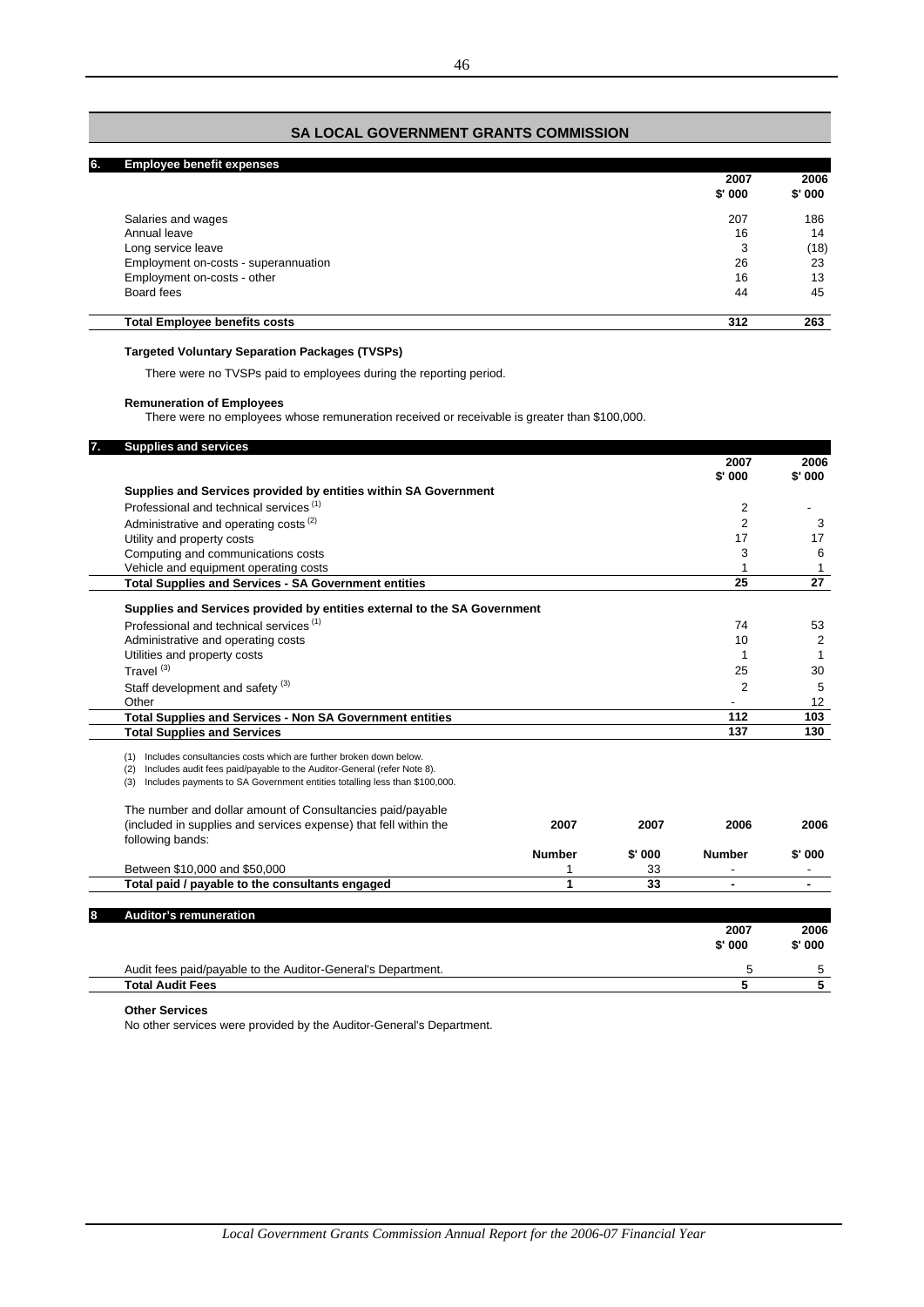| \$'000<br>\$'000<br>User charges and fees received/receivable from entities within SA Government<br>Other<br>20<br>20<br><b>Total Fees and Charges - SA Government entities</b><br>User charges and fees received/receivable from entities external to SA Government<br>Other<br><b>Total Fees and Charges - Non SA Government entities</b><br><b>Total Fees and Charges</b><br>20<br><b>Interest revenues</b><br>10<br>2007<br>$$'$ 000<br>Interest from entities within the SA Government<br>265<br>51<br><b>Total Interest</b><br>265<br>Other revenues/income<br>11<br>2007<br>$$'$ 000<br>Other Income received/receivable from entities within SA Government<br>Reimbursements/Recoveries<br><b>Total Other Income - SA Government entities</b><br>Other Income received/receivable from entities external to SA Government<br>6<br>Other<br>Total Other Income - Non SA Government entities (1)<br>6<br><b>Total Other Income</b><br>6<br>(1) Includes revenues from SA Government entities totalling less than \$100,000.<br>12<br>Revenues from / payments to SA Government<br>2007<br>\$'000<br><b>Revenues from SA Government</b><br>Appropriations from Consolidated Account pursuant to the Appropriation Act<br>432<br><b>Total Revenues from SA Government</b><br>432<br>377<br>Cash<br>2,007 | 9 | Revenues from fees and charges | 2007   | 2006            |
|--------------------------------------------------------------------------------------------------------------------------------------------------------------------------------------------------------------------------------------------------------------------------------------------------------------------------------------------------------------------------------------------------------------------------------------------------------------------------------------------------------------------------------------------------------------------------------------------------------------------------------------------------------------------------------------------------------------------------------------------------------------------------------------------------------------------------------------------------------------------------------------------------------------------------------------------------------------------------------------------------------------------------------------------------------------------------------------------------------------------------------------------------------------------------------------------------------------------------------------------------------------------------------------------------------------|---|--------------------------------|--------|-----------------|
|                                                                                                                                                                                                                                                                                                                                                                                                                                                                                                                                                                                                                                                                                                                                                                                                                                                                                                                                                                                                                                                                                                                                                                                                                                                                                                              |   |                                |        |                 |
|                                                                                                                                                                                                                                                                                                                                                                                                                                                                                                                                                                                                                                                                                                                                                                                                                                                                                                                                                                                                                                                                                                                                                                                                                                                                                                              |   |                                |        |                 |
|                                                                                                                                                                                                                                                                                                                                                                                                                                                                                                                                                                                                                                                                                                                                                                                                                                                                                                                                                                                                                                                                                                                                                                                                                                                                                                              |   |                                |        | 20              |
|                                                                                                                                                                                                                                                                                                                                                                                                                                                                                                                                                                                                                                                                                                                                                                                                                                                                                                                                                                                                                                                                                                                                                                                                                                                                                                              |   |                                |        | 20              |
|                                                                                                                                                                                                                                                                                                                                                                                                                                                                                                                                                                                                                                                                                                                                                                                                                                                                                                                                                                                                                                                                                                                                                                                                                                                                                                              |   |                                |        |                 |
|                                                                                                                                                                                                                                                                                                                                                                                                                                                                                                                                                                                                                                                                                                                                                                                                                                                                                                                                                                                                                                                                                                                                                                                                                                                                                                              |   |                                |        |                 |
|                                                                                                                                                                                                                                                                                                                                                                                                                                                                                                                                                                                                                                                                                                                                                                                                                                                                                                                                                                                                                                                                                                                                                                                                                                                                                                              |   |                                |        | 6<br>6          |
|                                                                                                                                                                                                                                                                                                                                                                                                                                                                                                                                                                                                                                                                                                                                                                                                                                                                                                                                                                                                                                                                                                                                                                                                                                                                                                              |   |                                |        | 26              |
|                                                                                                                                                                                                                                                                                                                                                                                                                                                                                                                                                                                                                                                                                                                                                                                                                                                                                                                                                                                                                                                                                                                                                                                                                                                                                                              |   |                                |        |                 |
|                                                                                                                                                                                                                                                                                                                                                                                                                                                                                                                                                                                                                                                                                                                                                                                                                                                                                                                                                                                                                                                                                                                                                                                                                                                                                                              |   |                                |        |                 |
|                                                                                                                                                                                                                                                                                                                                                                                                                                                                                                                                                                                                                                                                                                                                                                                                                                                                                                                                                                                                                                                                                                                                                                                                                                                                                                              |   |                                |        | 2006            |
|                                                                                                                                                                                                                                                                                                                                                                                                                                                                                                                                                                                                                                                                                                                                                                                                                                                                                                                                                                                                                                                                                                                                                                                                                                                                                                              |   |                                |        | \$' 000         |
|                                                                                                                                                                                                                                                                                                                                                                                                                                                                                                                                                                                                                                                                                                                                                                                                                                                                                                                                                                                                                                                                                                                                                                                                                                                                                                              |   |                                |        |                 |
|                                                                                                                                                                                                                                                                                                                                                                                                                                                                                                                                                                                                                                                                                                                                                                                                                                                                                                                                                                                                                                                                                                                                                                                                                                                                                                              |   |                                |        | $\overline{51}$ |
|                                                                                                                                                                                                                                                                                                                                                                                                                                                                                                                                                                                                                                                                                                                                                                                                                                                                                                                                                                                                                                                                                                                                                                                                                                                                                                              |   |                                |        |                 |
|                                                                                                                                                                                                                                                                                                                                                                                                                                                                                                                                                                                                                                                                                                                                                                                                                                                                                                                                                                                                                                                                                                                                                                                                                                                                                                              |   |                                |        |                 |
|                                                                                                                                                                                                                                                                                                                                                                                                                                                                                                                                                                                                                                                                                                                                                                                                                                                                                                                                                                                                                                                                                                                                                                                                                                                                                                              |   |                                |        | 2006            |
|                                                                                                                                                                                                                                                                                                                                                                                                                                                                                                                                                                                                                                                                                                                                                                                                                                                                                                                                                                                                                                                                                                                                                                                                                                                                                                              |   |                                |        | \$'000          |
|                                                                                                                                                                                                                                                                                                                                                                                                                                                                                                                                                                                                                                                                                                                                                                                                                                                                                                                                                                                                                                                                                                                                                                                                                                                                                                              |   |                                |        |                 |
|                                                                                                                                                                                                                                                                                                                                                                                                                                                                                                                                                                                                                                                                                                                                                                                                                                                                                                                                                                                                                                                                                                                                                                                                                                                                                                              |   |                                |        |                 |
|                                                                                                                                                                                                                                                                                                                                                                                                                                                                                                                                                                                                                                                                                                                                                                                                                                                                                                                                                                                                                                                                                                                                                                                                                                                                                                              |   |                                |        | 48<br>48        |
|                                                                                                                                                                                                                                                                                                                                                                                                                                                                                                                                                                                                                                                                                                                                                                                                                                                                                                                                                                                                                                                                                                                                                                                                                                                                                                              |   |                                |        |                 |
|                                                                                                                                                                                                                                                                                                                                                                                                                                                                                                                                                                                                                                                                                                                                                                                                                                                                                                                                                                                                                                                                                                                                                                                                                                                                                                              |   |                                |        |                 |
|                                                                                                                                                                                                                                                                                                                                                                                                                                                                                                                                                                                                                                                                                                                                                                                                                                                                                                                                                                                                                                                                                                                                                                                                                                                                                                              |   |                                |        |                 |
|                                                                                                                                                                                                                                                                                                                                                                                                                                                                                                                                                                                                                                                                                                                                                                                                                                                                                                                                                                                                                                                                                                                                                                                                                                                                                                              |   |                                |        |                 |
|                                                                                                                                                                                                                                                                                                                                                                                                                                                                                                                                                                                                                                                                                                                                                                                                                                                                                                                                                                                                                                                                                                                                                                                                                                                                                                              |   |                                |        | 48              |
|                                                                                                                                                                                                                                                                                                                                                                                                                                                                                                                                                                                                                                                                                                                                                                                                                                                                                                                                                                                                                                                                                                                                                                                                                                                                                                              |   |                                |        |                 |
|                                                                                                                                                                                                                                                                                                                                                                                                                                                                                                                                                                                                                                                                                                                                                                                                                                                                                                                                                                                                                                                                                                                                                                                                                                                                                                              |   |                                |        |                 |
|                                                                                                                                                                                                                                                                                                                                                                                                                                                                                                                                                                                                                                                                                                                                                                                                                                                                                                                                                                                                                                                                                                                                                                                                                                                                                                              |   |                                |        |                 |
|                                                                                                                                                                                                                                                                                                                                                                                                                                                                                                                                                                                                                                                                                                                                                                                                                                                                                                                                                                                                                                                                                                                                                                                                                                                                                                              |   |                                |        | 2006            |
|                                                                                                                                                                                                                                                                                                                                                                                                                                                                                                                                                                                                                                                                                                                                                                                                                                                                                                                                                                                                                                                                                                                                                                                                                                                                                                              |   |                                |        | \$'000          |
|                                                                                                                                                                                                                                                                                                                                                                                                                                                                                                                                                                                                                                                                                                                                                                                                                                                                                                                                                                                                                                                                                                                                                                                                                                                                                                              |   |                                |        |                 |
|                                                                                                                                                                                                                                                                                                                                                                                                                                                                                                                                                                                                                                                                                                                                                                                                                                                                                                                                                                                                                                                                                                                                                                                                                                                                                                              |   |                                |        | 377             |
|                                                                                                                                                                                                                                                                                                                                                                                                                                                                                                                                                                                                                                                                                                                                                                                                                                                                                                                                                                                                                                                                                                                                                                                                                                                                                                              |   |                                |        |                 |
|                                                                                                                                                                                                                                                                                                                                                                                                                                                                                                                                                                                                                                                                                                                                                                                                                                                                                                                                                                                                                                                                                                                                                                                                                                                                                                              |   |                                |        |                 |
|                                                                                                                                                                                                                                                                                                                                                                                                                                                                                                                                                                                                                                                                                                                                                                                                                                                                                                                                                                                                                                                                                                                                                                                                                                                                                                              |   |                                |        | 2.006           |
|                                                                                                                                                                                                                                                                                                                                                                                                                                                                                                                                                                                                                                                                                                                                                                                                                                                                                                                                                                                                                                                                                                                                                                                                                                                                                                              |   |                                | \$'000 | \$'000          |

# **Interest rate risk**

Cash on hand is non-interest bearing. Deposits at call and with the Treasurer are bearing a floating interest rate between 5.35% and 5.43%. The carrying amount of cash and cash equivalents approximates fair value.

Deposits with the Treasurer 492 218 **Total Cash 492 218**

| 14 | <b>Receivables</b>                                   |        |        |
|----|------------------------------------------------------|--------|--------|
|    |                                                      | 2007   | 2006   |
|    |                                                      | \$'000 | \$'000 |
|    | <b>Current</b>                                       |        |        |
|    | Receivables                                          | 2      | 4      |
|    | Accrued interest on loans and deposits               | 11     | 10     |
|    | Prepayments                                          |        |        |
|    | <b>Total Current Receivables</b>                     | 14     | 14     |
|    | <b>Total Receivables</b>                             | 14     | 14     |
|    | <b>Receivables from SA Government entities</b>       |        |        |
|    | Accrued interest revenues                            | 11     | 10     |
|    | <b>Total Receivables from SA Government entities</b> | 11     | 10     |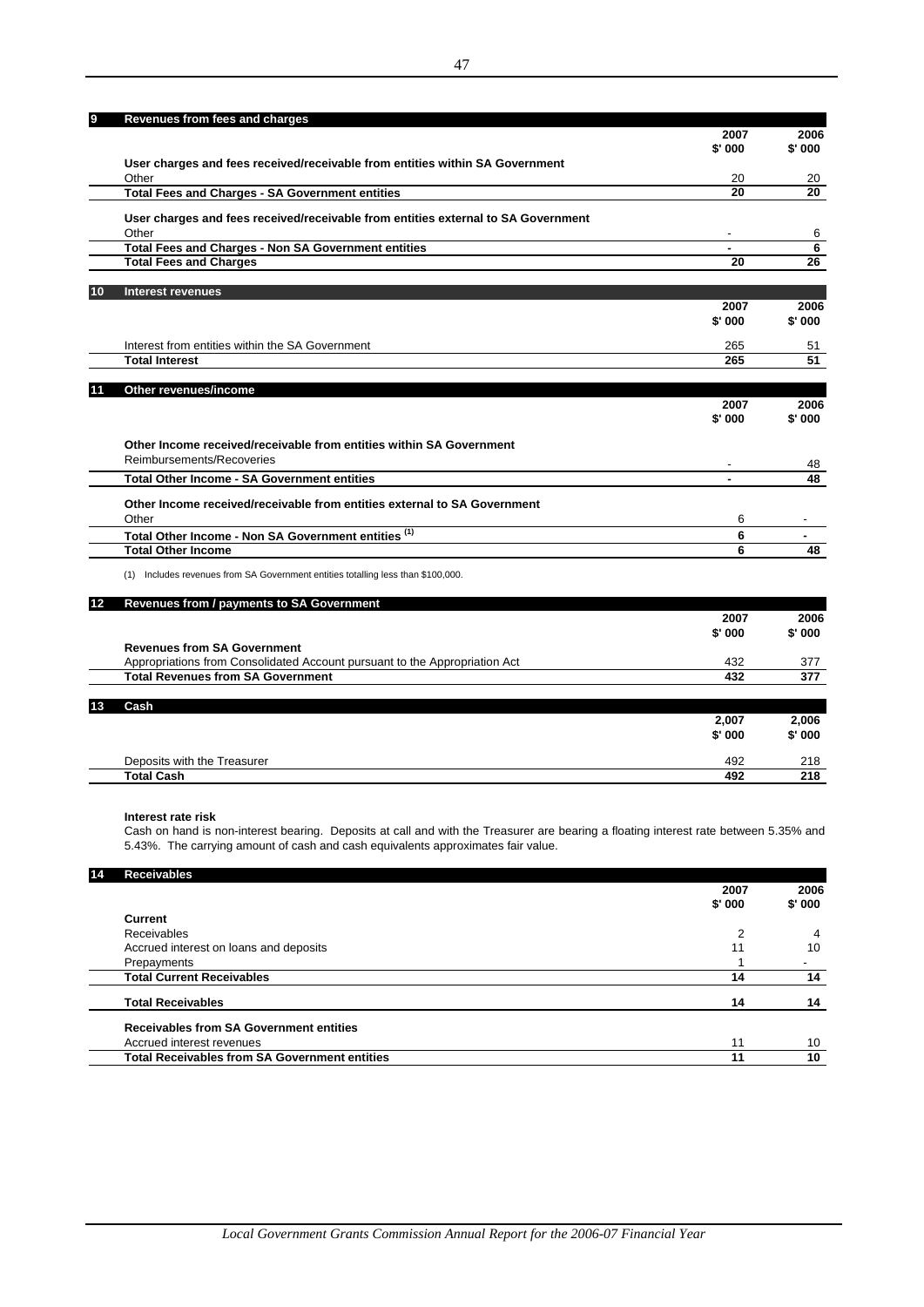| Receivables from Non SA Government entities              |    |  |
|----------------------------------------------------------|----|--|
| Receivables                                              |    |  |
| Other accrued revenues                                   | -  |  |
| Other                                                    |    |  |
| <b>Total Receivables from Non SA Government entities</b> |    |  |
| <b>Total Receivables</b>                                 | 14 |  |
|                                                          |    |  |

#### **Interest rate and credit risk**

L

Receivables are raised for all goods and services provided for which payment has not been received. Receivables are normally settled within 30 days.Trade receivables, prepayments and accrued revenues are non-interest bearing. Other than as recognised in the provision for doubtful debts, it is not anticipated that counterparties will fail to discharge their obligations. The carrying amount of receivables approximates net fair value due to being receivable on demand. In addition, there is no concentration of credit risk.

### **Provision for Doubtful Debts**

There was no doubtful debts expense at 30 June 2007.

| 15 | <b>Payables</b>                                                    |                  |                 |
|----|--------------------------------------------------------------------|------------------|-----------------|
|    |                                                                    | 2007<br>$$'$ 000 | 2006<br>\$' 000 |
|    | <b>Current</b>                                                     |                  |                 |
|    | Creditors                                                          |                  | 5               |
|    | Accrued expenses                                                   | 5                |                 |
|    | Employment on-costs                                                | 5                | 5               |
|    | <b>Total Current Payables</b>                                      | 10               | 10              |
|    | Expected to be paid more than 12 months after reporting date       |                  |                 |
|    | Employment on-costs                                                | 2                | $\mathbf{2}$    |
|    | Total Expected to be paid more than 12 months after reporting date | $\mathbf{2}$     | $\overline{2}$  |
|    | <b>Total current payables</b>                                      | 12               | 12              |
|    | <b>Government / Non Government Payables</b>                        |                  |                 |
|    | Payables to SA Government entities                                 |                  |                 |
|    | Creditors                                                          |                  | 5               |
|    | Employment on-costs                                                | 7                | $\overline{7}$  |
|    | Other                                                              |                  |                 |
|    | <b>Total Payables to Other SA Government entities</b>              | $\overline{7}$   | 12              |
|    | Payables to Non SA Government entities                             |                  |                 |
|    | Accrued expenses                                                   | 5                |                 |
|    | <b>Total Payables to Non-SA Government entities</b>                | 5                |                 |
|    | <b>Total Payables</b>                                              | 12               | 12              |

### **Interest rate risk**

Creditors and accruals are raised for all amounts billed but unpaid. Creditors are normally settled within 30 days and employment oncosts are settled when the related employee benefit is discharged. All payables are non-interest bearing. The carrying amount of payables represents fair value due to the amounts being payable on demand.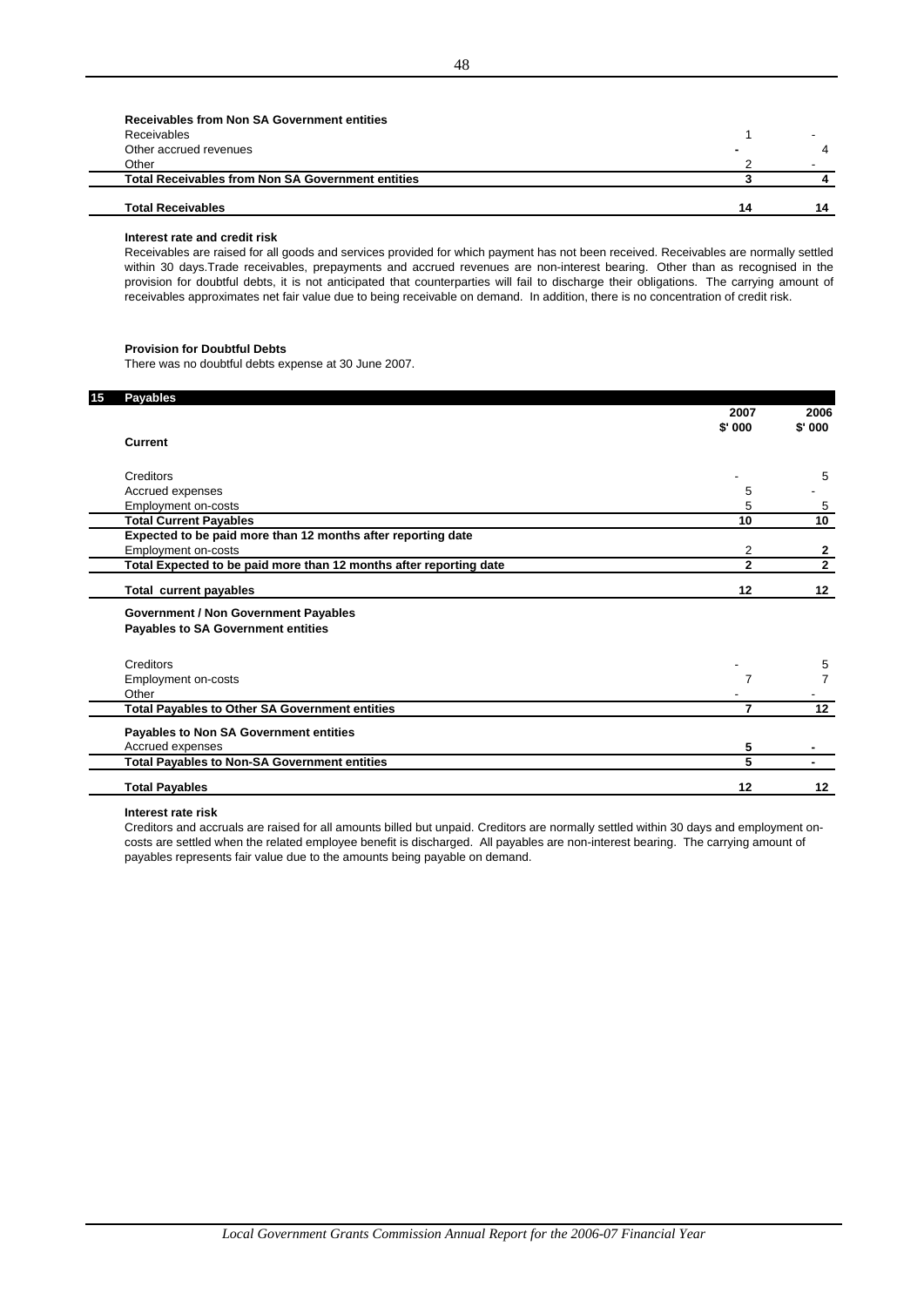### **16 Employee benefits**

|                                            | 2007     | 2006   |
|--------------------------------------------|----------|--------|
|                                            | $$'$ 000 | \$'000 |
| Current                                    |          |        |
| Annual leave                               | 22       | 24     |
| Long service leave                         | 3        |        |
| Accrued salaries and wages                 | 4        | 5      |
| <b>Total Current Employee Benefits</b>     | 29       | 30     |
| <b>Non-Current</b>                         |          |        |
| Long service leave                         | 22       | 21     |
| <b>Total Non-Current Employee Benefits</b> | 22       | 21     |
| <b>Total Employee Benefits</b>             | 51       | 51     |

The total current and non-current employee expense (i.e. aggregate employee benefit in Note 16 plus related on-costs in Note 15) for 2007 is \$58,000 (2005 \$58,000).

Based on an actuarial assessment performed by the Department of Treasury and Finance, the benchmark for the measurement of the long service leave liability has been revised from 7 to 6.5 years.

| 17 | Equity              |          |        |
|----|---------------------|----------|--------|
|    |                     | 2007     | 2006   |
|    |                     | $$'$ 000 | \$'000 |
|    | Accumulated surplus | 443      | 169    |
|    | <b>Total equity</b> | 443      | 169    |
|    |                     |          |        |

| 18 | <b>Commitments</b>                                                                                                                            |        |        |
|----|-----------------------------------------------------------------------------------------------------------------------------------------------|--------|--------|
|    |                                                                                                                                               | 2007   | 2006   |
|    |                                                                                                                                               | \$'000 | \$'000 |
|    | <b>Operating Lease Commitments</b>                                                                                                            |        |        |
|    | Commitments in relation to operating leases contracted for at the reporting date but not recognised as<br>liabilities are payable as follows: |        |        |
|    | Within one year                                                                                                                               | 28     | 17     |
|    | Later than one year and not later than five years                                                                                             | 120    | 67     |
|    | Later than five years                                                                                                                         | 48     | 42     |
|    | <b>Total Operating Lease Commitments</b>                                                                                                      | 196    | 126    |
|    | Representing:                                                                                                                                 |        |        |
|    | Non-cancellable operating leases                                                                                                              | 196    | 126    |
|    | <b>Total operating lease commitments</b>                                                                                                      | 196    | 126    |

Operating leases relate to property, which are non-cancellable leases, with rental payable monthly in advance. Contingent rental provisions within the lease agreements allow for the review of lease payments every two years. Any changes in lease payments would be based on market rates. Options exist to renew the leases at the end of their terms.

### **19 Contingent assets and contingent liabilities**

The SA Local Government Grants Commission is not aware of any contingent assets or liabilities.

#### **20 Cash flow reconciliation**

 $\overline{a}$ 

|                                                                                                | 2007  | 2006  |
|------------------------------------------------------------------------------------------------|-------|-------|
|                                                                                                | \$000 | \$000 |
| Reconciliation of Cash – Cash at year end as per:                                              |       |       |
| Cash Flow Statement                                                                            | 492   | 218   |
| <b>Balance Sheet</b>                                                                           | 492   | 218   |
| Reconciliation of Net Cash provided by Operating Activities to Net Cost of providing Services: |       |       |
| Net cash provided by operating activities                                                      | 274   | 10    |
| Less: Revenue from SA Government                                                               | (432) | (377) |
| Add (Less) Non-cash items:                                                                     |       |       |
| Changes in Assets / Liabilities (net of restructure transfer)                                  |       |       |
| Increase in receivables                                                                        | -     | 10    |
| (Increase) in employee benefits                                                                | -     | 13    |
| (Increase) in other liabilities                                                                |       | 76    |
| Net cost of providing Services from Ordinary Activities                                        | (158) | (268) |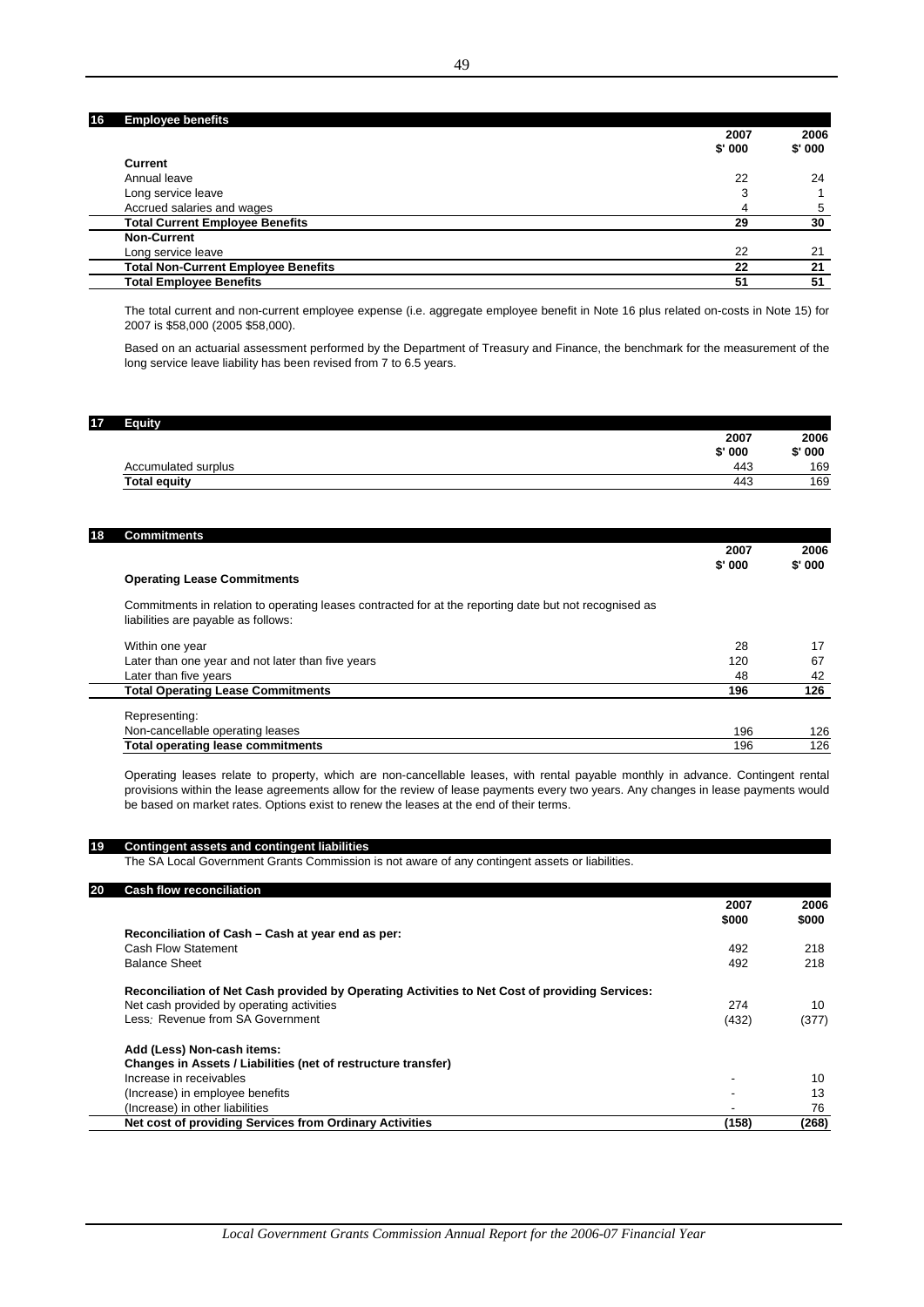**21 Remuneration of board and committee members**

Members that were entitled to receive remuneration for membership during the 2006/07 financial year were:

Members of the South Australian Local Grants Commission were: M. Germein M. Patetsos J. Ross

The number of members whose remuneration received or receivable falls within the following bands:

|                                | 2007 | 2006                     |
|--------------------------------|------|--------------------------|
| $$0 - $9999$                   |      |                          |
| \$10 000 - \$19 999            |      | 2                        |
| \$20 000 - \$29 999            |      | $\overline{\phantom{0}}$ |
| <b>Total number of members</b> |      | ≏                        |

Remuneration of members reflects all costs of performing board/committee member duties including sitting fees, superannuation contributions, fringe benefits tax and any other salary sacrifice arrangements. The total remuneration received or receivable by members was \$52,000 (\$45,000).

Amounts paid to a superannuation plan for board/committee members was \$4,000 (\$5,000).

\*In accordance with the Department of Premier and Cabinet Circular No. 016, government employees did not receive any remuneration for board/committee duties during the financial year.

Unless otherwise disclosed, transactions between members are on conditions no more favourable than those that it is reasonable to expect the entity would have adopted if dealing with the related party at arm's length in the same circumstances.

#### **22 Events after balance date**

No events have occurred after balance date that would affect the financial statements of the SA Local Government Grants Commission as at 30 June2007.

| 23 | <b>Disclosure of Administered Items</b>         | 2007    | 2006    |
|----|-------------------------------------------------|---------|---------|
|    |                                                 | \$' 000 | \$' 000 |
|    | <b>Administered Revenues</b>                    |         |         |
|    | <b>Total Commonwealth Receipts</b>              |         |         |
|    | <b>Commonwealth Financial Assistance Grants</b> | 116,773 | 112,976 |
|    | Commonwealth Roads to Recovery Grants           | 2,500   | 6,250   |
|    | <b>Commonwealth Specific Purpose Grants</b>     | 13,000  | 9,000   |
|    | <b>Total Administered Revenues</b>              | 132,273 | 128,226 |
|    | <b>Administered Expenses</b>                    |         |         |
|    | <b>Total Commonwealth Payments</b>              |         |         |
|    | Local Government Financial Assistance Grants    | 116,773 | 112,976 |
|    | Local Government Roads to Recovery Grants       | 4,170   | 2,500   |
|    | Commonwealth Specific Purpose Grants            | 13,000  | 9,000   |
|    | <b>Total Administered Expenses</b>              | 133,943 | 124,476 |
|    | <b>Net Operating Surplus/(Deficit)</b>          | (1,670) | 3,750   |
|    | <b>Administered Cash</b>                        | 2,080   | 3,750   |

In 2005-06 \$3.75 million (Revenue in Advance) was received just before 30 June 2006 to be distributed in October/November through the supplementary Roads to Recovery Grant for 2006-07. During 2006-07 however only \$1.67 million was paid, it is anticipated that the remaining \$2.08 million will be paid out during 2007-08.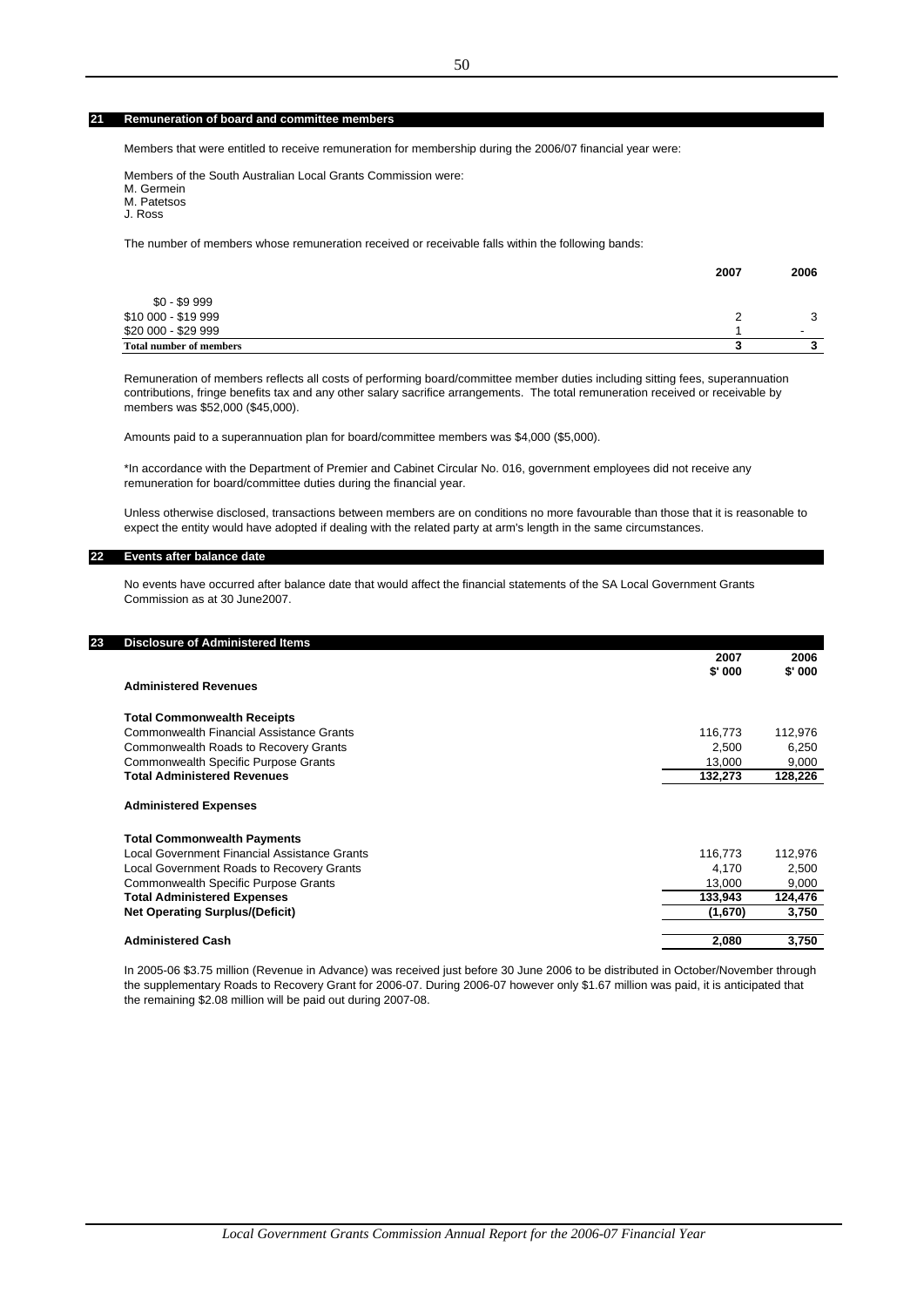# **SA LOCAL GOVERNMENT GRANTS COMMISSION**

# **Certification of the Financial Report**

We certify that:

- $\bullet$ the attached general purpose financial report for the SA Local Government Grants Commission presents fairly, in accordance with the Treasurer's instructions promulgated under the provisions of the *Public Finance and Audit Act 1987* , applicable Australian accounting standards and other mandatory professional reporting requirements in Australia, the financial position of the SA Local Government Grants Commission as at 30 June 2007, the results of its operation and its cash flows for the year then ended;
- $\bullet$ the attached financial statements are in accordance with the accounts and records of the Commission and give an accurate indication of the financial transactions of the Commision for the year then ended; and
- $\bullet$ internal controls over the financial reporting have been effective throughout the reporting period.

Malcolm Germein **Malcolm Germein** Jane Gascoigne **Chairman Executive Officer SA Local Government SA Local Government Grants Commission Grants Commission** 19 December 2007 19 December 2007

 $\boldsymbol{\phi}$ oras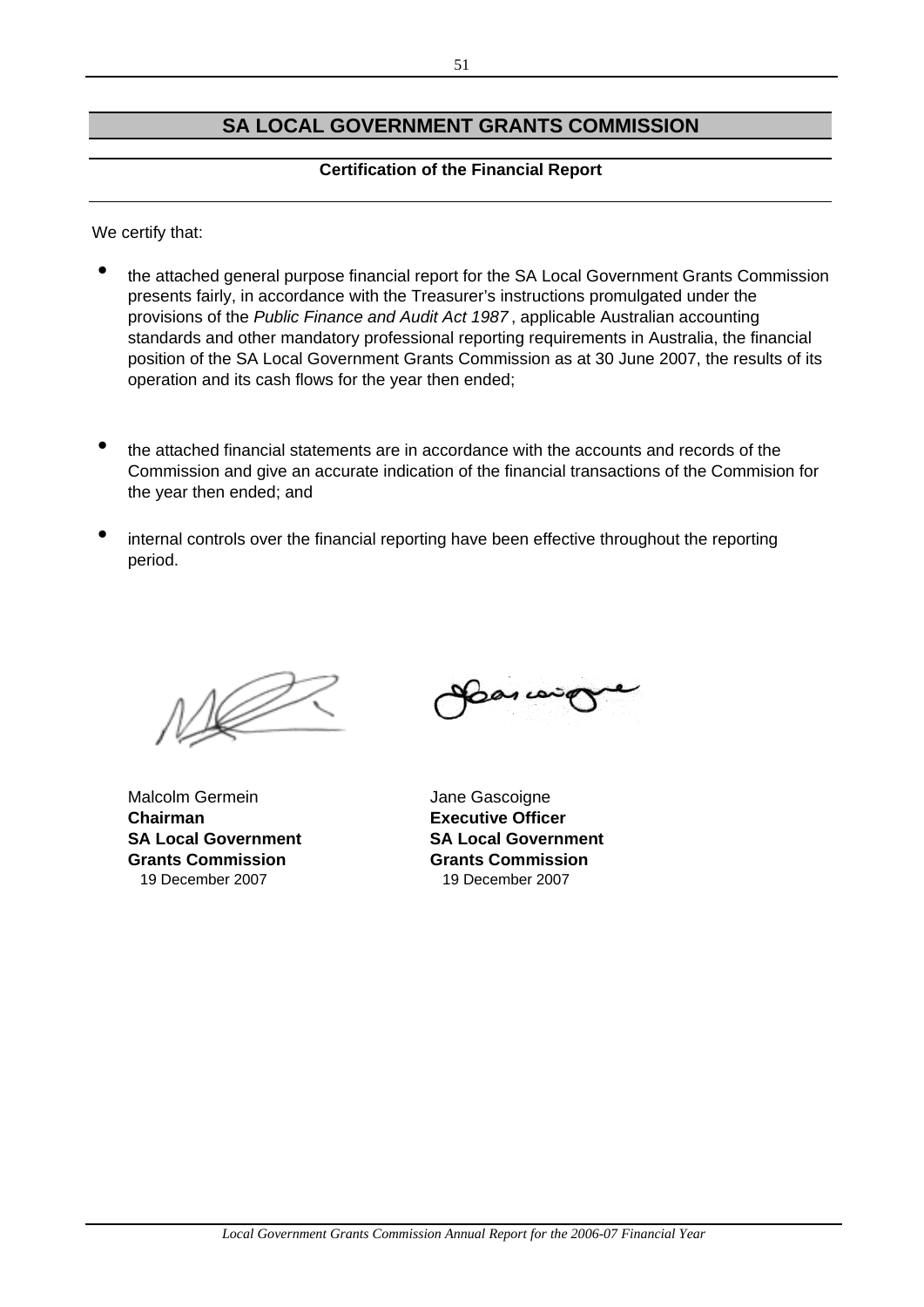# **INDEPENDENT AUDITOR'S REPORT**



# **Government of South Australia**

**Auditor-General's Department** 

9th Floor State Administration Centre 200 Victoria Square Adelaide SA 5000 DX 56208 Victoria Square Tel +618 8226 9640 Fax +618 8226 9688 ABN 53 327 061 410 audgensa@audit.sa.gov.au www.audit.sa.gov.au

### TO THE CHAIRMAN, SOUTH AUSTRALIAN LOCAL GOVERNMENT GRANTS COMMISSION

As required by section 31 of the Public Finance and Audit Act 1987, I have audited the accompanying financial report of the South Australian Local Government Grants Commission for the financial year ended 30 June 2007. The financial report comprises:

- An Income Statement;
- A Balance Sheet;
- A Cash Flow Statement:
- A Statement of Changes in Equity;
- A Summary of significant accounting policies and other explanatory notes; and
- A Certificate by the Chairman, South Australian Local Government Grants Commission and the Executive Officer, South Australian Local Government Grants Commission.

### The Responsibility of the South Australian Local Government Grants Commission for the **Financial Report**

The members of the South Australian Local Government Grants Commission are responsible for the preparation and fair presentation of the financial report in accordance with the Treasurer's Instructions promulgated under the provisions of the Public Finance and Audit Act 1987 and Australian Accounting Standards (including the Australian Accounting Interpretations). This responsibility includes establishing and maintaining internal controls relevant to the preparation and fair presentation of the financial report that is free from material misstatement, whether due to fraud or error; selecting and applying appropriate accounting policies; and making accounting estimates that are reasonable in the circumstances.

### **Auditor's Responsibility**

My responsibility is to express an opinion on the financial report based on the audit. The audit was conducted in accordance with the requirements of the Public Finance and Audit Act 1987 and Australian Auditing Standards. The Auditing Standards require that the auditor complies with relevant ethical requirements relating to audit engagements and plans and performs the audit to obtain reasonable assurance whether the financial report is free from material misstatement.

An audit involves performing procedures to obtain audit evidence about the amounts and disclosures in the financial report. The procedures selected depend on the auditor's judgement, including the assessment of the risks of material misstatement of the financial report, whether due to fraud or error. In making those risk assessments, the auditor considers internal controls relevant to the entity's preparation and fair presentation of the financial report in order to design audit procedures that are appropriate in the circumstances. An audit also includes evaluating the appropriateness of the accounting policies used and the reasonableness of accounting estimates made by the South Australian Local Government Grants Commission, as well as the overall presentation of the financial report.

I believe that the audit evidence I have obtained is sufficient and appropriate to provide a basis for my audit opinion.